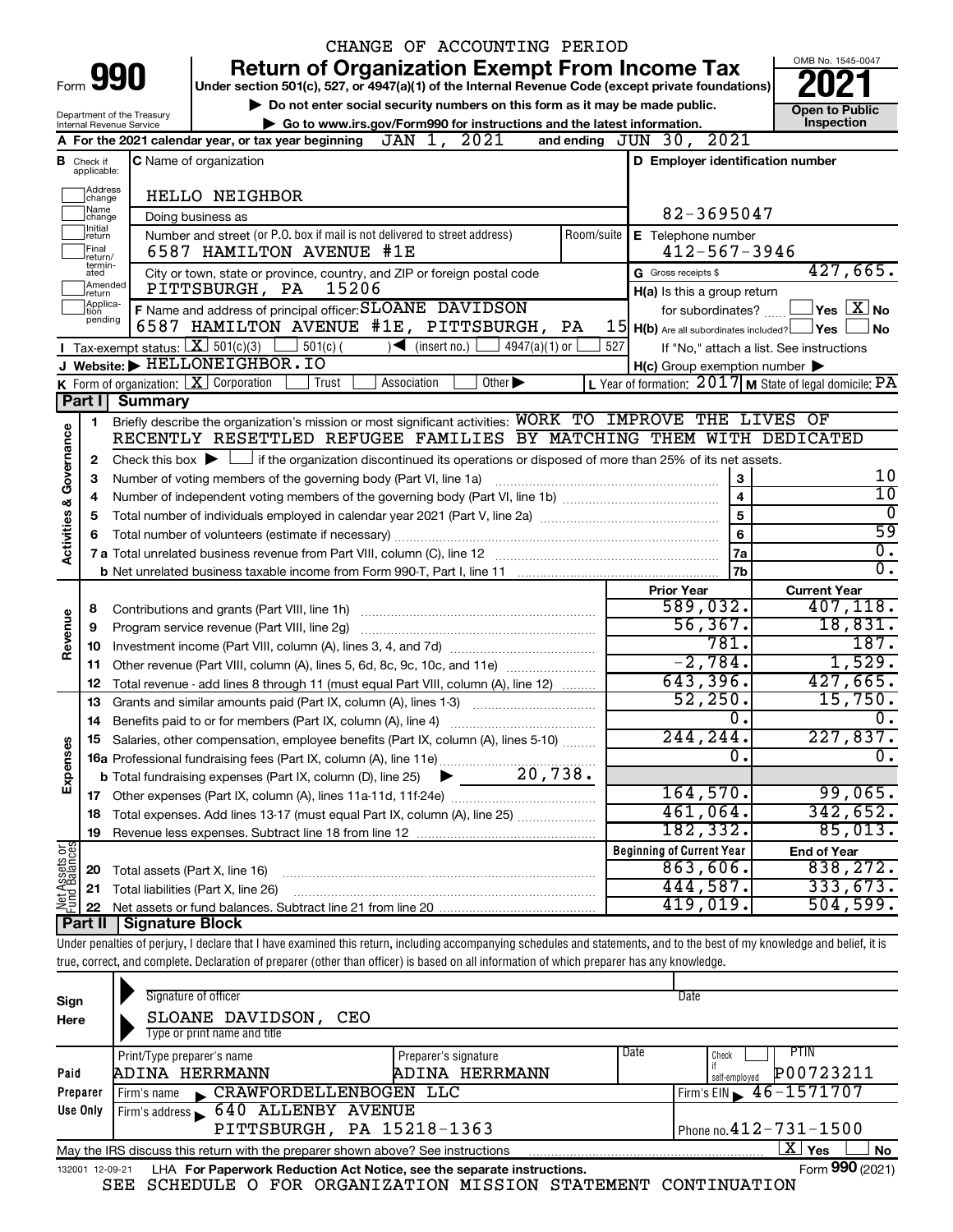|              | 82-3695047<br>HELLO NEIGHBOR<br>Page 2<br>Form 990 (2021)                                                                                                                              |
|--------------|----------------------------------------------------------------------------------------------------------------------------------------------------------------------------------------|
|              | <b>Statement of Program Service Accomplishments</b><br>Part III                                                                                                                        |
|              |                                                                                                                                                                                        |
| 1            | Briefly describe the organization's mission:<br>WORK TO IMPROVE THE LIVES OF RECENTLY RESETTLED REFUGEE FAMILIES BY                                                                    |
|              | MATCHING THEM WITH DEDICATED NEIGHBORS TO GUIDE AND SUPPORT THEM IN                                                                                                                    |
|              | THEIR NEW LIVES.                                                                                                                                                                       |
|              |                                                                                                                                                                                        |
| $\mathbf{2}$ | Did the organization undertake any significant program services during the year which were not listed on the<br>$\overline{\ }$ Yes $\overline{\rm X}$ No<br>prior Form 990 or 990-EZ? |
|              | If "Yes," describe these new services on Schedule O.                                                                                                                                   |
| 3            | $\overline{\ }$ Yes $\overline{\rm X}$ No<br>Did the organization cease conducting, or make significant changes in how it conducts, any program services?                              |
|              | If "Yes," describe these changes on Schedule O.                                                                                                                                        |
| 4            | Describe the organization's program service accomplishments for each of its three largest program services, as measured by expenses.                                                   |
|              | Section 501(c)(3) and 501(c)(4) organizations are required to report the amount of grants and allocations to others, the total expenses, and                                           |
| 4a           | revenue, if any, for each program service reported.<br>33, 175. including grants of \$<br>) (Expenses \$<br>(Code:<br>) (Revenue \$                                                    |
|              | TO PROVIDE AN EXTENSIVE CURRICULUM AND TRAINING FOR MENTORS AND MENTEES                                                                                                                |
|              |                                                                                                                                                                                        |
|              |                                                                                                                                                                                        |
|              |                                                                                                                                                                                        |
|              |                                                                                                                                                                                        |
|              |                                                                                                                                                                                        |
|              |                                                                                                                                                                                        |
|              |                                                                                                                                                                                        |
|              |                                                                                                                                                                                        |
|              |                                                                                                                                                                                        |
| 4b           | $2,800.$ (Revenue \$)<br>6,331.<br>$91,465$ $\cdot$ including grants of \$<br>) (Expenses \$<br>(Code:                                                                                 |
|              | THE NATIONAL NETWORK IS A COALITION OF GRASSROOTS ORGANIZATIONS WORKING                                                                                                                |
|              | IN POST-REFUGEE RESETTLEMENT IN THE U.S. WHO COME TOGETHER TO GROW AND                                                                                                                 |
|              | INSPIRE CHANGE.                                                                                                                                                                        |
|              |                                                                                                                                                                                        |
|              |                                                                                                                                                                                        |
|              |                                                                                                                                                                                        |
|              |                                                                                                                                                                                        |
|              |                                                                                                                                                                                        |
|              |                                                                                                                                                                                        |
|              |                                                                                                                                                                                        |
| 4c           | 2,031.<br>58,534.<br>) (Revenue \$<br>including grants of \$<br>(Code:<br>) (Expenses \$                                                                                               |
|              | STUDY BUDDY PROGRAM USES A PEER-TO-PEER MODEL TO OFFER ONLINE                                                                                                                          |
|              | NAVIGATION SUPPORT AND HOMEWORK HELP FOR MIDDLE AND HIGH SCHOOL REFUGEE                                                                                                                |
|              | YOUTH IN RESPONSE TO THE SHIFT TO REMOTE AND<br><b>HYBRID</b><br>LEARNING DUE TO                                                                                                       |
|              | $\overline{\text{COVID-19}}$ .                                                                                                                                                         |
|              |                                                                                                                                                                                        |
|              |                                                                                                                                                                                        |
|              |                                                                                                                                                                                        |
|              |                                                                                                                                                                                        |
|              |                                                                                                                                                                                        |
|              |                                                                                                                                                                                        |
| 4d           | Other program services (Describe on Schedule O.)                                                                                                                                       |
|              | 14,216.<br>10,919.) (Revenue \$<br>84, 926. including grants of \$<br>(Expenses \$                                                                                                     |
| 4е           | 268, 100.<br>Total program service expenses                                                                                                                                            |
|              | Form 990 (2021)                                                                                                                                                                        |
|              | 132002 12-09-21                                                                                                                                                                        |
|              |                                                                                                                                                                                        |
|              | 2<br>11270509 711037 HELLONEIGHBO 2021.03041 HELLO NEIGHBOR<br><b>HELLONE1</b>                                                                                                         |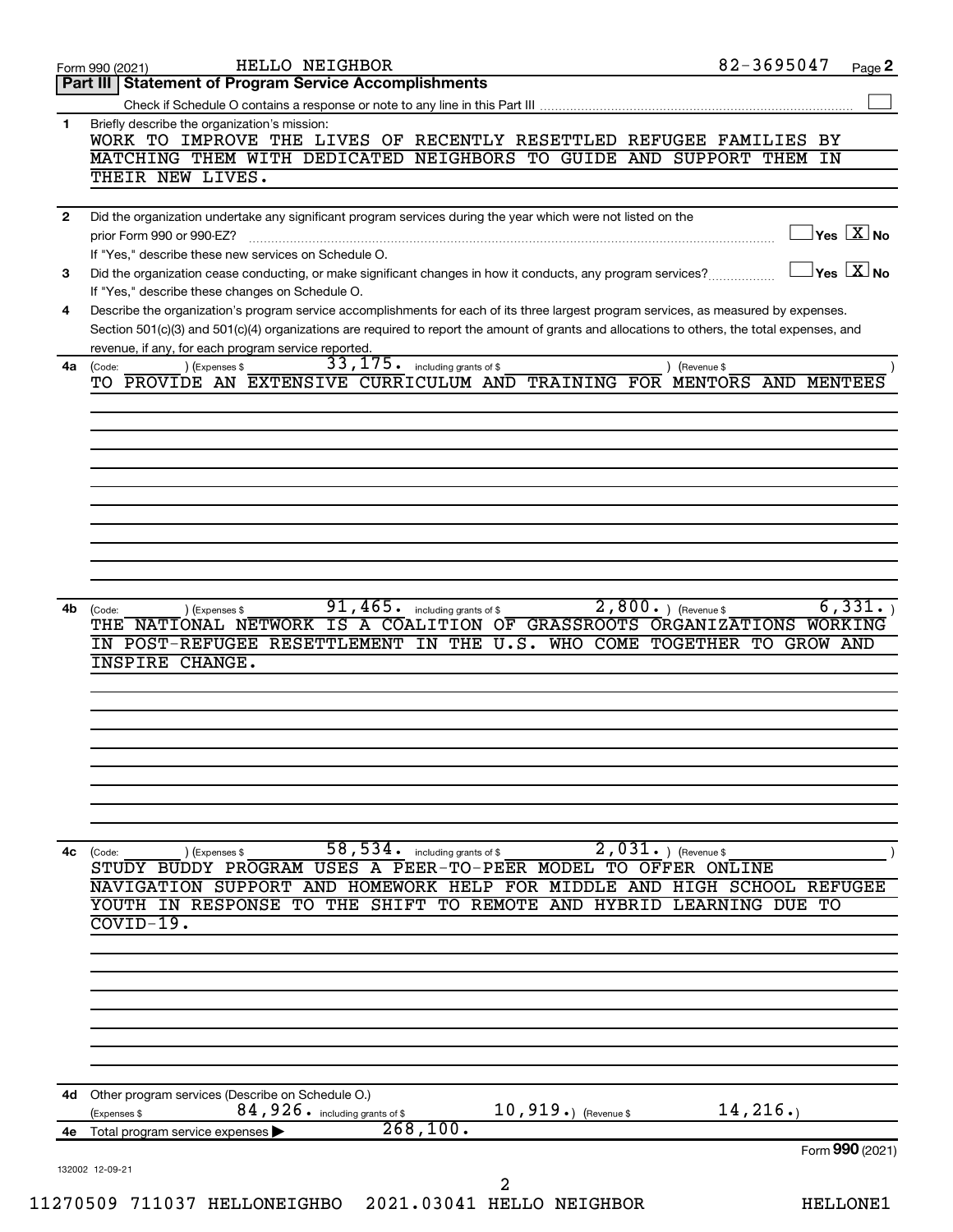| Form 990 (2021)                                  |  |  | HELLO NEIGHB |  |
|--------------------------------------------------|--|--|--------------|--|
| <b>Part IV   Checklist of Required Schedules</b> |  |  |              |  |

HELLO NEIGHBOR

|     |                                                                                                                                                                                         |                 | Yes                          | No                      |
|-----|-----------------------------------------------------------------------------------------------------------------------------------------------------------------------------------------|-----------------|------------------------------|-------------------------|
| 1.  | Is the organization described in section $501(c)(3)$ or $4947(a)(1)$ (other than a private foundation)?                                                                                 |                 |                              |                         |
|     |                                                                                                                                                                                         | 1               | х<br>$\overline{\textbf{x}}$ |                         |
| 2   |                                                                                                                                                                                         | $\mathbf{2}$    |                              |                         |
| 3   | Did the organization engage in direct or indirect political campaign activities on behalf of or in opposition to candidates for<br>public office? If "Yes," complete Schedule C, Part I | 3               |                              | х                       |
| 4   | Section 501(c)(3) organizations. Did the organization engage in lobbying activities, or have a section 501(h) election in effect                                                        |                 |                              |                         |
|     |                                                                                                                                                                                         | 4               |                              | х                       |
| 5   | Is the organization a section 501(c)(4), 501(c)(5), or 501(c)(6) organization that receives membership dues, assessments, or                                                            |                 |                              |                         |
|     |                                                                                                                                                                                         | 5               |                              | х                       |
| 6   | Did the organization maintain any donor advised funds or any similar funds or accounts for which donors have the right to                                                               |                 |                              |                         |
|     | provide advice on the distribution or investment of amounts in such funds or accounts? If "Yes," complete Schedule D, Part I                                                            | 6               |                              | х                       |
| 7   | Did the organization receive or hold a conservation easement, including easements to preserve open space,                                                                               |                 |                              |                         |
|     |                                                                                                                                                                                         | $\overline{7}$  |                              | х                       |
| 8   | Did the organization maintain collections of works of art, historical treasures, or other similar assets? If "Yes," complete                                                            |                 |                              |                         |
|     |                                                                                                                                                                                         | 8               |                              | х                       |
| 9   | Did the organization report an amount in Part X, line 21, for escrow or custodial account liability, serve as a custodian for                                                           |                 |                              |                         |
|     | amounts not listed in Part X; or provide credit counseling, debt management, credit repair, or debt negotiation services?                                                               |                 |                              |                         |
|     |                                                                                                                                                                                         | 9               |                              | х                       |
| 10  | Did the organization, directly or through a related organization, hold assets in donor-restricted endowments                                                                            |                 |                              | х                       |
|     | If the organization's answer to any of the following questions is "Yes," then complete Schedule D, Parts VI, VII, VIII, IX, or X,                                                       | 10              |                              |                         |
| 11  | as applicable.                                                                                                                                                                          |                 |                              |                         |
|     | a Did the organization report an amount for land, buildings, and equipment in Part X, line 10? If "Yes," complete Schedule D,                                                           |                 |                              |                         |
|     | Part VI                                                                                                                                                                                 | 11a             | х                            |                         |
|     | <b>b</b> Did the organization report an amount for investments - other securities in Part X, line 12, that is 5% or more of its total                                                   |                 |                              |                         |
|     |                                                                                                                                                                                         | 11b             |                              | х                       |
|     | c Did the organization report an amount for investments - program related in Part X, line 13, that is 5% or more of its total                                                           |                 |                              |                         |
|     |                                                                                                                                                                                         | 11c             |                              | х                       |
|     | d Did the organization report an amount for other assets in Part X, line 15, that is 5% or more of its total assets reported in                                                         |                 |                              |                         |
|     |                                                                                                                                                                                         | 11d             |                              | х                       |
|     |                                                                                                                                                                                         | 11e             |                              | х                       |
| f   | Did the organization's separate or consolidated financial statements for the tax year include a footnote that addresses                                                                 |                 |                              |                         |
|     | the organization's liability for uncertain tax positions under FIN 48 (ASC 740)? If "Yes," complete Schedule D, Part X                                                                  | 11f             |                              | х                       |
|     | 12a Did the organization obtain separate, independent audited financial statements for the tax year? If "Yes," complete                                                                 | 12a             |                              | х                       |
|     | <b>b</b> Was the organization included in consolidated, independent audited financial statements for the tax year?                                                                      |                 |                              |                         |
|     | If "Yes," and if the organization answered "No" to line 12a, then completing Schedule D, Parts XI and XII is optional                                                                   | 12 <sub>b</sub> |                              | x                       |
| 13  |                                                                                                                                                                                         | 13              |                              | $\overline{\textbf{x}}$ |
| 14a |                                                                                                                                                                                         | 14a             |                              | X                       |
| b   | Did the organization have aggregate revenues or expenses of more than \$10,000 from grantmaking, fundraising, business,                                                                 |                 |                              |                         |
|     | investment, and program service activities outside the United States, or aggregate foreign investments valued at \$100,000                                                              |                 |                              |                         |
|     |                                                                                                                                                                                         | 14b             |                              | x                       |
| 15  | Did the organization report on Part IX, column (A), line 3, more than \$5,000 of grants or other assistance to or for any                                                               |                 |                              |                         |
|     |                                                                                                                                                                                         | 15              |                              | x                       |
| 16  | Did the organization report on Part IX, column (A), line 3, more than \$5,000 of aggregate grants or other assistance to                                                                |                 |                              |                         |
|     |                                                                                                                                                                                         | 16              |                              | x                       |
| 17  | Did the organization report a total of more than \$15,000 of expenses for professional fundraising services on Part IX,                                                                 |                 |                              | х                       |
|     |                                                                                                                                                                                         | 17              |                              |                         |
| 18  | Did the organization report more than \$15,000 total of fundraising event gross income and contributions on Part VIII, lines                                                            | 18              |                              | х                       |
| 19  | Did the organization report more than \$15,000 of gross income from gaming activities on Part VIII, line 9a? If "Yes,"                                                                  |                 |                              |                         |
|     |                                                                                                                                                                                         | 19              |                              | X                       |
| 20a |                                                                                                                                                                                         | 20a             |                              | X                       |
| b   |                                                                                                                                                                                         | 20 <sub>b</sub> |                              |                         |
| 21  | Did the organization report more than \$5,000 of grants or other assistance to any domestic organization or                                                                             |                 |                              |                         |
|     |                                                                                                                                                                                         | 21              |                              | х                       |
|     | 132003 12-09-21                                                                                                                                                                         |                 |                              | Form 990 (2021)         |

11270509 711037 HELLONEIGHBO 2021.03041 HELLO NEIGHBOR HELLONE1 3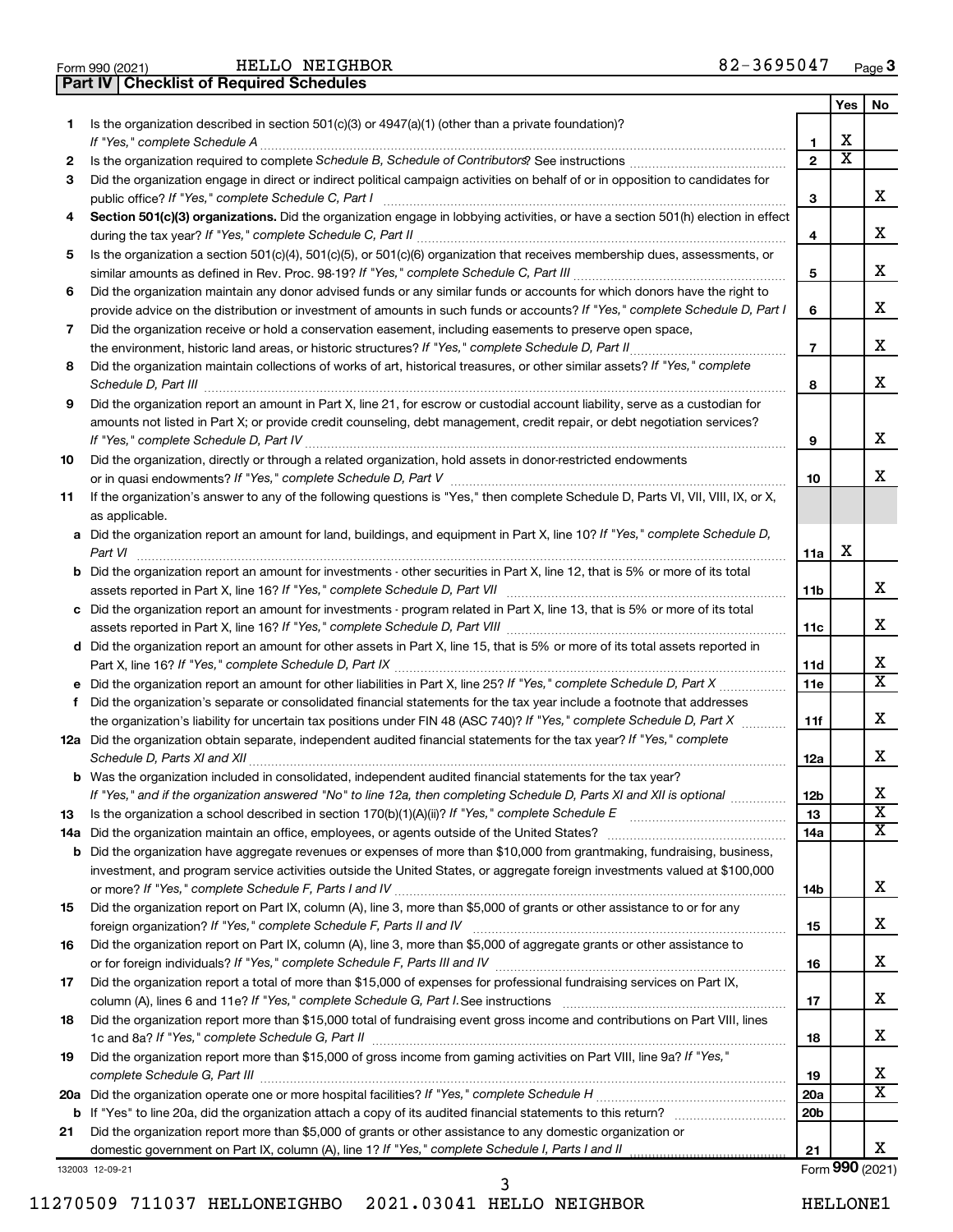|  | Form 990 (2021) |  |
|--|-----------------|--|
|  |                 |  |

*(continued)* **Part IV Checklist of Required Schedules**

|               |                                                                                                                                                                                                                                                            |                 | Yes             | No                      |
|---------------|------------------------------------------------------------------------------------------------------------------------------------------------------------------------------------------------------------------------------------------------------------|-----------------|-----------------|-------------------------|
| 22            | Did the organization report more than \$5,000 of grants or other assistance to or for domestic individuals on                                                                                                                                              |                 | X               |                         |
|               | Part IX, column (A), line 2? If "Yes," complete Schedule I, Parts I and III<br>Did the organization answer "Yes" to Part VII, Section A, line 3, 4, or 5, about compensation of the organization's current                                                 | 22              |                 |                         |
| 23            | and former officers, directors, trustees, key employees, and highest compensated employees? If "Yes," complete                                                                                                                                             |                 |                 |                         |
|               | Schedule J                                                                                                                                                                                                                                                 | 23              |                 | x                       |
|               | 24a Did the organization have a tax-exempt bond issue with an outstanding principal amount of more than \$100,000 as of the                                                                                                                                |                 |                 |                         |
|               | last day of the year, that was issued after December 31, 2002? If "Yes," answer lines 24b through 24d and complete                                                                                                                                         |                 |                 |                         |
|               |                                                                                                                                                                                                                                                            | 24a             |                 | x                       |
|               |                                                                                                                                                                                                                                                            | 24 <sub>b</sub> |                 |                         |
|               | c Did the organization maintain an escrow account other than a refunding escrow at any time during the year to defease                                                                                                                                     |                 |                 |                         |
|               |                                                                                                                                                                                                                                                            | 24c             |                 |                         |
|               |                                                                                                                                                                                                                                                            | 24d             |                 |                         |
|               | 25a Section 501(c)(3), 501(c)(4), and 501(c)(29) organizations. Did the organization engage in an excess benefit                                                                                                                                           |                 |                 |                         |
|               |                                                                                                                                                                                                                                                            | 25a             |                 | x                       |
|               | b Is the organization aware that it engaged in an excess benefit transaction with a disqualified person in a prior year, and                                                                                                                               |                 |                 |                         |
|               | that the transaction has not been reported on any of the organization's prior Forms 990 or 990-EZ? If "Yes," complete                                                                                                                                      |                 |                 |                         |
|               | Schedule L, Part I                                                                                                                                                                                                                                         | 25b             |                 | х                       |
| 26            | Did the organization report any amount on Part X, line 5 or 22, for receivables from or payables to any current                                                                                                                                            |                 |                 |                         |
|               | or former officer, director, trustee, key employee, creator or founder, substantial contributor, or 35%                                                                                                                                                    |                 |                 | x                       |
|               |                                                                                                                                                                                                                                                            | 26              |                 |                         |
| 27            | Did the organization provide a grant or other assistance to any current or former officer, director, trustee, key employee,<br>creator or founder, substantial contributor or employee thereof, a grant selection committee member, or to a 35% controlled |                 |                 |                         |
|               | entity (including an employee thereof) or family member of any of these persons? If "Yes," complete Schedule L, Part III                                                                                                                                   | 27              |                 | x                       |
| 28            | Was the organization a party to a business transaction with one of the following parties (see the Schedule L, Part IV,                                                                                                                                     |                 |                 |                         |
|               | instructions for applicable filing thresholds, conditions, and exceptions):                                                                                                                                                                                |                 |                 |                         |
|               | a A current or former officer, director, trustee, key employee, creator or founder, or substantial contributor? If                                                                                                                                         |                 |                 |                         |
|               |                                                                                                                                                                                                                                                            | 28a             |                 | х                       |
|               |                                                                                                                                                                                                                                                            | 28b             |                 | X                       |
|               | c A 35% controlled entity of one or more individuals and/or organizations described in line 28a or 28b?If                                                                                                                                                  |                 |                 |                         |
|               |                                                                                                                                                                                                                                                            | 28c             |                 | х                       |
| 29            |                                                                                                                                                                                                                                                            | 29              |                 | $\overline{\textbf{x}}$ |
| 30            | Did the organization receive contributions of art, historical treasures, or other similar assets, or qualified conservation                                                                                                                                |                 |                 |                         |
|               |                                                                                                                                                                                                                                                            | 30              |                 | x                       |
| 31            | Did the organization liquidate, terminate, or dissolve and cease operations? If "Yes," complete Schedule N, Part I                                                                                                                                         | 31              |                 | $\overline{\mathbf{X}}$ |
| 32            | Did the organization sell, exchange, dispose of, or transfer more than 25% of its net assets? If "Yes," complete                                                                                                                                           |                 |                 |                         |
|               | Schedule N, Part II                                                                                                                                                                                                                                        | 32              |                 | х                       |
| 33            | Did the organization own 100% of an entity disregarded as separate from the organization under Regulations                                                                                                                                                 |                 |                 | х                       |
| 34            | Was the organization related to any tax-exempt or taxable entity? If "Yes," complete Schedule R, Part II, III, or IV, and                                                                                                                                  | 33              |                 |                         |
|               | Part V, line 1                                                                                                                                                                                                                                             | 34              |                 | х                       |
|               |                                                                                                                                                                                                                                                            | 35a             |                 | $\overline{\mathbf{X}}$ |
|               | b If "Yes" to line 35a, did the organization receive any payment from or engage in any transaction with a controlled entity                                                                                                                                |                 |                 |                         |
|               |                                                                                                                                                                                                                                                            | 35b             |                 |                         |
| 36            | Section 501(c)(3) organizations. Did the organization make any transfers to an exempt non-charitable related organization?                                                                                                                                 |                 |                 |                         |
|               |                                                                                                                                                                                                                                                            | 36              |                 | x                       |
| 37            | Did the organization conduct more than 5% of its activities through an entity that is not a related organization                                                                                                                                           |                 |                 |                         |
|               |                                                                                                                                                                                                                                                            | 37              |                 | x                       |
| 38            | Did the organization complete Schedule O and provide explanations on Schedule O for Part VI, lines 11b and 19?                                                                                                                                             |                 |                 |                         |
|               |                                                                                                                                                                                                                                                            | 38              | X               |                         |
| <b>Part V</b> | <b>Statements Regarding Other IRS Filings and Tax Compliance</b>                                                                                                                                                                                           |                 |                 |                         |
|               |                                                                                                                                                                                                                                                            |                 | Yes             | No                      |
|               | 1a                                                                                                                                                                                                                                                         |                 |                 |                         |
|               | $\Omega$<br>1b                                                                                                                                                                                                                                             |                 |                 |                         |
|               | c Did the organization comply with backup withholding rules for reportable payments to vendors and reportable gaming                                                                                                                                       |                 |                 |                         |
|               |                                                                                                                                                                                                                                                            | 1c              |                 |                         |
|               | 132004 12-09-21                                                                                                                                                                                                                                            |                 | Form 990 (2021) |                         |
|               | 4                                                                                                                                                                                                                                                          |                 |                 |                         |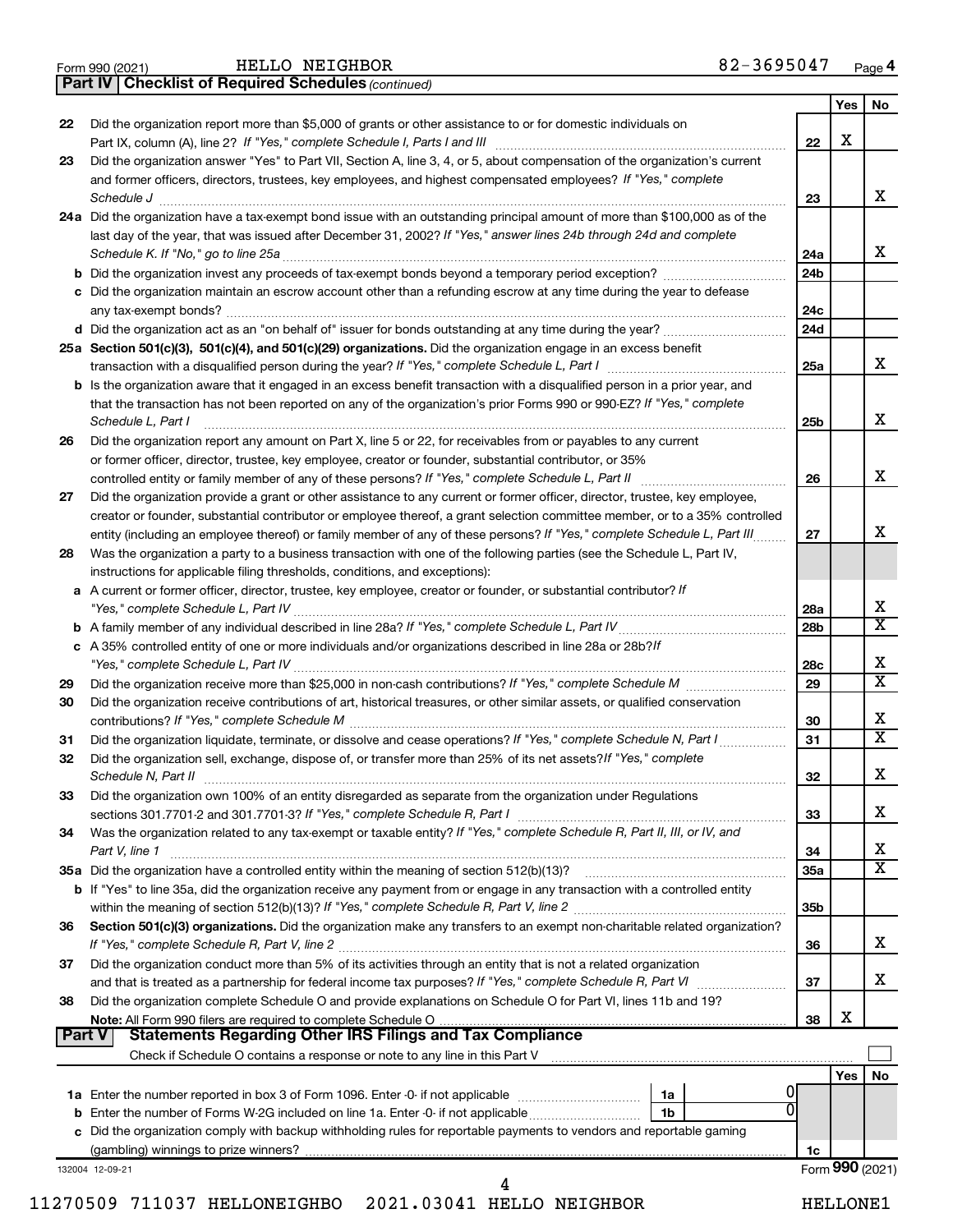|  | Form 990 (2021) |  |
|--|-----------------|--|
|  |                 |  |

HELLO NEIGHBOR 82-3695047

**Part V Statements Regarding Other IRS Filings and Tax Compliance**

*(continued)*

|                                                                                                                       |                                                                                                                                                                                                       |                 |   |                | Yes             | No                      |  |
|-----------------------------------------------------------------------------------------------------------------------|-------------------------------------------------------------------------------------------------------------------------------------------------------------------------------------------------------|-----------------|---|----------------|-----------------|-------------------------|--|
|                                                                                                                       | 2a Enter the number of employees reported on Form W-3, Transmittal of Wage and Tax Statements,                                                                                                        |                 |   |                |                 |                         |  |
|                                                                                                                       | filed for the calendar year ending with or within the year covered by this return <i>manumumumum</i>                                                                                                  | 2a              | 0 |                |                 |                         |  |
|                                                                                                                       |                                                                                                                                                                                                       |                 |   | 2 <sub>b</sub> |                 |                         |  |
|                                                                                                                       |                                                                                                                                                                                                       |                 |   |                |                 |                         |  |
|                                                                                                                       | 3a Did the organization have unrelated business gross income of \$1,000 or more during the year?                                                                                                      |                 |   | 3a             |                 | x                       |  |
|                                                                                                                       | <b>b</b> If "Yes," has it filed a Form 990-T for this year? If "No" to line 3b, provide an explanation on Schedule O                                                                                  |                 |   | 3 <sub>b</sub> |                 |                         |  |
|                                                                                                                       | 4a At any time during the calendar year, did the organization have an interest in, or a signature or other authority over, a                                                                          |                 |   |                |                 |                         |  |
|                                                                                                                       | financial account in a foreign country (such as a bank account, securities account, or other financial account)?                                                                                      |                 |   | 4a             |                 | х                       |  |
|                                                                                                                       | <b>b</b> If "Yes," enter the name of the foreign country $\blacktriangleright$                                                                                                                        |                 |   |                |                 |                         |  |
|                                                                                                                       | See instructions for filing requirements for FinCEN Form 114, Report of Foreign Bank and Financial Accounts (FBAR).                                                                                   |                 |   |                |                 |                         |  |
|                                                                                                                       |                                                                                                                                                                                                       |                 |   | 5a             |                 | x<br>X                  |  |
|                                                                                                                       |                                                                                                                                                                                                       |                 |   | 5 <sub>b</sub> |                 |                         |  |
|                                                                                                                       |                                                                                                                                                                                                       |                 |   | 5c             |                 |                         |  |
|                                                                                                                       | 6a Does the organization have annual gross receipts that are normally greater than \$100,000, and did the organization solicit                                                                        |                 |   |                |                 | x                       |  |
|                                                                                                                       | any contributions that were not tax deductible as charitable contributions?<br>b If "Yes," did the organization include with every solicitation an express statement that such contributions or gifts |                 |   | 6a             |                 |                         |  |
|                                                                                                                       |                                                                                                                                                                                                       |                 |   | 6b             |                 |                         |  |
| 7                                                                                                                     | Organizations that may receive deductible contributions under section 170(c).                                                                                                                         |                 |   |                |                 |                         |  |
| a                                                                                                                     | Did the organization receive a payment in excess of \$75 made partly as a contribution and partly for goods and services provided to the payor?                                                       |                 |   | 7a             |                 | х                       |  |
| b                                                                                                                     |                                                                                                                                                                                                       |                 |   | 7b             |                 |                         |  |
|                                                                                                                       | c Did the organization sell, exchange, or otherwise dispose of tangible personal property for which it was required                                                                                   |                 |   |                |                 |                         |  |
|                                                                                                                       | to file Form 8282?                                                                                                                                                                                    |                 |   | 7c             |                 | х                       |  |
|                                                                                                                       | d If "Yes," indicate the number of Forms 8282 filed during the year manufacture intervent contains the Net Step                                                                                       | 7d              |   |                |                 |                         |  |
| е                                                                                                                     | Did the organization receive any funds, directly or indirectly, to pay premiums on a personal benefit contract?                                                                                       |                 |   | 7e             |                 | х                       |  |
| Ť.                                                                                                                    | Did the organization, during the year, pay premiums, directly or indirectly, on a personal benefit contract?                                                                                          |                 |   | 7f             |                 | $\overline{\mathbf{X}}$ |  |
| g                                                                                                                     | If the organization received a contribution of qualified intellectual property, did the organization file Form 8899 as required?                                                                      |                 |   | 7g             |                 |                         |  |
| h                                                                                                                     | If the organization received a contribution of cars, boats, airplanes, or other vehicles, did the organization file a Form 1098-C?                                                                    |                 |   | 7h             |                 |                         |  |
| 8                                                                                                                     | Sponsoring organizations maintaining donor advised funds. Did a donor advised fund maintained by the                                                                                                  |                 |   |                |                 |                         |  |
|                                                                                                                       | sponsoring organization have excess business holdings at any time during the year?<br>and a series of the contract of the contract of the contract of the contract of the contract of the contract of |                 |   |                |                 |                         |  |
| 9                                                                                                                     | Sponsoring organizations maintaining donor advised funds.                                                                                                                                             |                 |   |                |                 |                         |  |
| а                                                                                                                     | Did the sponsoring organization make any taxable distributions under section 4966?                                                                                                                    |                 |   |                |                 |                         |  |
| b                                                                                                                     | Did the sponsoring organization make a distribution to a donor, donor advisor, or related person?                                                                                                     |                 |   | 9b             |                 |                         |  |
| 10                                                                                                                    | Section 501(c)(7) organizations. Enter:                                                                                                                                                               |                 |   |                |                 |                         |  |
| а                                                                                                                     |                                                                                                                                                                                                       | 10a             |   |                |                 |                         |  |
| b                                                                                                                     | Gross receipts, included on Form 990, Part VIII, line 12, for public use of club facilities                                                                                                           | 10 <sub>b</sub> |   |                |                 |                         |  |
| 11                                                                                                                    | Section 501(c)(12) organizations. Enter:                                                                                                                                                              |                 |   |                |                 |                         |  |
|                                                                                                                       | <b>b</b> Gross income from other sources. (Do not net amounts due or paid to other sources against                                                                                                    | 11a             |   |                |                 |                         |  |
|                                                                                                                       |                                                                                                                                                                                                       | 11b             |   |                |                 |                         |  |
|                                                                                                                       | 12a Section 4947(a)(1) non-exempt charitable trusts. Is the organization filing Form 990 in lieu of Form 1041?                                                                                        |                 |   | 12a            |                 |                         |  |
|                                                                                                                       | <b>b</b> If "Yes," enter the amount of tax-exempt interest received or accrued during the year                                                                                                        | 12b             |   |                |                 |                         |  |
| 13                                                                                                                    | Section 501(c)(29) qualified nonprofit health insurance issuers.                                                                                                                                      |                 |   |                |                 |                         |  |
|                                                                                                                       |                                                                                                                                                                                                       |                 |   | 1За            |                 |                         |  |
|                                                                                                                       | Note: See the instructions for additional information the organization must report on Schedule O.                                                                                                     |                 |   |                |                 |                         |  |
|                                                                                                                       | <b>b</b> Enter the amount of reserves the organization is required to maintain by the states in which the                                                                                             |                 |   |                |                 |                         |  |
|                                                                                                                       |                                                                                                                                                                                                       | 13 <sub>b</sub> |   |                |                 |                         |  |
|                                                                                                                       |                                                                                                                                                                                                       | 13 <sub>c</sub> |   |                |                 |                         |  |
|                                                                                                                       |                                                                                                                                                                                                       |                 |   | 14a            |                 | x                       |  |
|                                                                                                                       |                                                                                                                                                                                                       |                 |   | 14b            |                 |                         |  |
| 15                                                                                                                    | Is the organization subject to the section 4960 tax on payment(s) of more than \$1,000,000 in remuneration or                                                                                         |                 |   |                |                 |                         |  |
|                                                                                                                       |                                                                                                                                                                                                       |                 |   | 15             |                 | х                       |  |
| If "Yes," see the instructions and file Form 4720, Schedule N.                                                        |                                                                                                                                                                                                       |                 |   |                |                 |                         |  |
| Is the organization an educational institution subject to the section 4968 excise tax on net investment income?<br>16 |                                                                                                                                                                                                       |                 |   |                |                 |                         |  |
|                                                                                                                       | If "Yes," complete Form 4720, Schedule O.                                                                                                                                                             |                 |   |                |                 |                         |  |
| 17                                                                                                                    | Section 501(c)(21) organizations. Did the trust, any disqualified person, or mine operator engage in any                                                                                              |                 |   |                |                 |                         |  |
|                                                                                                                       |                                                                                                                                                                                                       |                 |   | 17             |                 |                         |  |
|                                                                                                                       | If "Yes," complete Form 6069.<br>5                                                                                                                                                                    |                 |   |                |                 |                         |  |
|                                                                                                                       | 132005 12-09-21                                                                                                                                                                                       |                 |   |                | Form 990 (2021) |                         |  |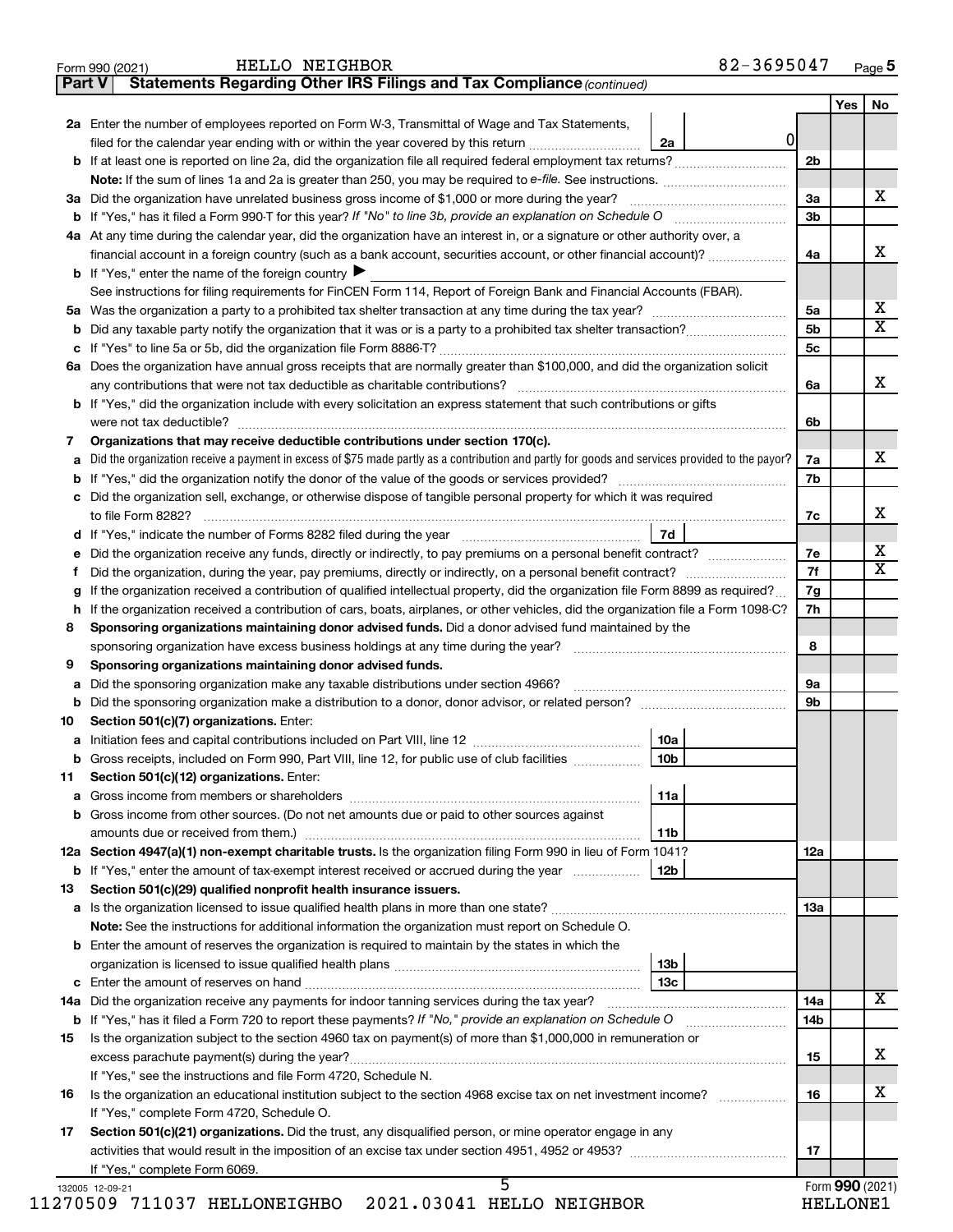| b<br>2<br>3<br>4<br>5<br>6<br>7a<br>b<br>8<br>а<br>9<br>12a<br>с<br>13<br>14<br>15<br>а<br><b>Section C. Disclosure</b><br>17<br>18<br>19<br>20 | <b>Section A. Governing Body and Management</b>                                                                                                  |                               |                 |                         |                         |
|-------------------------------------------------------------------------------------------------------------------------------------------------|--------------------------------------------------------------------------------------------------------------------------------------------------|-------------------------------|-----------------|-------------------------|-------------------------|
|                                                                                                                                                 |                                                                                                                                                  |                               |                 | Yes                     | No                      |
|                                                                                                                                                 | 1a Enter the number of voting members of the governing body at the end of the tax year <i>manumum</i>                                            | 1a                            | 10 <sub>l</sub> |                         |                         |
|                                                                                                                                                 | If there are material differences in voting rights among members of the governing body, or if the governing                                      |                               |                 |                         |                         |
|                                                                                                                                                 | body delegated broad authority to an executive committee or similar committee, explain on Schedule O.                                            |                               |                 |                         |                         |
|                                                                                                                                                 | Enter the number of voting members included on line 1a, above, who are independent                                                               | 1b                            | 10              |                         |                         |
|                                                                                                                                                 | Did any officer, director, trustee, or key employee have a family relationship or a business relationship with any other                         |                               |                 |                         |                         |
|                                                                                                                                                 |                                                                                                                                                  |                               | $\mathbf{2}$    |                         | х                       |
|                                                                                                                                                 | Did the organization delegate control over management duties customarily performed by or under the direct supervision                            |                               |                 |                         |                         |
|                                                                                                                                                 |                                                                                                                                                  |                               | 3               |                         | Χ                       |
|                                                                                                                                                 | Did the organization make any significant changes to its governing documents since the prior Form 990 was filed?                                 |                               | 4               |                         | $\overline{\mathbf{x}}$ |
|                                                                                                                                                 |                                                                                                                                                  |                               | 5               |                         | $\overline{\mathbf{X}}$ |
|                                                                                                                                                 |                                                                                                                                                  |                               | 6               |                         | $\overline{\textbf{X}}$ |
|                                                                                                                                                 | Did the organization have members, stockholders, or other persons who had the power to elect or appoint one or                                   |                               |                 |                         |                         |
|                                                                                                                                                 |                                                                                                                                                  |                               | 7a              |                         | X                       |
|                                                                                                                                                 | Are any governance decisions of the organization reserved to (or subject to approval by) members, stockholders, or                               |                               |                 |                         |                         |
|                                                                                                                                                 |                                                                                                                                                  |                               | 7b              |                         | x                       |
|                                                                                                                                                 | Did the organization contemporaneously document the meetings held or written actions undertaken during the year by the following:                |                               |                 |                         |                         |
|                                                                                                                                                 |                                                                                                                                                  |                               | 8а              | х                       |                         |
|                                                                                                                                                 |                                                                                                                                                  |                               | 8b              | $\overline{\mathbf{X}}$ |                         |
|                                                                                                                                                 | Is there any officer, director, trustee, or key employee listed in Part VII, Section A, who cannot be reached at the                             |                               |                 |                         |                         |
|                                                                                                                                                 |                                                                                                                                                  |                               | 9               |                         | x                       |
|                                                                                                                                                 | <b>Section B. Policies</b> (This Section B requests information about policies not required by the Internal Revenue Code.)                       |                               |                 |                         |                         |
|                                                                                                                                                 |                                                                                                                                                  |                               |                 | Yes                     | No                      |
|                                                                                                                                                 |                                                                                                                                                  |                               | 10a             |                         | x                       |
|                                                                                                                                                 | <b>b</b> If "Yes," did the organization have written policies and procedures governing the activities of such chapters, affiliates,              |                               |                 |                         |                         |
|                                                                                                                                                 |                                                                                                                                                  |                               | 10 <sub>b</sub> |                         |                         |
|                                                                                                                                                 | 11a Has the organization provided a complete copy of this Form 990 to all members of its governing body before filing the form?                  |                               | 11a             | X                       |                         |
|                                                                                                                                                 | <b>b</b> Describe on Schedule O the process, if any, used by the organization to review this Form 990.                                           |                               |                 |                         |                         |
|                                                                                                                                                 |                                                                                                                                                  |                               | 12a             | х                       |                         |
|                                                                                                                                                 | Were officers, directors, or trustees, and key employees required to disclose annually interests that could give rise to conflicts?              |                               | 12 <sub>b</sub> | $\overline{\textbf{x}}$ |                         |
|                                                                                                                                                 | Did the organization regularly and consistently monitor and enforce compliance with the policy? If "Yes," describe                               |                               |                 |                         |                         |
|                                                                                                                                                 |                                                                                                                                                  |                               | 12c             | х                       |                         |
|                                                                                                                                                 |                                                                                                                                                  |                               | 13              |                         | x                       |
|                                                                                                                                                 |                                                                                                                                                  |                               | 14              |                         | $\overline{\text{X}}$   |
|                                                                                                                                                 | Did the process for determining compensation of the following persons include a review and approval by independent                               |                               |                 |                         |                         |
|                                                                                                                                                 | persons, comparability data, and contemporaneous substantiation of the deliberation and decision?                                                |                               |                 |                         |                         |
|                                                                                                                                                 |                                                                                                                                                  |                               | 15a             | X                       |                         |
|                                                                                                                                                 |                                                                                                                                                  |                               | 15b             |                         | х                       |
|                                                                                                                                                 | If "Yes" to line 15a or 15b, describe the process on Schedule O. See instructions.                                                               |                               |                 |                         |                         |
|                                                                                                                                                 | 16a Did the organization invest in, contribute assets to, or participate in a joint venture or similar arrangement with a                        |                               |                 |                         |                         |
|                                                                                                                                                 | taxable entity during the year?                                                                                                                  |                               | 16a             |                         | x                       |
|                                                                                                                                                 | b If "Yes," did the organization follow a written policy or procedure requiring the organization to evaluate its participation                   |                               |                 |                         |                         |
|                                                                                                                                                 | in joint venture arrangements under applicable federal tax law, and take steps to safeguard the organization's                                   |                               |                 |                         |                         |
|                                                                                                                                                 | exempt status with respect to such arrangements?                                                                                                 |                               | 16b             |                         |                         |
|                                                                                                                                                 |                                                                                                                                                  |                               |                 |                         |                         |
|                                                                                                                                                 | List the states with which a copy of this Form 990 is required to be filed $\blacktriangleright$ PA                                              |                               |                 |                         |                         |
|                                                                                                                                                 | Section 6104 requires an organization to make its Forms 1023 (1024 or 1024-A, if applicable), 990, and 990-T (section 501(c)(3)s only) available |                               |                 |                         |                         |
|                                                                                                                                                 | for public inspection. Indicate how you made these available. Check all that apply.                                                              |                               |                 |                         |                         |
|                                                                                                                                                 | $\lfloor x \rfloor$ Upon request<br>Another's website<br>Own website                                                                             | Other (explain on Schedule O) |                 |                         |                         |
|                                                                                                                                                 | Describe on Schedule O whether (and if so, how) the organization made its governing documents, conflict of interest policy, and financial        |                               |                 |                         |                         |
|                                                                                                                                                 | statements available to the public during the tax year.                                                                                          |                               |                 |                         |                         |
| State the name, address, and telephone number of the person who possesses the organization's books and records                                  |                                                                                                                                                  |                               |                 |                         |                         |
|                                                                                                                                                 | SLOANE DAVIDSON - 412-567-3946                                                                                                                   |                               |                 |                         |                         |
|                                                                                                                                                 | 6587 HAMILTON AVENUE #1E, PITTSBURGH,<br>15206<br>PA                                                                                             |                               |                 |                         |                         |
| 132006 12-09-21                                                                                                                                 |                                                                                                                                                  |                               |                 | Form 990 (2021)         |                         |

Form 990 (2021) Page

**Part VI Governance, Management, and Disclosure.** 

HELLO NEIGHBOR

*For each "Yes" response to lines 2 through 7b below, and for a "No" response*

82-3695047 Page 6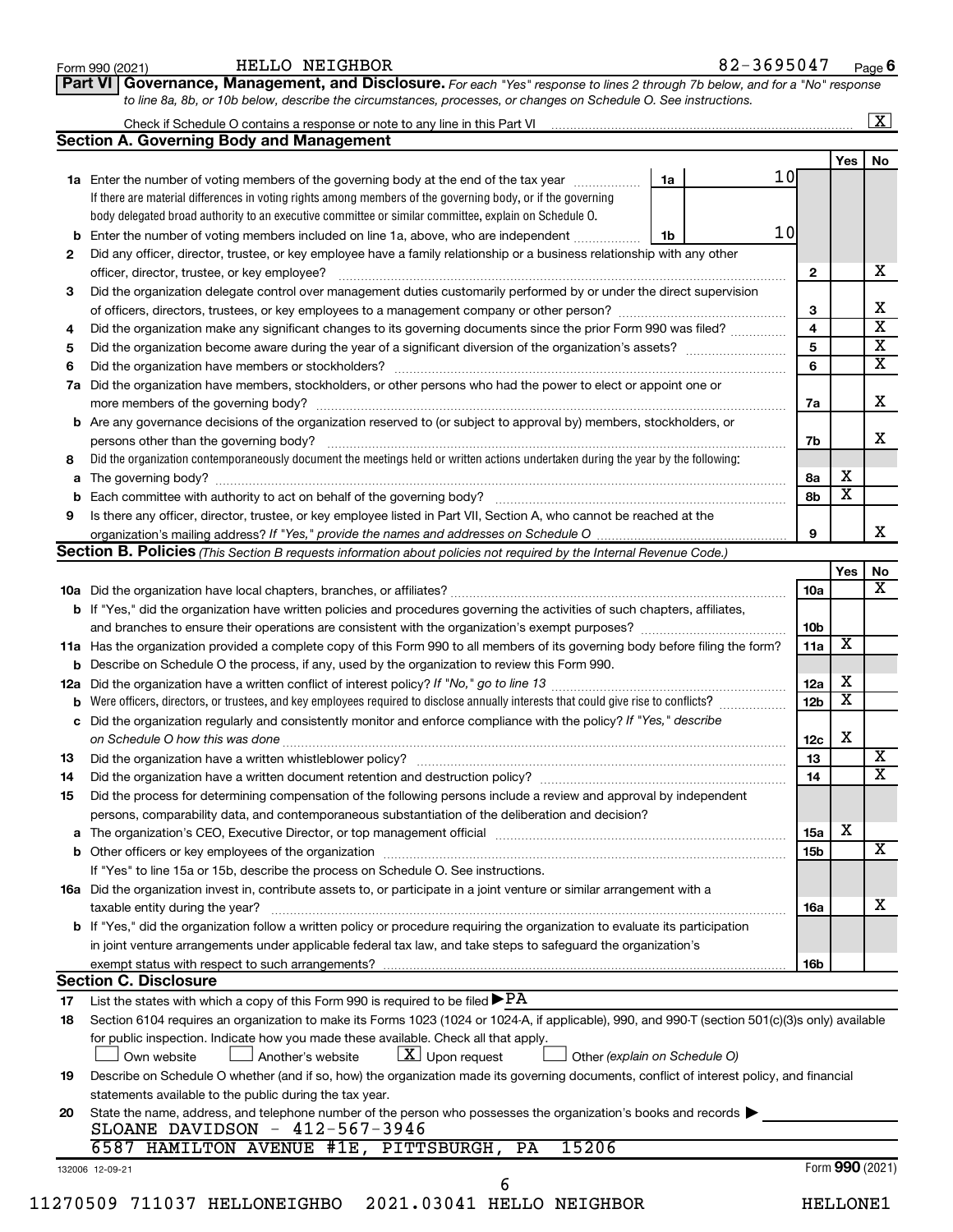| Form 990 (2021)                                                                                      | HELLO NEIGHBOR                                                               | 82-3695047 | Page 7 |  |  |  |  |  |  |  |
|------------------------------------------------------------------------------------------------------|------------------------------------------------------------------------------|------------|--------|--|--|--|--|--|--|--|
| Part VII Compensation of Officers, Directors, Trustees, Key Employees, Highest Compensated           |                                                                              |            |        |  |  |  |  |  |  |  |
|                                                                                                      | <b>Employees, and Independent Contractors</b>                                |            |        |  |  |  |  |  |  |  |
|                                                                                                      | Check if Schedule O contains a response or note to any line in this Part VII |            |        |  |  |  |  |  |  |  |
| Officers, Directors, Trustees, Key Employees, and Highest Compensated Employees<br><b>Section A.</b> |                                                                              |            |        |  |  |  |  |  |  |  |

**1a**  Complete this table for all persons required to be listed. Report compensation for the calendar year ending with or within the organization's tax year.  $\bullet$  List all of the organization's current officers, directors, trustees (whether individuals or organizations), regardless of amount of compensation.

Enter -0- in columns (D), (E), and (F) if no compensation was paid.

**•** List all of the organization's **current** key employees, if any. See the instructions for definition of "key employee."

• List the organization's five *current* highest compensated employees (other than an officer, director, trustee, or key employee) who received reportable compensation (box 5 of Form W-2, Form 1099-MISC, and/or box 1 of Form 1099-NEC) of more than \$100,000 from the organization and any related organizations.

 $\bullet$  List all of the organization's former officers, key employees, and highest compensated employees who received more than \$100,000 of reportable compensation from the organization and any related organizations.

**•** List all of the organization's former directors or trustees that received, in the capacity as a former director or trustee of the organization, more than \$10,000 of reportable compensation from the organization and any related organizations.

See the instructions for the order in which to list the persons above.

 $\boxed{\textbf{X}}$  Check this box if neither the organization nor any related organization compensated any current officer, director, or trustee.

| (A)                           | (B)                  |                                |                                                                                                             | (C)         |              |                                 |        | (D)                             | (E)             | (F)                         |
|-------------------------------|----------------------|--------------------------------|-------------------------------------------------------------------------------------------------------------|-------------|--------------|---------------------------------|--------|---------------------------------|-----------------|-----------------------------|
| Name and title                | Average              |                                | Position<br>(do not check more than one<br>box, unless person is both an<br>officer and a director/trustee) |             |              |                                 |        | Reportable                      | Reportable      | Estimated                   |
|                               | hours per            |                                |                                                                                                             |             |              |                                 |        | compensation                    | compensation    | amount of                   |
|                               | week                 |                                |                                                                                                             |             |              |                                 |        | from                            | from related    | other                       |
|                               | (list any            |                                |                                                                                                             |             |              |                                 |        | the                             | organizations   | compensation                |
|                               | hours for<br>related |                                |                                                                                                             |             |              |                                 |        | organization<br>(W-2/1099-MISC/ | (W-2/1099-MISC/ | from the                    |
|                               | organizations        |                                |                                                                                                             |             |              |                                 |        | 1099-NEC)                       | 1099-NEC)       | organization<br>and related |
|                               | below                |                                |                                                                                                             |             |              |                                 |        |                                 |                 | organizations               |
|                               | line)                | Individual trustee or director | Institutional trustee                                                                                       | Officer     | Key employee | Highest compensated<br>employee | Former |                                 |                 |                             |
| COURTNEY HORRIGAN<br>(1)      | 2.00                 |                                |                                                                                                             |             |              |                                 |        |                                 |                 |                             |
| <b>BOARD MEMBER</b>           |                      | X                              |                                                                                                             |             |              |                                 |        | $\mathbf 0$ .                   | 0.              | $\mathbf 0$ .               |
| ANNE MARIE TOCCKET<br>(2)     | 2.00                 |                                |                                                                                                             |             |              |                                 |        |                                 |                 |                             |
| CO CHAIR                      |                      | $\mathbf X$                    |                                                                                                             | $\mathbf X$ |              |                                 |        | $\mathbf 0$ .                   | $\mathbf 0$ .   | $0$ .                       |
| KATIE LE<br>(3)               | 2.00                 |                                |                                                                                                             |             |              |                                 |        |                                 |                 |                             |
| <b>SECRETARY</b>              |                      | $\mathbf X$                    |                                                                                                             | $\mathbf X$ |              |                                 |        | $\mathbf 0$ .                   | $\mathbf 0$ .   | $\mathbf 0$ .               |
| JILLIAN WEIN RILEY<br>(4)     | 2.00                 |                                |                                                                                                             |             |              |                                 |        |                                 |                 |                             |
| <b>BOARD MEMBER</b>           |                      | $\mathbf X$                    |                                                                                                             |             |              |                                 |        | 0.                              | 0.              | $\mathbf 0$ .               |
| CHRISTOPHER BOEHM<br>(5)      | 2.00                 |                                |                                                                                                             |             |              |                                 |        |                                 |                 |                             |
| <b>BOARD MEMBER</b>           |                      | $\mathbf X$                    |                                                                                                             |             |              |                                 |        | 0.                              | 0.              | $\mathbf 0$ .               |
| <b>TINA TRAN</b><br>(6)       | 2.00                 |                                |                                                                                                             |             |              |                                 |        |                                 |                 |                             |
| BOARD MEMBER                  |                      | X                              |                                                                                                             |             |              |                                 |        | $\mathbf 0$ .                   | $\mathbf 0$ .   | $\mathbf 0$ .               |
| DR. EZZ-ELDIN MOUKAMAL<br>(7) | 2.00                 |                                |                                                                                                             |             |              |                                 |        |                                 |                 |                             |
| <b>BOARD MEMBER</b>           |                      | X                              |                                                                                                             |             |              |                                 |        | $\mathbf 0$                     | $\mathbf 0$     | $\mathbf 0$ .               |
| SLOANE DAVIDSON<br>(8)        | 40.00                |                                |                                                                                                             |             |              |                                 |        |                                 |                 |                             |
| FOUNDER AND CEO               |                      |                                |                                                                                                             | $\mathbf X$ |              |                                 |        | 0.                              | $\mathbf 0$ .   | $0$ .                       |
| (9)<br><b>AMANDA STRADER</b>  | 2.00                 |                                |                                                                                                             |             |              |                                 |        |                                 |                 |                             |
| <b>TREASURER</b>              |                      | X                              |                                                                                                             | X           |              |                                 |        | $\mathbf 0$                     | $\mathbf 0$     | $0$ .                       |
| (10) JOSEPH ZWICKER           | 2.00                 |                                |                                                                                                             |             |              |                                 |        |                                 |                 |                             |
| CO CHAIR                      |                      | $\mathbf X$                    |                                                                                                             | $\mathbf X$ |              |                                 |        | $\mathbf 0$ .                   | 0.              | 0.                          |
|                               |                      |                                |                                                                                                             |             |              |                                 |        |                                 |                 |                             |
|                               |                      |                                |                                                                                                             |             |              |                                 |        |                                 |                 |                             |
|                               |                      |                                |                                                                                                             |             |              |                                 |        |                                 |                 |                             |
|                               |                      |                                |                                                                                                             |             |              |                                 |        |                                 |                 |                             |
|                               |                      |                                |                                                                                                             |             |              |                                 |        |                                 |                 |                             |
|                               |                      |                                |                                                                                                             |             |              |                                 |        |                                 |                 |                             |
|                               |                      |                                |                                                                                                             |             |              |                                 |        |                                 |                 |                             |
|                               |                      |                                |                                                                                                             |             |              |                                 |        |                                 |                 |                             |
|                               |                      |                                |                                                                                                             |             |              |                                 |        |                                 |                 |                             |
|                               |                      |                                |                                                                                                             |             |              |                                 |        |                                 |                 |                             |
|                               |                      |                                |                                                                                                             |             |              |                                 |        |                                 |                 |                             |
|                               |                      |                                |                                                                                                             |             |              |                                 |        |                                 |                 |                             |
|                               |                      |                                |                                                                                                             |             |              |                                 |        |                                 |                 |                             |
|                               |                      |                                |                                                                                                             |             |              |                                 |        |                                 |                 | $\overline{\phantom{a}}$    |

7

132007 12-09-21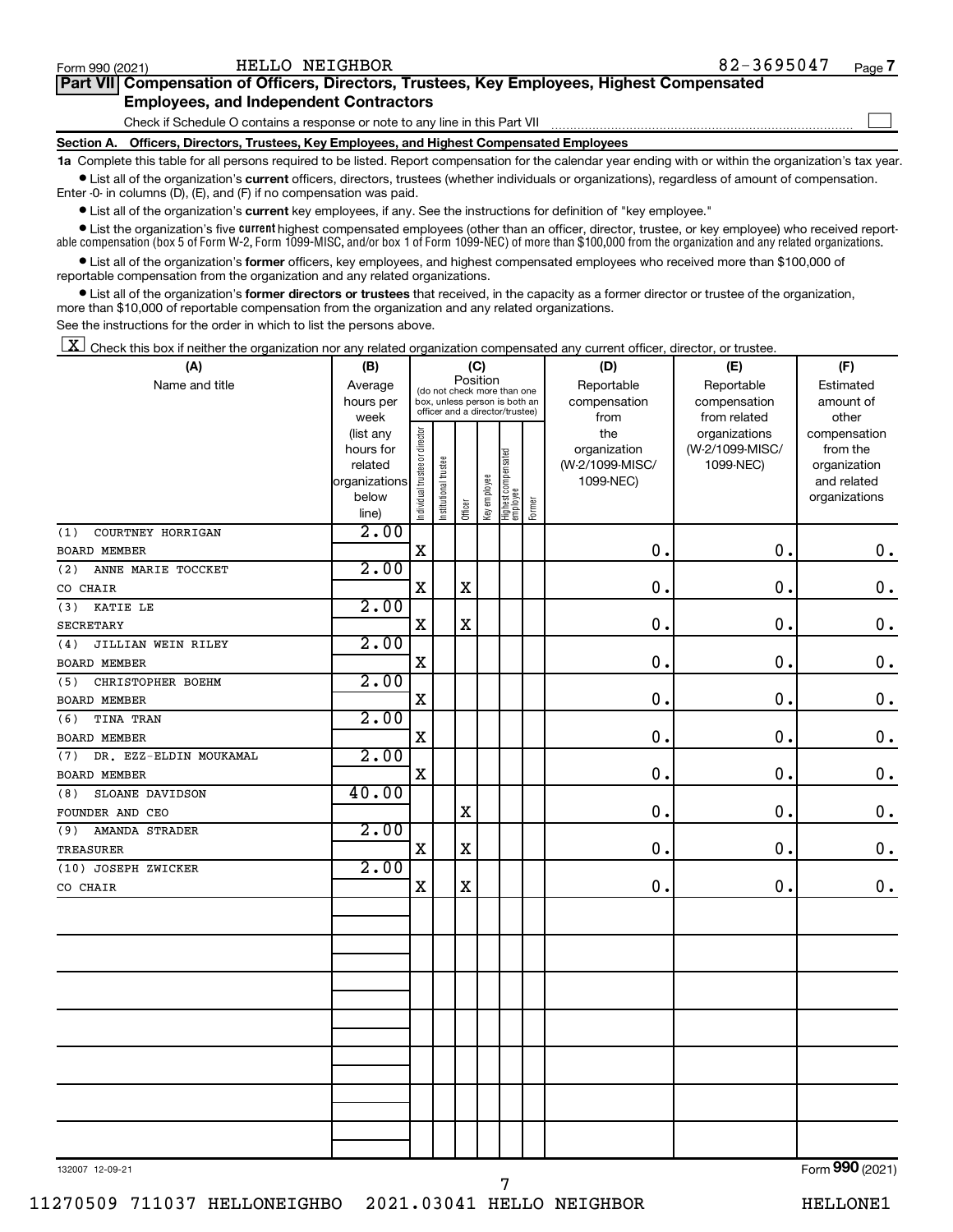|   | <b>HELLO NEIGHBOR</b><br>Form 990 (2021)                                                                                                                                                 |                                                         |                                |                       |                 |              |                                                                                                 |        |                                                     | 82-3695047                                        |                                                                                |                     |                                                                          | Page 8                                     |
|---|------------------------------------------------------------------------------------------------------------------------------------------------------------------------------------------|---------------------------------------------------------|--------------------------------|-----------------------|-----------------|--------------|-------------------------------------------------------------------------------------------------|--------|-----------------------------------------------------|---------------------------------------------------|--------------------------------------------------------------------------------|---------------------|--------------------------------------------------------------------------|--------------------------------------------|
|   | <b>Part VII</b><br>Section A. Officers, Directors, Trustees, Key Employees, and Highest Compensated Employees (continued)                                                                |                                                         |                                |                       |                 |              |                                                                                                 |        |                                                     |                                                   |                                                                                |                     |                                                                          |                                            |
|   | (A)<br>Name and title                                                                                                                                                                    | (B)<br>Average<br>hours per<br>week<br>(list any        |                                |                       | (C)<br>Position |              | (do not check more than one<br>box, unless person is both an<br>officer and a director/trustee) |        | (D)<br>Reportable<br>compensation<br>from           | (E)<br>Reportable<br>compensation<br>from related |                                                                                |                     | (F)<br>Estimated<br>amount of<br>other                                   |                                            |
|   |                                                                                                                                                                                          | hours for<br>related<br>organizations<br>below<br>line) | Individual trustee or director | Institutional trustee | Officer         | Key employee | Highest compensated<br>employee                                                                 | Former | the<br>organization<br>(W-2/1099-MISC/<br>1099-NEC) | organizations<br>(W-2/1099-MISC/<br>1099-NEC)     |                                                                                |                     | compensation<br>from the<br>organization<br>and related<br>organizations |                                            |
|   |                                                                                                                                                                                          |                                                         |                                |                       |                 |              |                                                                                                 |        |                                                     |                                                   |                                                                                |                     |                                                                          |                                            |
|   |                                                                                                                                                                                          |                                                         |                                |                       |                 |              |                                                                                                 |        |                                                     |                                                   |                                                                                |                     |                                                                          |                                            |
|   |                                                                                                                                                                                          |                                                         |                                |                       |                 |              |                                                                                                 |        |                                                     |                                                   |                                                                                |                     |                                                                          |                                            |
|   |                                                                                                                                                                                          |                                                         |                                |                       |                 |              |                                                                                                 |        |                                                     |                                                   |                                                                                |                     |                                                                          |                                            |
|   |                                                                                                                                                                                          |                                                         |                                |                       |                 |              |                                                                                                 |        |                                                     |                                                   |                                                                                |                     |                                                                          |                                            |
|   |                                                                                                                                                                                          |                                                         |                                |                       |                 |              |                                                                                                 |        |                                                     |                                                   |                                                                                |                     |                                                                          |                                            |
|   |                                                                                                                                                                                          |                                                         |                                |                       |                 |              |                                                                                                 |        |                                                     |                                                   |                                                                                |                     |                                                                          |                                            |
|   | 1b Subtotal                                                                                                                                                                              |                                                         |                                |                       |                 |              |                                                                                                 |        | 0.<br>0.<br>о.                                      |                                                   | $\overline{0}$ .<br>$\overline{\mathfrak{o}}$ .<br>$\overline{\mathfrak{o}}$ . |                     |                                                                          | 0.<br>$\overline{0}$ .<br>$\overline{0}$ . |
| 2 | Total number of individuals (including but not limited to those listed above) who received more than \$100,000 of reportable<br>compensation from the organization $\blacktriangleright$ |                                                         |                                |                       |                 |              |                                                                                                 |        |                                                     |                                                   |                                                                                |                     |                                                                          | 0                                          |
| 3 | Did the organization list any former officer, director, trustee, key employee, or highest compensated employee on<br>line 1a? If "Yes," complete Schedule J for such individual          |                                                         |                                |                       |                 |              |                                                                                                 |        |                                                     |                                                   |                                                                                | 3                   | Yes                                                                      | No<br>x                                    |
| 4 | For any individual listed on line 1a, is the sum of reportable compensation and other compensation from the organization                                                                 |                                                         |                                |                       |                 |              |                                                                                                 |        |                                                     |                                                   |                                                                                | 4                   |                                                                          | x                                          |
| 5 | Did any person listed on line 1a receive or accrue compensation from any unrelated organization or individual for services<br><b>Section B. Independent Contractors</b>                  |                                                         |                                |                       |                 |              |                                                                                                 |        |                                                     |                                                   |                                                                                | 5                   |                                                                          | x                                          |
| 1 | Complete this table for your five highest compensated independent contractors that received more than \$100,000 of compensation from                                                     |                                                         |                                |                       |                 |              |                                                                                                 |        |                                                     |                                                   |                                                                                |                     |                                                                          |                                            |
|   | the organization. Report compensation for the calendar year ending with or within the organization's tax year.<br>(A)<br>Name and business address                                       |                                                         |                                | <b>NONE</b>           |                 |              |                                                                                                 |        | (B)<br>Description of services                      |                                                   |                                                                                | (C)<br>Compensation |                                                                          |                                            |
|   |                                                                                                                                                                                          |                                                         |                                |                       |                 |              |                                                                                                 |        |                                                     |                                                   |                                                                                |                     |                                                                          |                                            |
|   |                                                                                                                                                                                          |                                                         |                                |                       |                 |              |                                                                                                 |        |                                                     |                                                   |                                                                                |                     |                                                                          |                                            |
|   |                                                                                                                                                                                          |                                                         |                                |                       |                 |              |                                                                                                 |        |                                                     |                                                   |                                                                                |                     |                                                                          |                                            |
|   |                                                                                                                                                                                          |                                                         |                                |                       |                 |              |                                                                                                 |        |                                                     |                                                   |                                                                                |                     |                                                                          |                                            |
| 2 | Total number of independent contractors (including but not limited to those listed above) who received more than<br>\$100,000 of compensation from the organization                      |                                                         |                                |                       |                 |              | 0                                                                                               |        |                                                     |                                                   |                                                                                |                     |                                                                          |                                            |
|   |                                                                                                                                                                                          |                                                         |                                |                       |                 |              |                                                                                                 |        |                                                     |                                                   |                                                                                | Form 990 (2021)     |                                                                          |                                            |

132008 12-09-21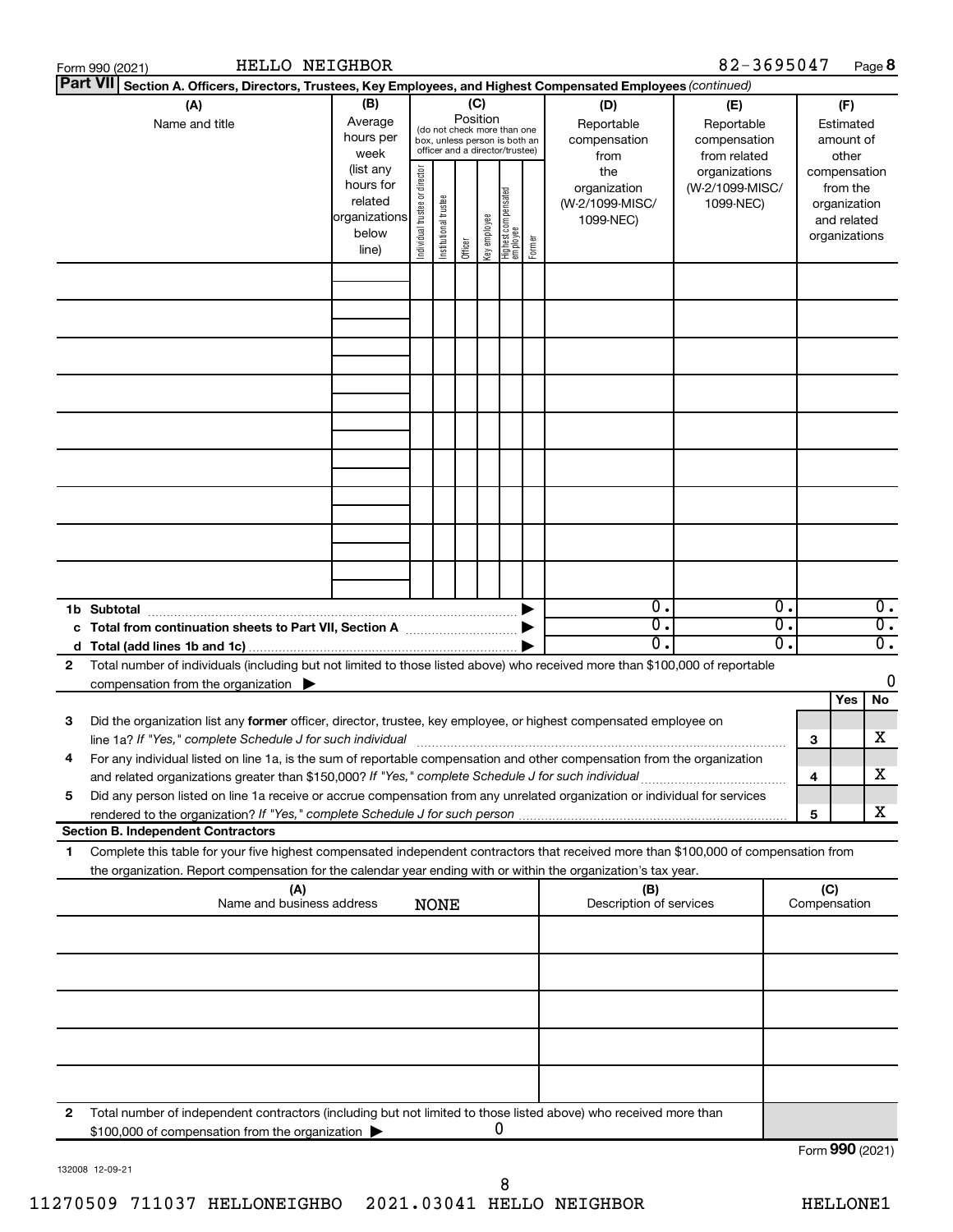|                                                           |    |                                                       |                |                |       |                       | (A)<br>Total revenue | (B)<br>Related or exempt<br>function revenue | $\overline{C}$<br>Unrelated<br>business revenue | (D)<br>Revenue excluded<br>from tax under<br>sections 512 - 514 |
|-----------------------------------------------------------|----|-------------------------------------------------------|----------------|----------------|-------|-----------------------|----------------------|----------------------------------------------|-------------------------------------------------|-----------------------------------------------------------------|
|                                                           |    | <b>1 a</b> Federated campaigns                        |                | 1a             |       |                       |                      |                                              |                                                 |                                                                 |
|                                                           |    | <b>b</b> Membership dues                              |                | 1 <sub>b</sub> |       |                       |                      |                                              |                                                 |                                                                 |
| Contributions, Gifts, Grants<br>and Other Similar Amounts |    | c Fundraising events                                  |                | 1 <sub>c</sub> |       |                       |                      |                                              |                                                 |                                                                 |
|                                                           |    | d Related organizations                               |                | 1 <sub>d</sub> |       |                       |                      |                                              |                                                 |                                                                 |
|                                                           |    | e Government grants (contributions)                   |                | 1e             |       |                       |                      |                                              |                                                 |                                                                 |
|                                                           |    | All other contributions, gifts, grants, and           |                |                |       |                       |                      |                                              |                                                 |                                                                 |
|                                                           |    | similar amounts not included above                    |                | 1f             |       | 407,118.              |                      |                                              |                                                 |                                                                 |
|                                                           |    | g Noncash contributions included in lines 1a-1f       |                | $ 1g $ \$      |       |                       |                      |                                              |                                                 |                                                                 |
|                                                           |    |                                                       |                |                |       |                       | 407,118.             |                                              |                                                 |                                                                 |
|                                                           |    |                                                       |                |                |       | <b>Business Code</b>  |                      |                                              |                                                 |                                                                 |
|                                                           |    | 2 a SPONSORSHIP INCOME                                |                |                |       | 900099                | 12,500.              | 12,500.                                      |                                                 |                                                                 |
|                                                           | b  | <b>PROGRAM SERVICE</b>                                |                |                |       | 900099                | 6,331.               | 6,331.                                       |                                                 |                                                                 |
|                                                           |    |                                                       |                |                |       |                       |                      |                                              |                                                 |                                                                 |
|                                                           | с  |                                                       |                |                |       |                       |                      |                                              |                                                 |                                                                 |
|                                                           | d  |                                                       |                |                |       |                       |                      |                                              |                                                 |                                                                 |
| Program Service<br>Revenue                                |    |                                                       |                |                |       |                       |                      |                                              |                                                 |                                                                 |
|                                                           |    | All other program service revenue                     |                |                |       |                       | 18,831.              |                                              |                                                 |                                                                 |
|                                                           |    |                                                       |                |                |       | $\blacktriangleright$ |                      |                                              |                                                 |                                                                 |
|                                                           | 3  | Investment income (including dividends, interest, and |                |                |       |                       | 187.                 | 187.                                         |                                                 |                                                                 |
|                                                           |    |                                                       |                |                |       | ▶                     |                      |                                              |                                                 |                                                                 |
|                                                           | 4  | Income from investment of tax-exempt bond proceeds    |                |                |       |                       |                      |                                              |                                                 |                                                                 |
|                                                           | 5  |                                                       |                |                |       |                       |                      |                                              |                                                 |                                                                 |
|                                                           |    |                                                       |                | (i) Real       |       | (ii) Personal         |                      |                                              |                                                 |                                                                 |
|                                                           | 6а | Gross rents<br>.                                      | 6a             |                |       |                       |                      |                                              |                                                 |                                                                 |
|                                                           | b  | Less: rental expenses                                 | 6 <sub>b</sub> |                |       |                       |                      |                                              |                                                 |                                                                 |
|                                                           | c  | Rental income or (loss)                               | 6 <sub>c</sub> |                |       |                       |                      |                                              |                                                 |                                                                 |
|                                                           |    | d Net rental income or (loss)                         |                |                |       |                       |                      |                                              |                                                 |                                                                 |
|                                                           |    | 7 a Gross amount from sales of                        |                | (i) Securities |       | (ii) Other            |                      |                                              |                                                 |                                                                 |
|                                                           |    | assets other than inventory                           | 7a             |                |       |                       |                      |                                              |                                                 |                                                                 |
|                                                           |    | <b>b</b> Less: cost or other basis                    |                |                |       |                       |                      |                                              |                                                 |                                                                 |
|                                                           |    | and sales expenses                                    | 7 <sub>b</sub> |                |       |                       |                      |                                              |                                                 |                                                                 |
|                                                           |    | c Gain or (loss)                                      | 7c             |                |       |                       |                      |                                              |                                                 |                                                                 |
| her Revenue                                               |    |                                                       |                |                |       |                       |                      |                                              |                                                 |                                                                 |
|                                                           |    | 8 a Gross income from fundraising events (not         |                |                |       |                       |                      |                                              |                                                 |                                                                 |
| ō                                                         |    | including \$                                          |                | οf             |       |                       |                      |                                              |                                                 |                                                                 |
|                                                           |    | contributions reported on line 1c). See               |                |                |       |                       |                      |                                              |                                                 |                                                                 |
|                                                           |    | Part IV, line 18                                      |                |                | 8a    |                       |                      |                                              |                                                 |                                                                 |
|                                                           |    | b Less: direct expenses                               |                |                | 8b    |                       |                      |                                              |                                                 |                                                                 |
|                                                           |    | c Net income or (loss) from fundraising events        |                |                |       | .                     |                      |                                              |                                                 |                                                                 |
|                                                           |    | 9 a Gross income from gaming activities. See          |                |                |       |                       |                      |                                              |                                                 |                                                                 |
|                                                           |    |                                                       |                |                | 9a    |                       |                      |                                              |                                                 |                                                                 |
|                                                           |    |                                                       |                |                | 9b    |                       |                      |                                              |                                                 |                                                                 |
|                                                           |    | c Net income or (loss) from gaming activities         |                |                |       | .                     |                      |                                              |                                                 |                                                                 |
|                                                           |    | 10 a Gross sales of inventory, less returns           |                |                |       |                       |                      |                                              |                                                 |                                                                 |
|                                                           |    |                                                       |                |                | 10a   |                       |                      |                                              |                                                 |                                                                 |
|                                                           |    |                                                       |                |                |       |                       |                      |                                              |                                                 |                                                                 |
|                                                           |    | <b>b</b> Less: cost of goods sold                     |                |                | l10bl |                       |                      |                                              |                                                 |                                                                 |
|                                                           |    | <b>c</b> Net income or (loss) from sales of inventory |                |                |       | <b>Business Code</b>  |                      |                                              |                                                 |                                                                 |
|                                                           |    | 11 a MISCELANEOUS INCOME                              |                |                |       | 900099                | 1,529.               | 1,529.                                       |                                                 |                                                                 |
|                                                           |    |                                                       |                |                |       |                       |                      |                                              |                                                 |                                                                 |
|                                                           | b  |                                                       |                |                |       |                       |                      |                                              |                                                 |                                                                 |
| Miscellaneous<br>Revenue                                  | С  |                                                       |                |                |       |                       |                      |                                              |                                                 |                                                                 |
|                                                           |    |                                                       |                |                |       |                       |                      |                                              |                                                 |                                                                 |
|                                                           |    |                                                       |                |                |       | ▶                     | 1,529.               |                                              |                                                 |                                                                 |
|                                                           | 12 |                                                       |                |                |       |                       | 427,665.             | 20,547.                                      | 0.                                              | 0.<br>Eorm $QQ(1/2021)$                                         |

9

132009 12-09-21

Form (2021) **990**

Form 990 (2021) Page

**Part VIII Statement of Revenue**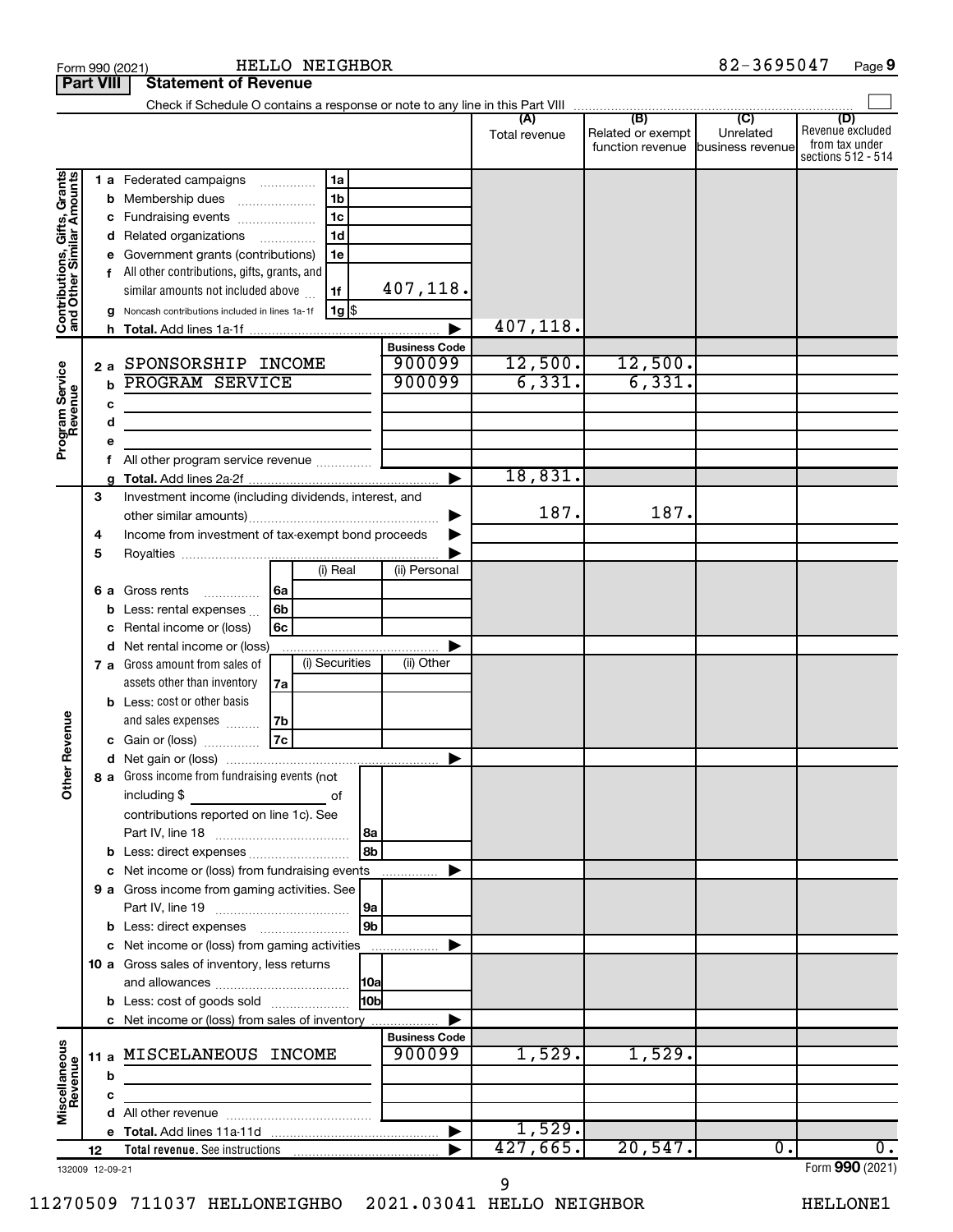HELLO NEIGHBOR 82-3695047

| <b>Part IX   Statement of Functional Expenses</b> |  |
|---------------------------------------------------|--|
|                                                   |  |

*Section 501(c)(3) and 501(c)(4) organizations must complete all columns. All other organizations must complete column (A).*

|              | Check if Schedule O contains a response or note to any line in this Part IX                           |                       |                                    |                                           |                                |  |  |  |  |  |
|--------------|-------------------------------------------------------------------------------------------------------|-----------------------|------------------------------------|-------------------------------------------|--------------------------------|--|--|--|--|--|
|              | Do not include amounts reported on lines 6b,<br>7b, 8b, 9b, and 10b of Part VIII.                     | (A)<br>Total expenses | (B)<br>Program service<br>expenses | (C)<br>Management and<br>general expenses | (D)<br>Fundraising<br>expenses |  |  |  |  |  |
| 1.           | Grants and other assistance to domestic organizations                                                 |                       |                                    |                                           |                                |  |  |  |  |  |
|              | and domestic governments. See Part IV, line 21                                                        |                       |                                    |                                           |                                |  |  |  |  |  |
| $\mathbf{2}$ | Grants and other assistance to domestic                                                               |                       |                                    |                                           |                                |  |  |  |  |  |
|              | individuals. See Part IV, line 22                                                                     | 15,750.               | 15,750.                            |                                           |                                |  |  |  |  |  |
| 3            | Grants and other assistance to foreign                                                                |                       |                                    |                                           |                                |  |  |  |  |  |
|              | organizations, foreign governments, and foreign                                                       |                       |                                    |                                           |                                |  |  |  |  |  |
|              | individuals. See Part IV, lines 15 and 16                                                             |                       |                                    |                                           |                                |  |  |  |  |  |
| 4            | Benefits paid to or for members                                                                       |                       |                                    |                                           |                                |  |  |  |  |  |
| 5            | Compensation of current officers, directors,                                                          |                       |                                    |                                           |                                |  |  |  |  |  |
|              | trustees, and key employees                                                                           |                       |                                    |                                           |                                |  |  |  |  |  |
| 6            | Compensation not included above to disqualified                                                       |                       |                                    |                                           |                                |  |  |  |  |  |
|              | persons (as defined under section 4958(f)(1)) and                                                     |                       |                                    |                                           |                                |  |  |  |  |  |
|              | persons described in section 4958(c)(3)(B)                                                            |                       |                                    |                                           |                                |  |  |  |  |  |
| 7            | Other salaries and wages                                                                              | 210, 339.             | 180,694.                           | 22,585.                                   | 7,060.                         |  |  |  |  |  |
| 8            | Pension plan accruals and contributions (include                                                      |                       |                                    |                                           |                                |  |  |  |  |  |
|              | section 401(k) and 403(b) employer contributions)                                                     |                       |                                    |                                           |                                |  |  |  |  |  |
| 9            |                                                                                                       | 17,498.               | 14, 134.                           | 2,879.                                    | 485.                           |  |  |  |  |  |
| 10           |                                                                                                       |                       |                                    |                                           |                                |  |  |  |  |  |
| 11           | Fees for services (nonemployees):                                                                     |                       |                                    |                                           |                                |  |  |  |  |  |
| а            |                                                                                                       |                       |                                    |                                           |                                |  |  |  |  |  |
| b            |                                                                                                       | 7,993.                |                                    | 7,993.                                    |                                |  |  |  |  |  |
| с<br>d       |                                                                                                       |                       |                                    |                                           |                                |  |  |  |  |  |
| е            | Professional fundraising services. See Part IV, line 17                                               |                       |                                    |                                           |                                |  |  |  |  |  |
| f            | Investment management fees                                                                            |                       |                                    |                                           |                                |  |  |  |  |  |
| g            | Other. (If line 11g amount exceeds 10% of line 25,                                                    |                       |                                    |                                           |                                |  |  |  |  |  |
|              | column (A), amount, list line 11g expenses on Sch O.)                                                 | 27,326.               |                                    |                                           | 233.                           |  |  |  |  |  |
| 12           |                                                                                                       | 11,709.               | $\frac{24,932}{1,317}$             | $\frac{2,161}{3,273}$ .                   | 7,119.                         |  |  |  |  |  |
| 13           |                                                                                                       | 4,993.                | 1,774.                             | 2,963.                                    | 256.                           |  |  |  |  |  |
| 14           |                                                                                                       |                       |                                    |                                           |                                |  |  |  |  |  |
| 15           |                                                                                                       |                       |                                    |                                           |                                |  |  |  |  |  |
| 16           |                                                                                                       | 12,320.               | 9,856.                             | 1,232.                                    | 1,232.                         |  |  |  |  |  |
| 17           | Travel                                                                                                | 1,284.                | 113.                               | 1,171                                     |                                |  |  |  |  |  |
| 18           | Payments of travel or entertainment expenses                                                          |                       |                                    |                                           |                                |  |  |  |  |  |
|              | for any federal, state, or local public officials                                                     |                       |                                    |                                           |                                |  |  |  |  |  |
| 19           | Conferences, conventions, and meetings                                                                | $\overline{30}$ .     | $\overline{30}$                    |                                           |                                |  |  |  |  |  |
| 20           | Interest                                                                                              |                       |                                    |                                           |                                |  |  |  |  |  |
| 21           |                                                                                                       |                       |                                    |                                           |                                |  |  |  |  |  |
| 22           | Depreciation, depletion, and amortization                                                             | 422.                  |                                    | 422.                                      |                                |  |  |  |  |  |
| 23           | Insurance                                                                                             | 2,372.                |                                    | 2,372.                                    |                                |  |  |  |  |  |
| 24           | Other expenses. Itemize expenses not covered<br>above. (List miscellaneous expenses on line 24e. If   |                       |                                    |                                           |                                |  |  |  |  |  |
|              | line 24e amount exceeds 10% of line 25, column (A).<br>amount, list line 24e expenses on Schedule O.) |                       |                                    |                                           |                                |  |  |  |  |  |
| a            | AWARDS                                                                                                | 9,247.                | 9,247.                             |                                           |                                |  |  |  |  |  |
| b            | NATIONAL NETWORK                                                                                      | 6,412.                | 6,412.                             |                                           |                                |  |  |  |  |  |
|              | <b>DEVELOPMENT</b>                                                                                    | 4,226.                | 22.                                | 48.                                       | 4,156.                         |  |  |  |  |  |
| d            | <b>MISCELANEOUS</b>                                                                                   | 4,103.                | 2,791.                             | 1,312.                                    |                                |  |  |  |  |  |
|              | e All other expenses                                                                                  | 6,628.                | 1,028.                             | 5,403.                                    | 197.                           |  |  |  |  |  |
| 25           | Total functional expenses. Add lines 1 through 24e                                                    | 342,652.              | 268, 100.                          | 53,814.                                   | 20,738.                        |  |  |  |  |  |
| 26           | Joint costs. Complete this line only if the organization                                              |                       |                                    |                                           |                                |  |  |  |  |  |
|              | reported in column (B) joint costs from a combined                                                    |                       |                                    |                                           |                                |  |  |  |  |  |
|              | educational campaign and fundraising solicitation.                                                    |                       |                                    |                                           |                                |  |  |  |  |  |
|              | Check here $\blacktriangleright$<br>if following SOP 98-2 (ASC 958-720)                               |                       |                                    |                                           |                                |  |  |  |  |  |

132010 12-09-21

Form (2021) **990**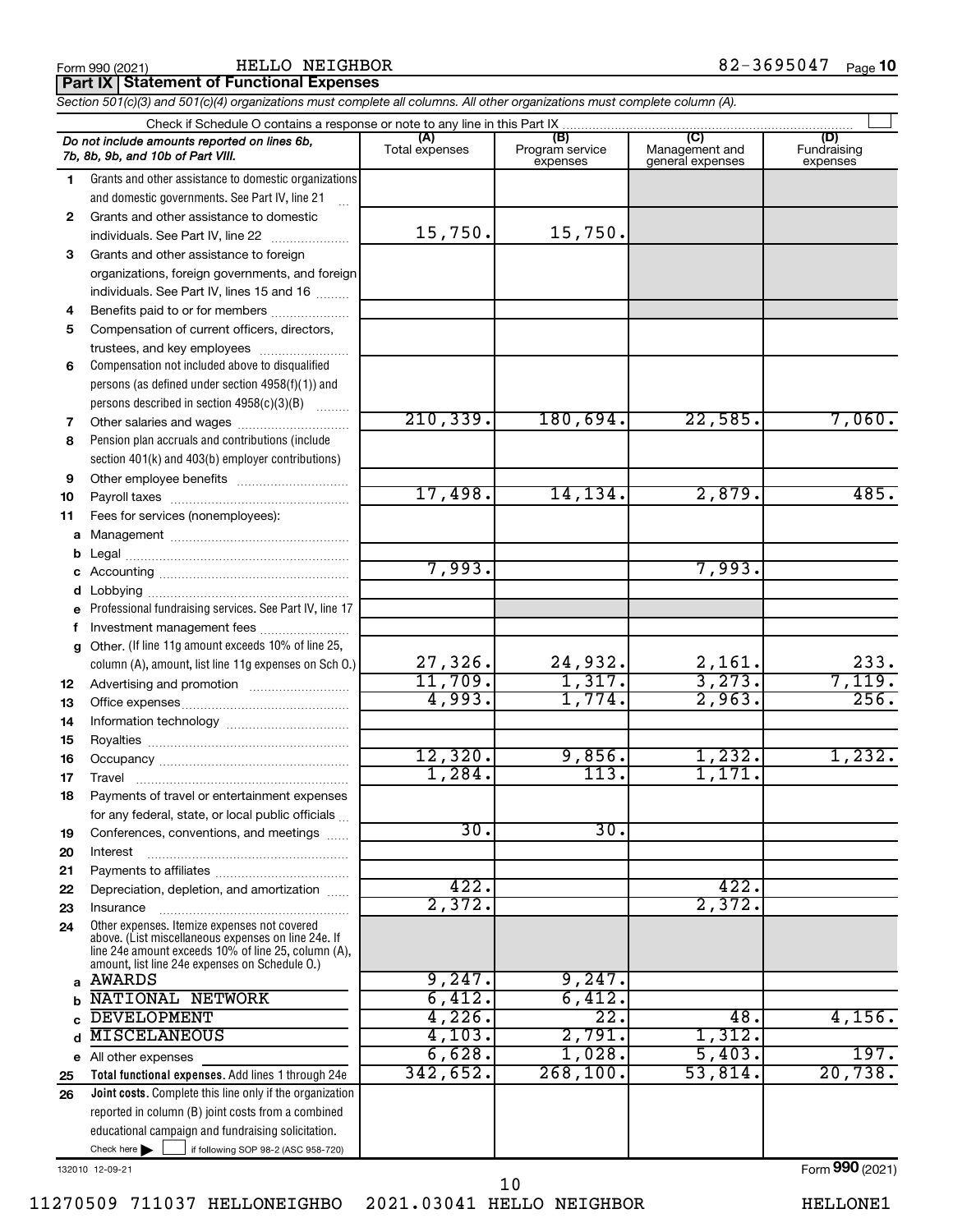#### HELLO NEIGHBOR

|                             |              |                                                                                          | (A)<br>Beginning of year |                         | (B)<br>End of year |
|-----------------------------|--------------|------------------------------------------------------------------------------------------|--------------------------|-------------------------|--------------------|
|                             | 1            |                                                                                          | 837,026.                 | 1                       | 778,810.           |
|                             | $\mathbf{2}$ |                                                                                          |                          | $\mathbf{2}$            |                    |
|                             | 3            |                                                                                          | 4,000.                   | $\overline{\mathbf{3}}$ | 38, 195.           |
|                             | 4            |                                                                                          | 19,050.                  | 4                       | 12, 255.           |
|                             | 5            | Loans and other receivables from any current or former officer, director,                |                          |                         |                    |
|                             |              | trustee, key employee, creator or founder, substantial contributor, or 35%               |                          |                         |                    |
|                             |              | controlled entity or family member of any of these persons                               |                          | 5                       |                    |
|                             | 6            | Loans and other receivables from other disqualified persons (as defined                  |                          |                         |                    |
|                             |              | under section $4958(f)(1)$ , and persons described in section $4958(c)(3)(B)$            |                          | 6                       |                    |
|                             | 7            |                                                                                          |                          | $\overline{7}$          |                    |
| Assets                      | 8            |                                                                                          |                          | 8                       |                    |
|                             | 9            | Prepaid expenses and deferred charges                                                    | 1,030.                   | 9                       | 1,030.             |
|                             |              | 10a Land, buildings, and equipment: cost or other                                        |                          |                         |                    |
|                             |              | 5,904.<br>basis. Complete Part VI of Schedule D  10a                                     |                          |                         |                    |
|                             |              | 422.<br>10b                                                                              | 0.                       | 10 <sub>c</sub>         | 5,482.             |
|                             | 11           |                                                                                          |                          | 11                      |                    |
|                             | 12           |                                                                                          |                          | 12                      |                    |
|                             | 13           |                                                                                          |                          | 13                      |                    |
|                             | 14           |                                                                                          |                          | 14                      |                    |
|                             | 15           |                                                                                          | 2,500.                   | 15                      | 2,500.             |
|                             | 16           | <b>Total assets.</b> Add lines 1 through 15 (must equal line 33) <i></i>                 | 863,606.                 | 16                      | 838, 272.          |
|                             | 17           |                                                                                          | 14,436.                  | 17                      | 25,842.            |
|                             | 18           |                                                                                          |                          | 18                      |                    |
|                             | 19           |                                                                                          | 430, 151.                | 19                      | 307,831.           |
|                             | 20           |                                                                                          |                          | 20                      |                    |
|                             | 21           | Escrow or custodial account liability. Complete Part IV of Schedule D                    |                          | 21                      |                    |
|                             | 22           | Loans and other payables to any current or former officer, director,                     |                          |                         |                    |
| Liabilities                 |              | trustee, key employee, creator or founder, substantial contributor, or 35%               |                          |                         |                    |
|                             |              | controlled entity or family member of any of these persons                               |                          | 22                      |                    |
|                             | 23           | Secured mortgages and notes payable to unrelated third parties                           |                          | 23                      |                    |
|                             | 24           | Unsecured notes and loans payable to unrelated third parties                             |                          | 24                      |                    |
|                             | 25           | Other liabilities (including federal income tax, payables to related third               |                          |                         |                    |
|                             |              | parties, and other liabilities not included on lines 17-24). Complete Part X             |                          |                         |                    |
|                             |              | of Schedule D                                                                            | 444,587.                 | 25                      | 333,673.           |
|                             | 26           |                                                                                          |                          | 26                      |                    |
|                             |              | Organizations that follow FASB ASC 958, check here $\blacktriangleright \boxed{X}$       |                          |                         |                    |
|                             |              | and complete lines 27, 28, 32, and 33.                                                   | 373,519.                 | 27                      | 397,099.           |
|                             | 27<br>28     |                                                                                          | 45,500.                  | 28                      | 107,500.           |
|                             |              | Organizations that do not follow FASB ASC 958, check here $\blacktriangleright\ \lfloor$ |                          |                         |                    |
|                             |              | and complete lines 29 through 33.                                                        |                          |                         |                    |
| Net Assets or Fund Balances | 29           |                                                                                          |                          | 29                      |                    |
|                             | 30           | Paid-in or capital surplus, or land, building, or equipment fund                         |                          | 30                      |                    |
|                             | 31           | Retained earnings, endowment, accumulated income, or other funds                         |                          | 31                      |                    |
|                             | 32           |                                                                                          | 419,019.                 | 32                      | 504, 599.          |
|                             | 33           |                                                                                          | 863,606.                 | 33                      | 838, 272.          |

Check if Schedule O contains a response or note to any line in this Part X

 $\perp$ 

Form (2021) **990**

$$
11\phantom{.00}
$$

**Part X** | Balance Sheet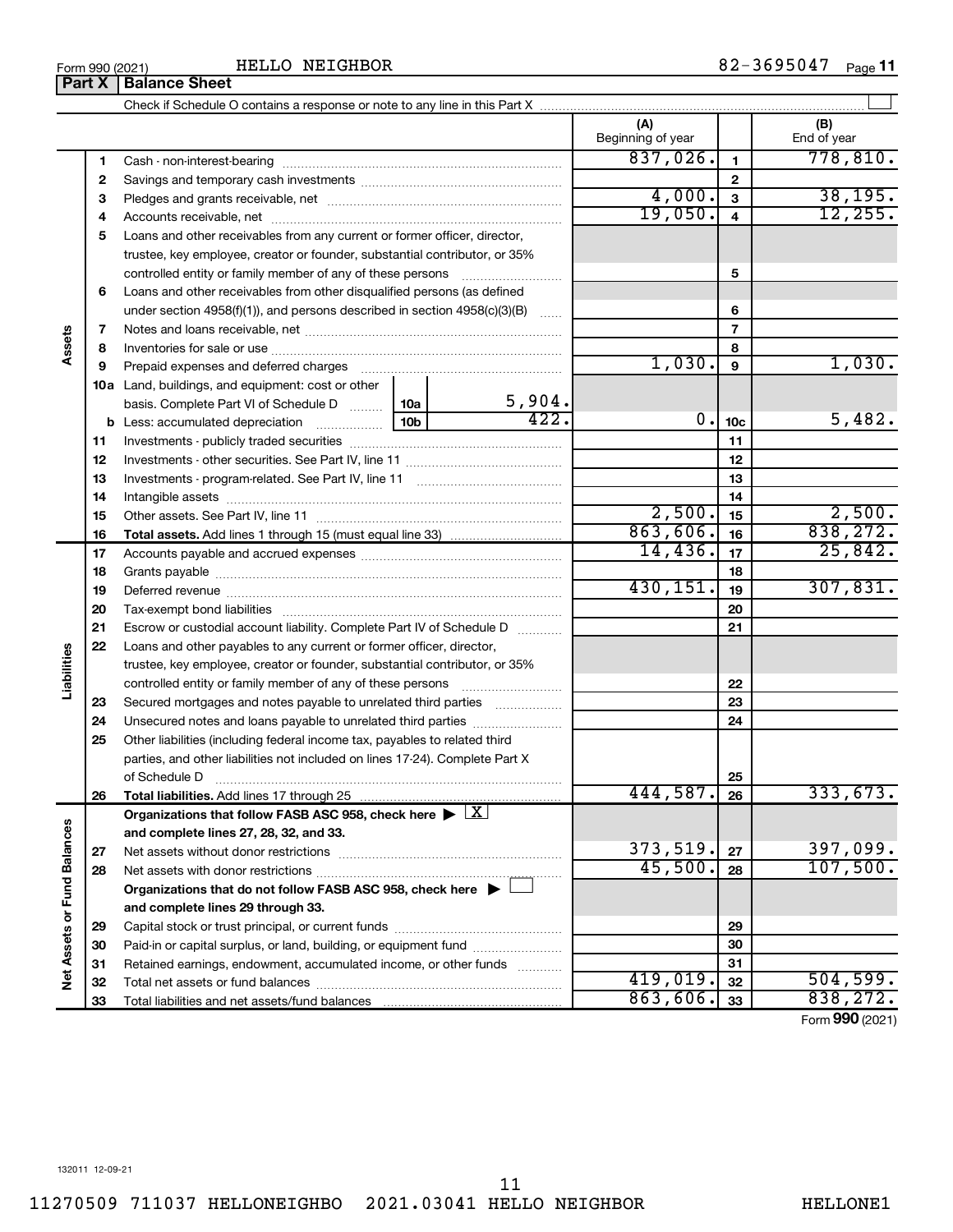| <b>Part XI</b><br><b>Reconciliation of Net Assets</b>                                                                                |                  |
|--------------------------------------------------------------------------------------------------------------------------------------|------------------|
|                                                                                                                                      |                  |
|                                                                                                                                      |                  |
|                                                                                                                                      |                  |
| 427,665.<br>$\mathbf{1}$<br>1                                                                                                        |                  |
| 342,652.<br>$\mathbf{2}$<br>2                                                                                                        |                  |
| 85,013.<br>3<br>Revenue less expenses. Subtract line 2 from line 1<br>з                                                              |                  |
| 419,019.<br>$\overline{\mathbf{4}}$<br>4                                                                                             |                  |
| 5<br>5                                                                                                                               |                  |
| 6<br>6                                                                                                                               |                  |
| $\overline{7}$<br>Investment expenses www.communication.com/www.communication.com/www.communication.com/www.com<br>7                 |                  |
| 567.<br>8<br>8                                                                                                                       |                  |
| 9<br>Other changes in net assets or fund balances (explain on Schedule O)<br>9                                                       | $\overline{0}$ . |
| Net assets or fund balances at end of year. Combine lines 3 through 9 (must equal Part X, line 32,<br>10                             |                  |
| 504,599.<br>10                                                                                                                       |                  |
| Part XII Financial Statements and Reporting                                                                                          |                  |
|                                                                                                                                      |                  |
| Yes                                                                                                                                  | <b>No</b>        |
| $\boxed{\mathbf{X}}$ Accrual $\boxed{\phantom{0}}$ Other<br>Accounting method used to prepare the Form 990: [130] Cash<br>1          |                  |
| If the organization changed its method of accounting from a prior year or checked "Other," explain on Schedule O.                    |                  |
| х<br>2a                                                                                                                              |                  |
| If "Yes," check a box below to indicate whether the financial statements for the year were compiled or reviewed on a                 |                  |
| separate basis, consolidated basis, or both:                                                                                         |                  |
| $ \mathbf{X} $ Separate basis<br>Consolidated basis<br>Both consolidated and separate basis                                          |                  |
| 2b                                                                                                                                   | х                |
| If "Yes," check a box below to indicate whether the financial statements for the year were audited on a separate basis,              |                  |
| consolidated basis, or both:                                                                                                         |                  |
| Consolidated basis<br>Separate basis<br>Both consolidated and separate basis                                                         |                  |
| c If "Yes" to line 2a or 2b, does the organization have a committee that assumes responsibility for oversight of the audit,          |                  |
| 2c<br>review, or compilation of its financial statements and selection of an independent accountant?                                 | х                |
| If the organization changed either its oversight process or selection process during the tax year, explain on Schedule O.            |                  |
| 3a As a result of a federal award, was the organization required to undergo an audit or audits as set forth in the Single Audit      |                  |
| 3a                                                                                                                                   | x                |
| <b>b</b> If "Yes," did the organization undergo the required audit or audits? If the organization did not undergo the required audit |                  |
| 3b<br>$0.00 \times 10^{-1}$                                                                                                          |                  |

Form (2021) **990**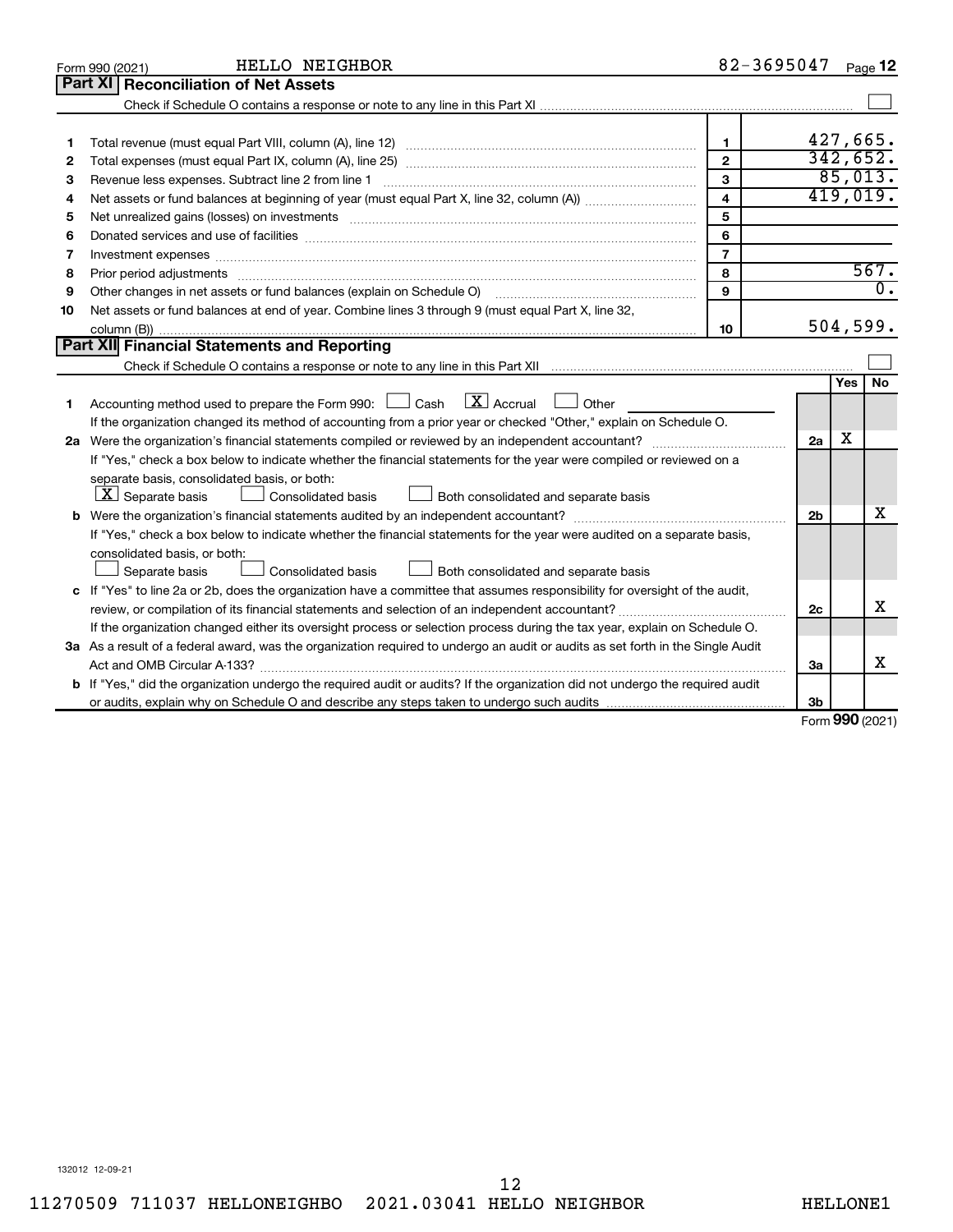Department of the Treasury Internal Revenue Service

# Form 990)<br>
Complete if the organization is a section 501(c)(3) organization or a section<br> **Public Charity Status and Public Support**

**4947(a)(1) nonexempt charitable trust. | Attach to Form 990 or Form 990-EZ.** 

**| Go to www.irs.gov/Form990 for instructions and the latest information.**

| OMB No 1545-0047                    |
|-------------------------------------|
|                                     |
| <b>Open to Public</b><br>Inspection |
|                                     |

| Name of the organization |  |
|--------------------------|--|
|--------------------------|--|

|        | <b>Employer identification number</b><br>Name of the organization |                                                                                                                                                                                       |                |                                                        |     |                                                                |                            |  |                            |  |  |  |
|--------|-------------------------------------------------------------------|---------------------------------------------------------------------------------------------------------------------------------------------------------------------------------------|----------------|--------------------------------------------------------|-----|----------------------------------------------------------------|----------------------------|--|----------------------------|--|--|--|
|        |                                                                   |                                                                                                                                                                                       | HELLO NEIGHBOR |                                                        |     |                                                                |                            |  | 82-3695047                 |  |  |  |
| Part I |                                                                   | Reason for Public Charity Status. (All organizations must complete this part.) See instructions.                                                                                      |                |                                                        |     |                                                                |                            |  |                            |  |  |  |
|        |                                                                   | The organization is not a private foundation because it is: (For lines 1 through 12, check only one box.)                                                                             |                |                                                        |     |                                                                |                            |  |                            |  |  |  |
| 1      |                                                                   | A church, convention of churches, or association of churches described in section 170(b)(1)(A)(i).<br>A school described in section 170(b)(1)(A)(ii). (Attach Schedule E (Form 990).) |                |                                                        |     |                                                                |                            |  |                            |  |  |  |
| 2      |                                                                   |                                                                                                                                                                                       |                |                                                        |     |                                                                |                            |  |                            |  |  |  |
| 3      |                                                                   | A hospital or a cooperative hospital service organization described in section 170(b)(1)(A)(iii).                                                                                     |                |                                                        |     |                                                                |                            |  |                            |  |  |  |
| 4      |                                                                   | A medical research organization operated in conjunction with a hospital described in section 170(b)(1)(A)(iii). Enter the hospital's name,                                            |                |                                                        |     |                                                                |                            |  |                            |  |  |  |
|        |                                                                   | city, and state:                                                                                                                                                                      |                |                                                        |     |                                                                |                            |  |                            |  |  |  |
| 5      |                                                                   | An organization operated for the benefit of a college or university owned or operated by a governmental unit described in                                                             |                |                                                        |     |                                                                |                            |  |                            |  |  |  |
|        |                                                                   | section 170(b)(1)(A)(iv). (Complete Part II.)                                                                                                                                         |                |                                                        |     |                                                                |                            |  |                            |  |  |  |
| 6      |                                                                   | A federal, state, or local government or governmental unit described in section 170(b)(1)(A)(v).                                                                                      |                |                                                        |     |                                                                |                            |  |                            |  |  |  |
|        | 7   X                                                             | An organization that normally receives a substantial part of its support from a governmental unit or from the general public described in                                             |                |                                                        |     |                                                                |                            |  |                            |  |  |  |
|        |                                                                   | section 170(b)(1)(A)(vi). (Complete Part II.)                                                                                                                                         |                |                                                        |     |                                                                |                            |  |                            |  |  |  |
| 8      |                                                                   | A community trust described in section 170(b)(1)(A)(vi). (Complete Part II.)                                                                                                          |                |                                                        |     |                                                                |                            |  |                            |  |  |  |
| 9      |                                                                   | An agricultural research organization described in section 170(b)(1)(A)(ix) operated in conjunction with a land-grant college                                                         |                |                                                        |     |                                                                |                            |  |                            |  |  |  |
|        |                                                                   | or university or a non-land-grant college of agriculture (see instructions). Enter the name, city, and state of the college or                                                        |                |                                                        |     |                                                                |                            |  |                            |  |  |  |
|        |                                                                   | university:                                                                                                                                                                           |                |                                                        |     |                                                                |                            |  |                            |  |  |  |
| 10     |                                                                   | An organization that normally receives (1) more than 33 1/3% of its support from contributions, membership fees, and gross receipts from                                              |                |                                                        |     |                                                                |                            |  |                            |  |  |  |
|        |                                                                   | activities related to its exempt functions, subject to certain exceptions; and (2) no more than 33 1/3% of its support from gross investment                                          |                |                                                        |     |                                                                |                            |  |                            |  |  |  |
|        |                                                                   | income and unrelated business taxable income (less section 511 tax) from businesses acquired by the organization after June 30, 1975.                                                 |                |                                                        |     |                                                                |                            |  |                            |  |  |  |
|        |                                                                   | See section 509(a)(2). (Complete Part III.)                                                                                                                                           |                |                                                        |     |                                                                |                            |  |                            |  |  |  |
| 11     |                                                                   | An organization organized and operated exclusively to test for public safety. See section 509(a)(4).                                                                                  |                |                                                        |     |                                                                |                            |  |                            |  |  |  |
| 12     |                                                                   | An organization organized and operated exclusively for the benefit of, to perform the functions of, or to carry out the purposes of one or                                            |                |                                                        |     |                                                                |                            |  |                            |  |  |  |
|        |                                                                   | more publicly supported organizations described in section 509(a)(1) or section 509(a)(2). See section 509(a)(3). Check the box on                                                    |                |                                                        |     |                                                                |                            |  |                            |  |  |  |
|        |                                                                   | lines 12a through 12d that describes the type of supporting organization and complete lines 12e, 12f, and 12g.                                                                        |                |                                                        |     |                                                                |                            |  |                            |  |  |  |
| a      |                                                                   | Type I. A supporting organization operated, supervised, or controlled by its supported organization(s), typically by giving                                                           |                |                                                        |     |                                                                |                            |  |                            |  |  |  |
|        |                                                                   | the supported organization(s) the power to regularly appoint or elect a majority of the directors or trustees of the supporting                                                       |                |                                                        |     |                                                                |                            |  |                            |  |  |  |
| b      |                                                                   | organization. You must complete Part IV, Sections A and B.<br>Type II. A supporting organization supervised or controlled in connection with its supported organization(s), by having |                |                                                        |     |                                                                |                            |  |                            |  |  |  |
|        |                                                                   | control or management of the supporting organization vested in the same persons that control or manage the supported                                                                  |                |                                                        |     |                                                                |                            |  |                            |  |  |  |
|        |                                                                   | organization(s). You must complete Part IV, Sections A and C.                                                                                                                         |                |                                                        |     |                                                                |                            |  |                            |  |  |  |
| с      |                                                                   | Type III functionally integrated. A supporting organization operated in connection with, and functionally integrated with,                                                            |                |                                                        |     |                                                                |                            |  |                            |  |  |  |
|        |                                                                   | its supported organization(s) (see instructions). You must complete Part IV, Sections A, D, and E.                                                                                    |                |                                                        |     |                                                                |                            |  |                            |  |  |  |
| d      |                                                                   | Type III non-functionally integrated. A supporting organization operated in connection with its supported organization(s)                                                             |                |                                                        |     |                                                                |                            |  |                            |  |  |  |
|        |                                                                   | that is not functionally integrated. The organization generally must satisfy a distribution requirement and an attentiveness                                                          |                |                                                        |     |                                                                |                            |  |                            |  |  |  |
|        |                                                                   | requirement (see instructions). You must complete Part IV, Sections A and D, and Part V.                                                                                              |                |                                                        |     |                                                                |                            |  |                            |  |  |  |
|        |                                                                   | Check this box if the organization received a written determination from the IRS that it is a Type I, Type II, Type III                                                               |                |                                                        |     |                                                                |                            |  |                            |  |  |  |
|        |                                                                   | functionally integrated, or Type III non-functionally integrated supporting organization.                                                                                             |                |                                                        |     |                                                                |                            |  |                            |  |  |  |
|        |                                                                   | f Enter the number of supported organizations                                                                                                                                         |                |                                                        |     |                                                                |                            |  |                            |  |  |  |
|        |                                                                   | g Provide the following information about the supported organization(s).                                                                                                              |                |                                                        |     |                                                                |                            |  |                            |  |  |  |
|        |                                                                   | (i) Name of supported                                                                                                                                                                 | (ii) EIN       | (iii) Type of organization<br>(described on lines 1-10 |     | (iv) Is the organization listed<br>in your governing document? | (v) Amount of monetary     |  | (vi) Amount of other       |  |  |  |
|        |                                                                   | organization                                                                                                                                                                          |                | above (see instructions))                              | Yes | No                                                             | support (see instructions) |  | support (see instructions) |  |  |  |
|        |                                                                   |                                                                                                                                                                                       |                |                                                        |     |                                                                |                            |  |                            |  |  |  |
|        |                                                                   |                                                                                                                                                                                       |                |                                                        |     |                                                                |                            |  |                            |  |  |  |
|        |                                                                   |                                                                                                                                                                                       |                |                                                        |     |                                                                |                            |  |                            |  |  |  |
|        |                                                                   |                                                                                                                                                                                       |                |                                                        |     |                                                                |                            |  |                            |  |  |  |
|        |                                                                   |                                                                                                                                                                                       |                |                                                        |     |                                                                |                            |  |                            |  |  |  |
|        |                                                                   |                                                                                                                                                                                       |                |                                                        |     |                                                                |                            |  |                            |  |  |  |
|        |                                                                   |                                                                                                                                                                                       |                |                                                        |     |                                                                |                            |  |                            |  |  |  |
|        |                                                                   |                                                                                                                                                                                       |                |                                                        |     |                                                                |                            |  |                            |  |  |  |
|        |                                                                   |                                                                                                                                                                                       |                |                                                        |     |                                                                |                            |  |                            |  |  |  |
| Total  |                                                                   |                                                                                                                                                                                       |                |                                                        |     |                                                                |                            |  |                            |  |  |  |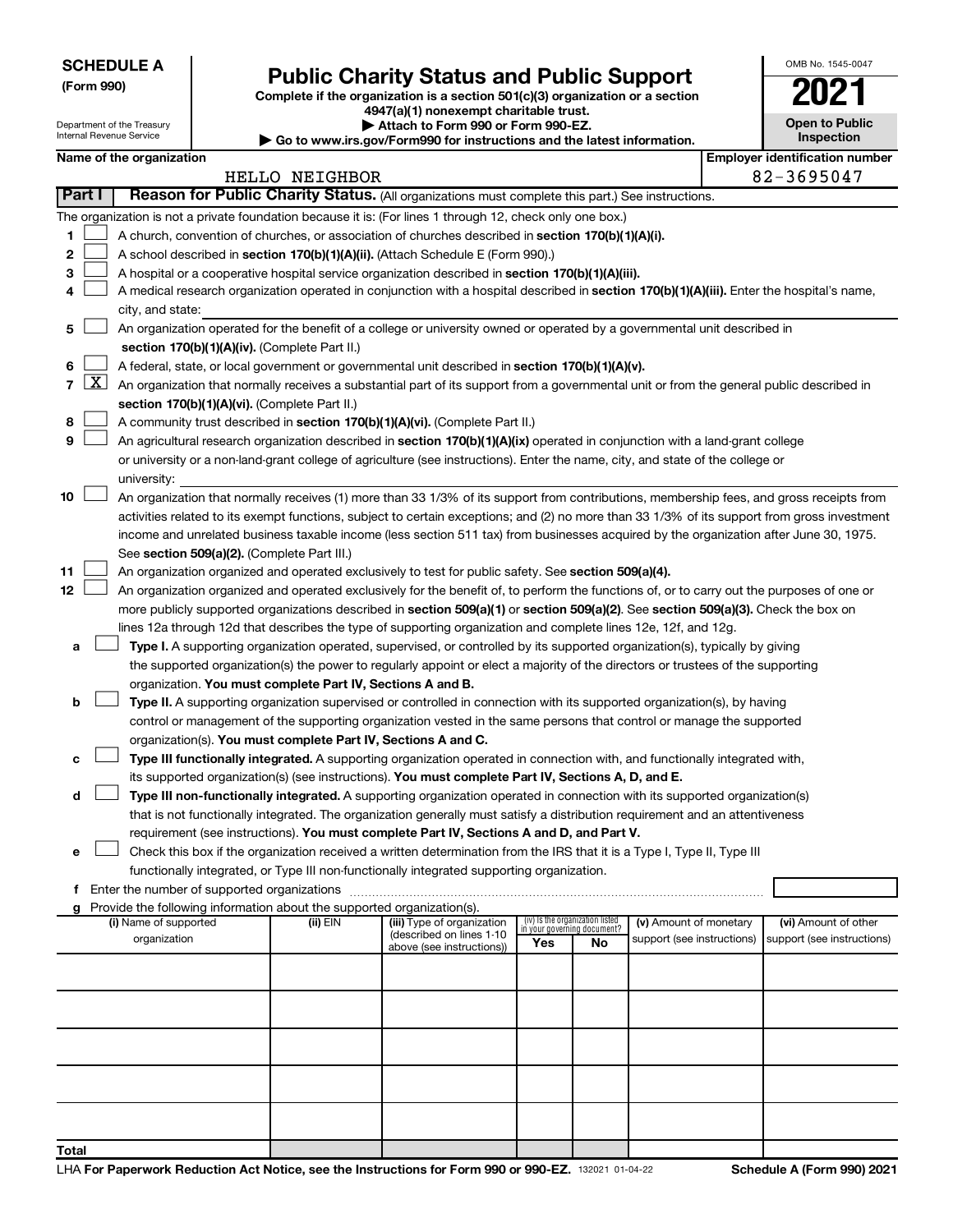HELLO NEIGHBOR 82-3695047

**Part II Support Schedule for Organizations Described in Sections 170(b)(1)(A)(iv) and 170(b)(1)(A)(vi)**

(Complete only if you checked the box on line 5, 7, or 8 of Part I or if the organization failed to qualify under Part III. If the organization fails to qualify under the tests listed below, please complete Part III.)

| <b>Section A. Public Support</b>                                                                                                                                                                                              |          |                      |                      |            |           |                                          |  |
|-------------------------------------------------------------------------------------------------------------------------------------------------------------------------------------------------------------------------------|----------|----------------------|----------------------|------------|-----------|------------------------------------------|--|
| Calendar year (or fiscal year beginning in)                                                                                                                                                                                   | (a) 2017 | (b) 2018             | $(c)$ 2019           | $(d)$ 2020 | (e) 2021  | (f) Total                                |  |
| 1 Gifts, grants, contributions, and                                                                                                                                                                                           |          |                      |                      |            |           |                                          |  |
| membership fees received. (Do not                                                                                                                                                                                             |          |                      |                      |            |           |                                          |  |
| include any "unusual grants.")                                                                                                                                                                                                |          | 244,028.             | 287, 865.            | 584,532.   | 407,118.  | 1,523,543.                               |  |
| 2 Tax revenues levied for the organ-                                                                                                                                                                                          |          |                      |                      |            |           |                                          |  |
| ization's benefit and either paid to                                                                                                                                                                                          |          |                      |                      |            |           |                                          |  |
| or expended on its behalf                                                                                                                                                                                                     |          |                      |                      |            |           |                                          |  |
| 3 The value of services or facilities                                                                                                                                                                                         |          |                      |                      |            |           |                                          |  |
| furnished by a governmental unit to                                                                                                                                                                                           |          |                      |                      |            |           |                                          |  |
| the organization without charge                                                                                                                                                                                               |          |                      |                      |            |           |                                          |  |
| 4 Total. Add lines 1 through 3                                                                                                                                                                                                |          | 244,028.             | 287,865.             | 584, 532.  | 407, 118. | 1,523,543.                               |  |
| 5 The portion of total contributions                                                                                                                                                                                          |          |                      |                      |            |           |                                          |  |
| by each person (other than a                                                                                                                                                                                                  |          |                      |                      |            |           |                                          |  |
| governmental unit or publicly                                                                                                                                                                                                 |          |                      |                      |            |           |                                          |  |
| supported organization) included                                                                                                                                                                                              |          |                      |                      |            |           |                                          |  |
| on line 1 that exceeds 2% of the                                                                                                                                                                                              |          |                      |                      |            |           |                                          |  |
| amount shown on line 11,                                                                                                                                                                                                      |          |                      |                      |            |           |                                          |  |
| column (f)                                                                                                                                                                                                                    |          |                      |                      |            |           | 203,047.                                 |  |
| 6 Public support. Subtract line 5 from line 4.                                                                                                                                                                                |          |                      |                      |            |           | 1,320,496.                               |  |
| <b>Section B. Total Support</b>                                                                                                                                                                                               |          |                      |                      |            |           |                                          |  |
| Calendar year (or fiscal year beginning in)                                                                                                                                                                                   | (a) 2017 | (b) 2018             | $(c)$ 2019           | $(d)$ 2020 | (e) 2021  | (f) Total                                |  |
| 7 Amounts from line 4                                                                                                                                                                                                         |          | $\overline{244,028}$ | $\overline{287,865}$ | 584,532.   | 407, 118. | 1,523,543.                               |  |
| 8 Gross income from interest,                                                                                                                                                                                                 |          |                      |                      |            |           |                                          |  |
| dividends, payments received on                                                                                                                                                                                               |          |                      |                      |            |           |                                          |  |
| securities loans, rents, royalties,                                                                                                                                                                                           |          |                      |                      |            |           |                                          |  |
| and income from similar sources                                                                                                                                                                                               |          |                      | 2,447.               | 781.       | 187.      | 3,415.                                   |  |
| <b>9</b> Net income from unrelated business                                                                                                                                                                                   |          |                      |                      |            |           |                                          |  |
| activities, whether or not the                                                                                                                                                                                                |          |                      |                      |            |           |                                          |  |
| business is regularly carried on                                                                                                                                                                                              |          |                      |                      |            |           |                                          |  |
| 10 Other income. Do not include gain                                                                                                                                                                                          |          |                      |                      |            |           |                                          |  |
| or loss from the sale of capital                                                                                                                                                                                              |          |                      |                      |            |           |                                          |  |
| assets (Explain in Part VI.)                                                                                                                                                                                                  |          | 16,349.              |                      |            |           | 16,349.                                  |  |
| <b>11 Total support.</b> Add lines 7 through 10                                                                                                                                                                               |          |                      |                      |            |           | 1,543,307.                               |  |
| <b>12</b> Gross receipts from related activities, etc. (see instructions)                                                                                                                                                     |          |                      |                      |            | 12        | 132,241.                                 |  |
| 13 First 5 years. If the Form 990 is for the organization's first, second, third, fourth, or fifth tax year as a section 501(c)(3)                                                                                            |          |                      |                      |            |           |                                          |  |
|                                                                                                                                                                                                                               |          |                      |                      |            |           | $\blacktriangleright$ $\boxed{\text{X}}$ |  |
| <b>Section C. Computation of Public Support Percentage</b>                                                                                                                                                                    |          |                      |                      |            |           |                                          |  |
|                                                                                                                                                                                                                               |          |                      |                      |            | 14        | %                                        |  |
|                                                                                                                                                                                                                               |          |                      |                      |            | 15        | %                                        |  |
| 16a 33 1/3% support test - 2021. If the organization did not check the box on line 13, and line 14 is 33 1/3% or more, check this box and                                                                                     |          |                      |                      |            |           |                                          |  |
| stop here. The organization qualifies as a publicly supported organization manufaction manufacture or the organization manufacture or the state of the state of the state of the state of the state of the state of the state |          |                      |                      |            |           |                                          |  |
| b 33 1/3% support test - 2020. If the organization did not check a box on line 13 or 16a, and line 15 is 33 1/3% or more, check this box                                                                                      |          |                      |                      |            |           |                                          |  |
|                                                                                                                                                                                                                               |          |                      |                      |            |           |                                          |  |
| 17a 10% -facts-and-circumstances test - 2021. If the organization did not check a box on line 13, 16a, or 16b, and line 14 is 10% or more,                                                                                    |          |                      |                      |            |           |                                          |  |
| and if the organization meets the facts-and-circumstances test, check this box and stop here. Explain in Part VI how the organization                                                                                         |          |                      |                      |            |           |                                          |  |
| meets the facts-and-circumstances test. The organization qualifies as a publicly supported organization                                                                                                                       |          |                      |                      |            |           |                                          |  |
| <b>b 10%</b> -facts-and-circumstances test - 2020. If the organization did not check a box on line 13, 16a, 16b, or 17a, and line 15 is 10% or                                                                                |          |                      |                      |            |           |                                          |  |
| more, and if the organization meets the facts-and-circumstances test, check this box and stop here. Explain in Part VI how the                                                                                                |          |                      |                      |            |           |                                          |  |
| organization meets the facts-and-circumstances test. The organization qualifies as a publicly supported organization                                                                                                          |          |                      |                      |            |           |                                          |  |
| 18 Private foundation. If the organization did not check a box on line 13, 16a, 16b, 17a, or 17b, check this box and see instructions                                                                                         |          |                      |                      |            |           |                                          |  |
|                                                                                                                                                                                                                               |          |                      |                      |            |           | Schedule A (Form 990) 2021               |  |

**Schedule A (Form 990) 2021**

132022 01-04-22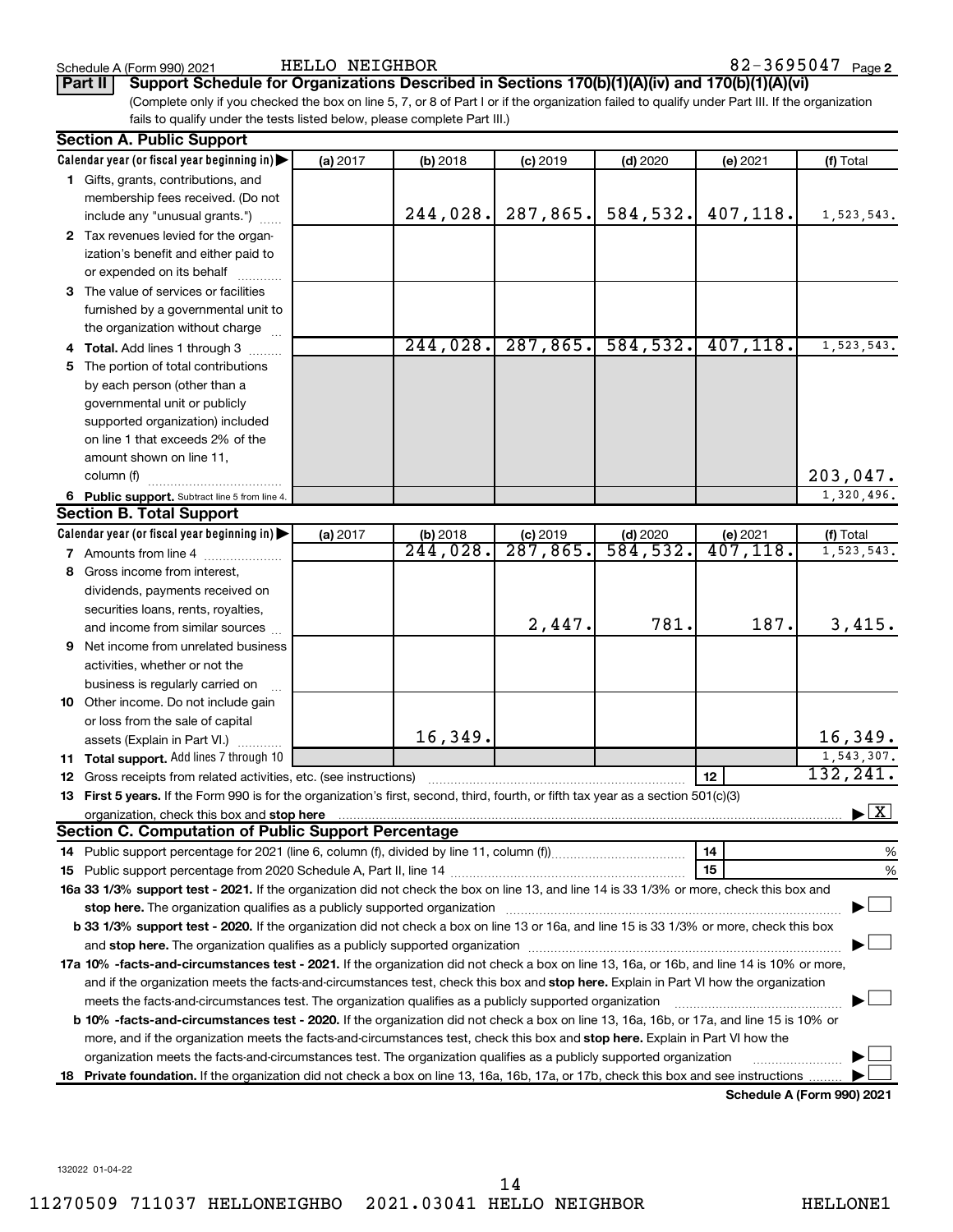### **Part III Support Schedule for Organizations Described in Section 509(a)(2)**

(Complete only if you checked the box on line 10 of Part I or if the organization failed to qualify under Part II. If the organization fails to qualify under the tests listed below, please complete Part II.)

| <b>Section A. Public Support</b>                                                                                                                                                                |          |            |            |            |          |                            |
|-------------------------------------------------------------------------------------------------------------------------------------------------------------------------------------------------|----------|------------|------------|------------|----------|----------------------------|
| Calendar year (or fiscal year beginning in)                                                                                                                                                     | (a) 2017 | (b) 2018   | $(c)$ 2019 | $(d)$ 2020 | (e) 2021 | (f) Total                  |
| 1 Gifts, grants, contributions, and                                                                                                                                                             |          |            |            |            |          |                            |
| membership fees received. (Do not                                                                                                                                                               |          |            |            |            |          |                            |
| include any "unusual grants.")                                                                                                                                                                  |          |            |            |            |          |                            |
| <b>2</b> Gross receipts from admissions,<br>merchandise sold or services per-<br>formed, or facilities furnished in<br>any activity that is related to the<br>organization's tax-exempt purpose |          |            |            |            |          |                            |
| 3 Gross receipts from activities that                                                                                                                                                           |          |            |            |            |          |                            |
| are not an unrelated trade or bus-                                                                                                                                                              |          |            |            |            |          |                            |
| iness under section 513                                                                                                                                                                         |          |            |            |            |          |                            |
| 4 Tax revenues levied for the organ-                                                                                                                                                            |          |            |            |            |          |                            |
| ization's benefit and either paid to                                                                                                                                                            |          |            |            |            |          |                            |
| or expended on its behalf                                                                                                                                                                       |          |            |            |            |          |                            |
| 5 The value of services or facilities                                                                                                                                                           |          |            |            |            |          |                            |
| furnished by a governmental unit to                                                                                                                                                             |          |            |            |            |          |                            |
| the organization without charge                                                                                                                                                                 |          |            |            |            |          |                            |
| 6 Total. Add lines 1 through 5                                                                                                                                                                  |          |            |            |            |          |                            |
| 7a Amounts included on lines 1, 2, and                                                                                                                                                          |          |            |            |            |          |                            |
| 3 received from disqualified persons                                                                                                                                                            |          |            |            |            |          |                            |
| <b>b</b> Amounts included on lines 2 and 3 received<br>from other than disqualified persons that<br>exceed the greater of \$5,000 or 1% of the<br>amount on line 13 for the year                |          |            |            |            |          |                            |
| c Add lines 7a and 7b                                                                                                                                                                           |          |            |            |            |          |                            |
| 8 Public support. (Subtract line 7c from line 6.)                                                                                                                                               |          |            |            |            |          |                            |
| <b>Section B. Total Support</b>                                                                                                                                                                 |          |            |            |            |          |                            |
| Calendar year (or fiscal year beginning in)                                                                                                                                                     | (a) 2017 | $(b)$ 2018 | $(c)$ 2019 | $(d)$ 2020 | (e) 2021 | (f) Total                  |
| 9 Amounts from line 6                                                                                                                                                                           |          |            |            |            |          |                            |
| <b>10a</b> Gross income from interest,<br>dividends, payments received on<br>securities loans, rents, royalties,<br>and income from similar sources                                             |          |            |            |            |          |                            |
| <b>b</b> Unrelated business taxable income                                                                                                                                                      |          |            |            |            |          |                            |
| (less section 511 taxes) from businesses<br>acquired after June 30, 1975                                                                                                                        |          |            |            |            |          |                            |
| c Add lines 10a and 10b                                                                                                                                                                         |          |            |            |            |          |                            |
| <b>11</b> Net income from unrelated business<br>activities not included on line 10b.<br>whether or not the business is<br>regularly carried on                                                  |          |            |            |            |          |                            |
| 12 Other income. Do not include gain<br>or loss from the sale of capital<br>assets (Explain in Part VI.)                                                                                        |          |            |            |            |          |                            |
| <b>13</b> Total support. (Add lines 9, 10c, 11, and 12.)                                                                                                                                        |          |            |            |            |          |                            |
| 14 First 5 years. If the Form 990 is for the organization's first, second, third, fourth, or fifth tax year as a section 501(c)(3) organization,                                                |          |            |            |            |          |                            |
| check this box and stop here <b>contained and the contained and starting and stop here</b> check this box and stop here                                                                         |          |            |            |            |          |                            |
| Section C. Computation of Public Support Percentage                                                                                                                                             |          |            |            |            |          |                            |
| 15 Public support percentage for 2021 (line 8, column (f), divided by line 13, column (f) <i></i>                                                                                               |          |            |            |            | 15       | ℅                          |
|                                                                                                                                                                                                 |          |            |            |            | 16       | %                          |
| Section D. Computation of Investment Income Percentage                                                                                                                                          |          |            |            |            |          |                            |
|                                                                                                                                                                                                 |          |            |            |            | 17       | %                          |
| 18 Investment income percentage from 2020 Schedule A, Part III, line 17                                                                                                                         |          |            |            |            | 18       | %                          |
| 19a 33 1/3% support tests - 2021. If the organization did not check the box on line 14, and line 15 is more than 33 1/3%, and line 17 is not                                                    |          |            |            |            |          |                            |
| more than 33 1/3%, check this box and stop here. The organization qualifies as a publicly supported organization                                                                                |          |            |            |            |          |                            |
| <b>b 33 1/3% support tests - 2020.</b> If the organization did not check a box on line 14 or line 19a, and line 16 is more than 33 1/3%, and                                                    |          |            |            |            |          |                            |
| line 18 is not more than 33 1/3%, check this box and stop here. The organization qualifies as a publicly supported organization                                                                 |          |            |            |            |          |                            |
|                                                                                                                                                                                                 |          |            |            |            |          |                            |
| 132023 01-04-22                                                                                                                                                                                 |          |            |            |            |          | Schedule A (Form 990) 2021 |
|                                                                                                                                                                                                 |          |            | 15         |            |          |                            |

11270509 711037 HELLONEIGHBO 2021.03041 HELLO NEIGHBOR HELLONE1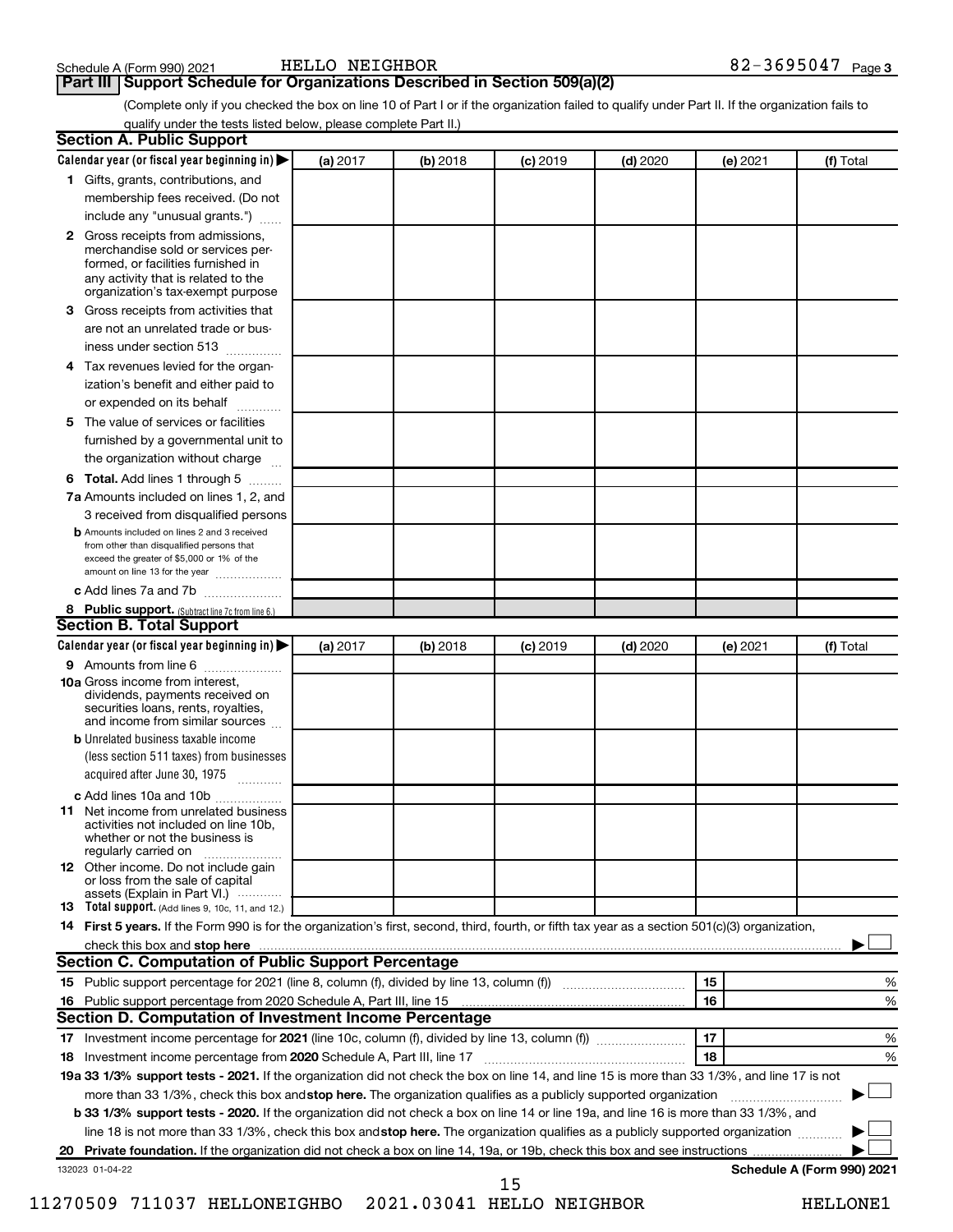#### HELLO NEIGHBOR 82-3695047

**1**

**2**

**3a**

**3b**

**3c**

**4a**

**4b**

**4c**

**5a**

**5b 5c**

**6**

**7**

**8**

**9a**

**9b**

**9c**

**10a**

**10b**

**Yes No**

# **Part IV Supporting Organizations**

(Complete only if you checked a box in line 12 on Part I. If you checked box 12a, Part I, complete Sections A and B. If you checked box 12b, Part I, complete Sections A and C. If you checked box 12c, Part I, complete Sections A, D, and E. If you checked box 12d, Part I, complete Sections A and D, and complete Part V.)

# **Section A. All Supporting Organizations**

- **1** Are all of the organization's supported organizations listed by name in the organization's governing documents? If "No," describe in Part VI how the supported organizations are designated. If designated by *class or purpose, describe the designation. If historic and continuing relationship, explain.*
- **2** Did the organization have any supported organization that does not have an IRS determination of status under section 509(a)(1) or (2)? If "Yes," explain in Part **VI** how the organization determined that the supported *organization was described in section 509(a)(1) or (2).*
- **3a** Did the organization have a supported organization described in section 501(c)(4), (5), or (6)? If "Yes," answer *lines 3b and 3c below.*
- **b** Did the organization confirm that each supported organization qualified under section 501(c)(4), (5), or (6) and satisfied the public support tests under section 509(a)(2)? If "Yes," describe in Part VI when and how the *organization made the determination.*
- **c** Did the organization ensure that all support to such organizations was used exclusively for section 170(c)(2)(B) purposes? If "Yes," explain in Part VI what controls the organization put in place to ensure such use.
- **4 a** *If* Was any supported organization not organized in the United States ("foreign supported organization")? *"Yes," and if you checked box 12a or 12b in Part I, answer lines 4b and 4c below.*
- **b** Did the organization have ultimate control and discretion in deciding whether to make grants to the foreign supported organization? If "Yes," describe in Part VI how the organization had such control and discretion *despite being controlled or supervised by or in connection with its supported organizations.*
- **c** Did the organization support any foreign supported organization that does not have an IRS determination under sections 501(c)(3) and 509(a)(1) or (2)? If "Yes," explain in Part VI what controls the organization used *to ensure that all support to the foreign supported organization was used exclusively for section 170(c)(2)(B) purposes.*
- **5a** Did the organization add, substitute, or remove any supported organizations during the tax year? If "Yes," answer lines 5b and 5c below (if applicable). Also, provide detail in **Part VI,** including (i) the names and EIN *numbers of the supported organizations added, substituted, or removed; (ii) the reasons for each such action; (iii) the authority under the organization's organizing document authorizing such action; and (iv) how the action was accomplished (such as by amendment to the organizing document).*
- **b Type I or Type II only.** Was any added or substituted supported organization part of a class already designated in the organization's organizing document?
- **c Substitutions only.**  Was the substitution the result of an event beyond the organization's control?
- **6** Did the organization provide support (whether in the form of grants or the provision of services or facilities) to **Part VI.** support or benefit one or more of the filing organization's supported organizations? If "Yes," provide detail in anyone other than (i) its supported organizations, (ii) individuals that are part of the charitable class benefited by one or more of its supported organizations, or (iii) other supporting organizations that also
- **7** Did the organization provide a grant, loan, compensation, or other similar payment to a substantial contributor regard to a substantial contributor? If "Yes," complete Part I of Schedule L (Form 990). (as defined in section 4958(c)(3)(C)), a family member of a substantial contributor, or a 35% controlled entity with
- **8** Did the organization make a loan to a disqualified person (as defined in section 4958) not described on line 7? *If "Yes," complete Part I of Schedule L (Form 990).*
- **9 a** Was the organization controlled directly or indirectly at any time during the tax year by one or more in section 509(a)(1) or (2))? If "Yes," provide detail in **Part VI.** disqualified persons, as defined in section 4946 (other than foundation managers and organizations described
- **b** Did one or more disqualified persons (as defined on line 9a) hold a controlling interest in any entity in which the supporting organization had an interest? If "Yes," provide detail in Part VI.
- **c** Did a disqualified person (as defined on line 9a) have an ownership interest in, or derive any personal benefit from, assets in which the supporting organization also had an interest? If "Yes," provide detail in Part VI.
- **10 a** Was the organization subject to the excess business holdings rules of section 4943 because of section supporting organizations)? If "Yes," answer line 10b below. 4943(f) (regarding certain Type II supporting organizations, and all Type III non-functionally integrated
	- **b** Did the organization have any excess business holdings in the tax year? (Use Schedule C, Form 4720, to *determine whether the organization had excess business holdings.)*

132024 01-04-21

**Schedule A (Form 990) 2021**

11270509 711037 HELLONEIGHBO 2021.03041 HELLO NEIGHBOR HELLONE1 16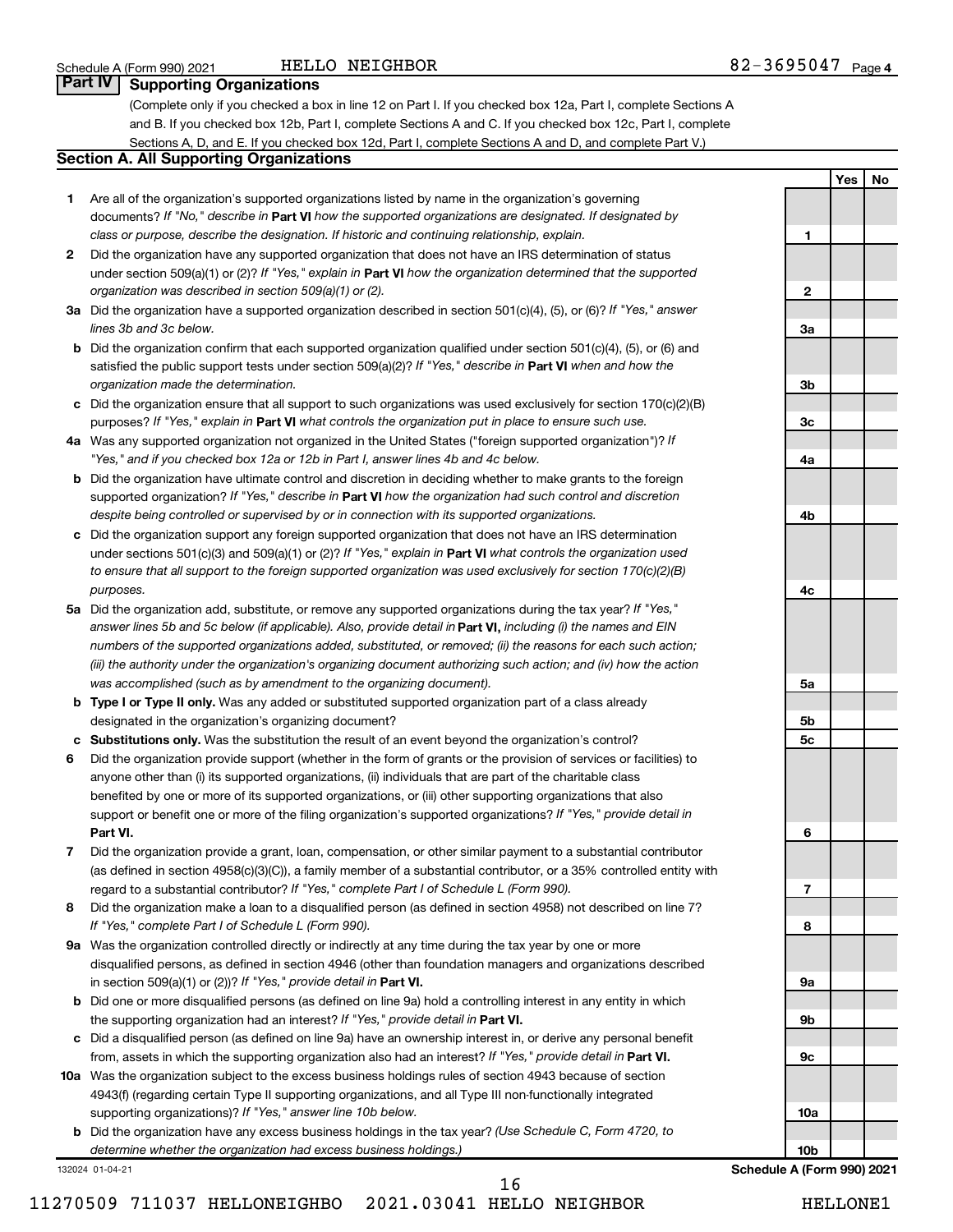|                | Schedule A (Form 990) 2021 | NEIGHBOR<br>HELLC                                            | 3695047 | Page 5 |
|----------------|----------------------------|--------------------------------------------------------------|---------|--------|
| <b>Part IV</b> |                            | <sup>1</sup> Supporting Organizations <sub>(continued)</sub> |         |        |

|              |                                                                                                                                                                                                                                                            |                 | Yes | No |
|--------------|------------------------------------------------------------------------------------------------------------------------------------------------------------------------------------------------------------------------------------------------------------|-----------------|-----|----|
| 11.          | Has the organization accepted a gift or contribution from any of the following persons?                                                                                                                                                                    |                 |     |    |
|              | a A person who directly or indirectly controls, either alone or together with persons described on lines 11b and                                                                                                                                           |                 |     |    |
|              | 11c below, the governing body of a supported organization?                                                                                                                                                                                                 | 11a             |     |    |
|              | <b>b</b> A family member of a person described on line 11a above?                                                                                                                                                                                          | 11 <sub>b</sub> |     |    |
|              | c A 35% controlled entity of a person described on line 11a or 11b above?If "Yes" to line 11a, 11b, or 11c, provide                                                                                                                                        |                 |     |    |
|              | detail in Part VI.                                                                                                                                                                                                                                         | 11c             |     |    |
|              | <b>Section B. Type I Supporting Organizations</b>                                                                                                                                                                                                          |                 |     |    |
|              |                                                                                                                                                                                                                                                            |                 | Yes | No |
| 1.           | Did the governing body, members of the governing body, officers acting in their official capacity, or membership of one or                                                                                                                                 |                 |     |    |
|              | more supported organizations have the power to regularly appoint or elect at least a majority of the organization's officers,                                                                                                                              |                 |     |    |
|              | directors, or trustees at all times during the tax year? If "No," describe in Part VI how the supported organization(s)                                                                                                                                    |                 |     |    |
|              | effectively operated, supervised, or controlled the organization's activities. If the organization had more than one supported<br>organization, describe how the powers to appoint and/or remove officers, directors, or trustees were allocated among the |                 |     |    |
|              | supported organizations and what conditions or restrictions, if any, applied to such powers during the tax year.                                                                                                                                           | 1               |     |    |
| $\mathbf{2}$ | Did the organization operate for the benefit of any supported organization other than the supported                                                                                                                                                        |                 |     |    |
|              | organization(s) that operated, supervised, or controlled the supporting organization? If "Yes," explain in                                                                                                                                                 |                 |     |    |
|              | Part VI how providing such benefit carried out the purposes of the supported organization(s) that operated,                                                                                                                                                |                 |     |    |
|              | supervised, or controlled the supporting organization.                                                                                                                                                                                                     | 2               |     |    |
|              | <b>Section C. Type II Supporting Organizations</b>                                                                                                                                                                                                         |                 |     |    |
|              |                                                                                                                                                                                                                                                            |                 | Yes | No |
| 1.           | Were a majority of the organization's directors or trustees during the tax year also a majority of the directors                                                                                                                                           |                 |     |    |
|              |                                                                                                                                                                                                                                                            |                 |     |    |
|              | or trustees of each of the organization's supported organization(s)? If "No," describe in Part VI how control                                                                                                                                              |                 |     |    |
|              | or management of the supporting organization was vested in the same persons that controlled or managed                                                                                                                                                     |                 |     |    |
|              | the supported organization(s).<br><b>Section D. All Type III Supporting Organizations</b>                                                                                                                                                                  | 1               |     |    |
|              |                                                                                                                                                                                                                                                            |                 |     |    |
|              |                                                                                                                                                                                                                                                            |                 | Yes | No |
| 1.           | Did the organization provide to each of its supported organizations, by the last day of the fifth month of the                                                                                                                                             |                 |     |    |
|              | organization's tax year, (i) a written notice describing the type and amount of support provided during the prior tax                                                                                                                                      |                 |     |    |
|              | year, (ii) a copy of the Form 990 that was most recently filed as of the date of notification, and (iii) copies of the                                                                                                                                     |                 |     |    |
|              | organization's governing documents in effect on the date of notification, to the extent not previously provided?                                                                                                                                           | 1               |     |    |
| 2            | Were any of the organization's officers, directors, or trustees either (i) appointed or elected by the supported                                                                                                                                           |                 |     |    |
|              | organization(s) or (ii) serving on the governing body of a supported organization? If "No," explain in Part VI how                                                                                                                                         |                 |     |    |
|              | the organization maintained a close and continuous working relationship with the supported organization(s).                                                                                                                                                | 2               |     |    |
| 3            | By reason of the relationship described on line 2, above, did the organization's supported organizations have a                                                                                                                                            |                 |     |    |
|              | significant voice in the organization's investment policies and in directing the use of the organization's                                                                                                                                                 |                 |     |    |
|              | income or assets at all times during the tax year? If "Yes," describe in Part VI the role the organization's                                                                                                                                               |                 |     |    |
|              | supported organizations played in this regard.                                                                                                                                                                                                             | 3               |     |    |
|              | Section E. Type III Functionally Integrated Supporting Organizations                                                                                                                                                                                       |                 |     |    |
| 1.           | Check the box next to the method that the organization used to satisfy the Integral Part Test during the yealsee instructions).                                                                                                                            |                 |     |    |
| a            | The organization satisfied the Activities Test. Complete line 2 below.                                                                                                                                                                                     |                 |     |    |
| b            | The organization is the parent of each of its supported organizations. Complete line 3 below.                                                                                                                                                              |                 |     |    |
| C            | The organization supported a governmental entity. Describe in Part VI how you supported a governmental entity (see instructions).                                                                                                                          |                 |     |    |
| 2            | Activities Test. Answer lines 2a and 2b below.                                                                                                                                                                                                             |                 | Yes | No |
| а            | Did substantially all of the organization's activities during the tax year directly further the exempt purposes of                                                                                                                                         |                 |     |    |
|              | the supported organization(s) to which the organization was responsive? If "Yes," then in Part VI identify                                                                                                                                                 |                 |     |    |
|              | those supported organizations and explain how these activities directly furthered their exempt purposes,                                                                                                                                                   |                 |     |    |
|              | how the organization was responsive to those supported organizations, and how the organization determined                                                                                                                                                  |                 |     |    |
|              | that these activities constituted substantially all of its activities.                                                                                                                                                                                     | 2a              |     |    |
|              | <b>b</b> Did the activities described on line 2a, above, constitute activities that, but for the organization's involvement,                                                                                                                               |                 |     |    |
|              | one or more of the organization's supported organization(s) would have been engaged in? If "Yes," explain in                                                                                                                                               |                 |     |    |
|              | Part VI the reasons for the organization's position that its supported organization(s) would have engaged in                                                                                                                                               |                 |     |    |
|              | these activities but for the organization's involvement.                                                                                                                                                                                                   | 2b              |     |    |
| 3            | Parent of Supported Organizations. Answer lines 3a and 3b below.                                                                                                                                                                                           |                 |     |    |
|              | a Did the organization have the power to regularly appoint or elect a majority of the officers, directors, or                                                                                                                                              |                 |     |    |
|              | trustees of each of the supported organizations? If "Yes" or "No" provide details in Part VI.                                                                                                                                                              | За              |     |    |
|              | <b>b</b> Did the organization exercise a substantial degree of direction over the policies, programs, and activities of each                                                                                                                               |                 |     |    |
|              | of its supported organizations? If "Yes," describe in Part VI the role played by the organization in this regard.                                                                                                                                          | 3b              |     |    |
|              | Schedule A (Form 990) 2021<br>132025 01-04-22                                                                                                                                                                                                              |                 |     |    |
|              | 17                                                                                                                                                                                                                                                         |                 |     |    |

11270509 711037 HELLONEIGHBO 2021.03041 HELLO NEIGHBOR HELLONE1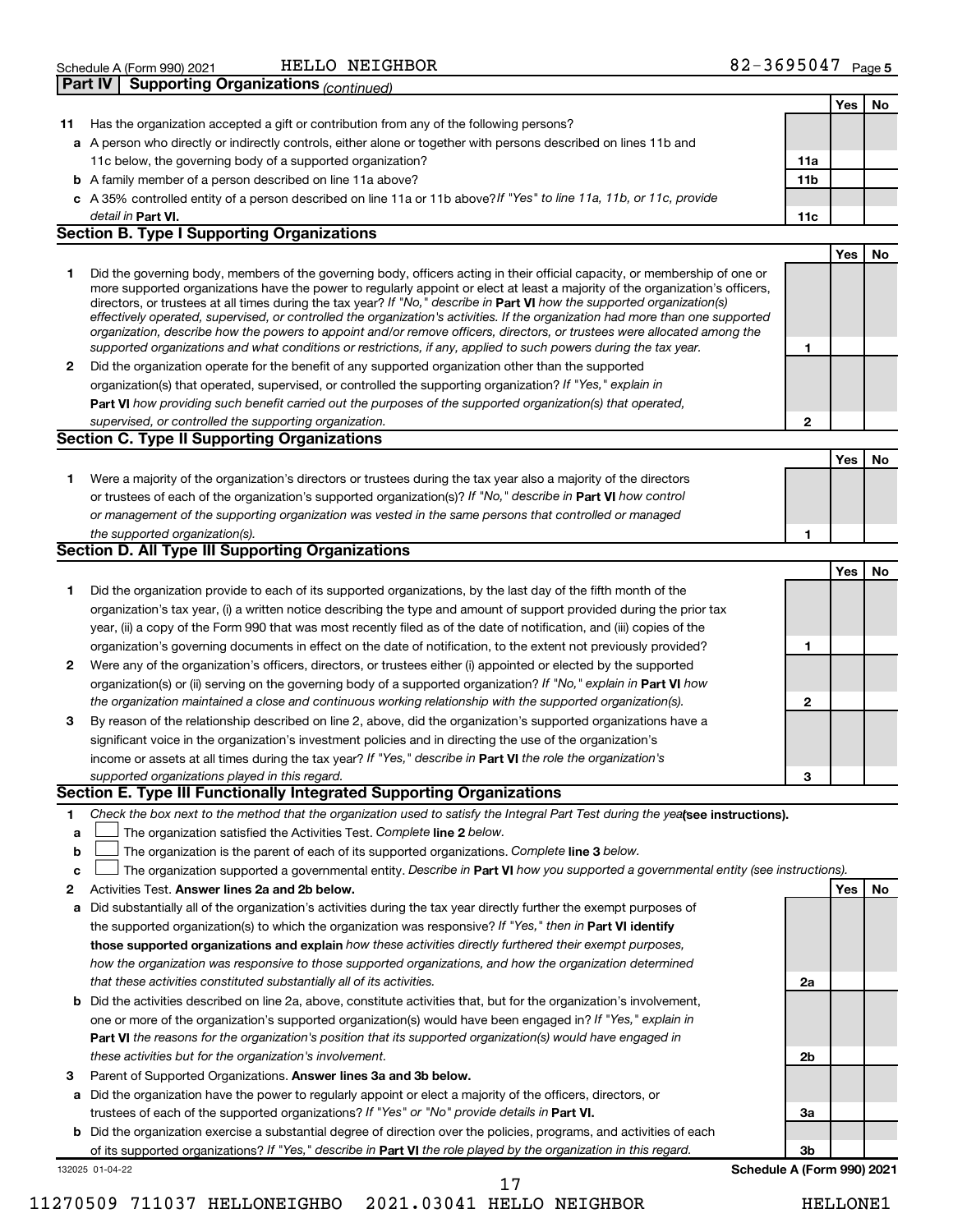| Schedule A (Form 990) 202 |  |  |
|---------------------------|--|--|
|---------------------------|--|--|

## Schedule A (Form 990) 2021 Page HELLO NEIGHBOR 82-3695047

**1 Part VI** Check here if the organization satisfied the Integral Part Test as a qualifying trust on Nov. 20, 1970 (*explain in* Part **VI**). See instructions. **Section A - Adjusted Net Income 1 2 3 4 5 6 7 8 1 2 3 4 5 6 7 Adjusted Net Income** (subtract lines 5, 6, and 7 from line 4) **8 8 Section B - Minimum Asset Amount 1 2 3 4 5 6 7 8 a** Average monthly value of securities **b** Average monthly cash balances **c** Fair market value of other non-exempt-use assets **d Total**  (add lines 1a, 1b, and 1c) **e Discount** claimed for blockage or other factors **1a 1b 1c 1d 2 3 4 5 6 7 8** (explain in detail in Part VI): **Minimum Asset Amount**  (add line 7 to line 6) **Section C - Distributable Amount 1 2 3 4 5 6 1 2 3 4 5 6** Distributable Amount. Subtract line 5 from line 4, unless subject to All other Type III non-functionally integrated supporting organizations must complete Sections A through E. (B) Current Year (A) Prior Year Net short-term capital gain Recoveries of prior-year distributions Other gross income (see instructions) Add lines 1 through 3. Depreciation and depletion Portion of operating expenses paid or incurred for production or collection of gross income or for management, conservation, or maintenance of property held for production of income (see instructions) Other expenses (see instructions) (B) Current Year  $(A)$  Prior Year  $\left\{\n\begin{array}{ccc}\n\end{array}\n\right\}$  (optional) Aggregate fair market value of all non-exempt-use assets (see instructions for short tax year or assets held for part of year): Acquisition indebtedness applicable to non-exempt-use assets Subtract line 2 from line 1d. Cash deemed held for exempt use. Enter 0.015 of line 3 (for greater amount, see instructions). Net value of non-exempt-use assets (subtract line 4 from line 3) Multiply line 5 by 0.035. Recoveries of prior-year distributions Current Year Adjusted net income for prior year (from Section A, line 8, column A) Enter 0.85 of line 1. Minimum asset amount for prior year (from Section B, line 8, column A) Enter greater of line 2 or line 3. Income tax imposed in prior year emergency temporary reduction (see instructions). **Part V Type III Non-Functionally Integrated 509(a)(3) Supporting Organizations**   $\Box$ 

**7** Check here if the current year is the organization's first as a non-functionally integrated Type III supporting organization (see † instructions).

**Schedule A (Form 990) 2021**

132026 01-04-22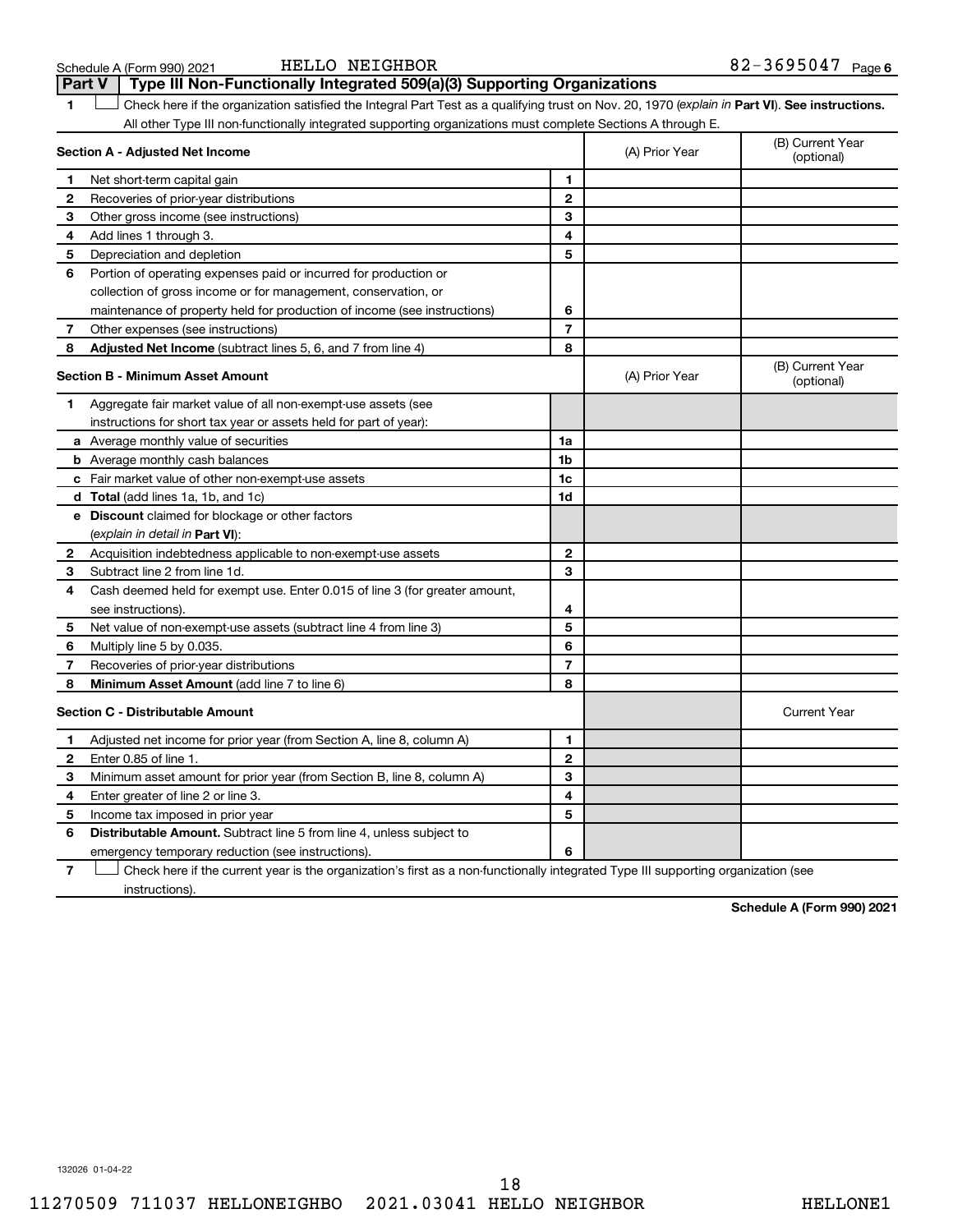|    | Type III Non-Functionally Integrated 509(a)(3) Supporting Organizations (continued)<br><b>Part V</b> |                                    |                                               |    |                                                         |  |  |
|----|------------------------------------------------------------------------------------------------------|------------------------------------|-----------------------------------------------|----|---------------------------------------------------------|--|--|
|    | <b>Section D - Distributions</b>                                                                     |                                    |                                               |    | <b>Current Year</b>                                     |  |  |
| 1  | Amounts paid to supported organizations to accomplish exempt purposes                                |                                    |                                               | 1  |                                                         |  |  |
| 2  | Amounts paid to perform activity that directly furthers exempt purposes of supported                 |                                    |                                               |    |                                                         |  |  |
|    | organizations, in excess of income from activity                                                     | 2                                  |                                               |    |                                                         |  |  |
| 3  | Administrative expenses paid to accomplish exempt purposes of supported organizations                |                                    |                                               | 3  |                                                         |  |  |
| 4  | Amounts paid to acquire exempt-use assets                                                            |                                    |                                               | 4  |                                                         |  |  |
| 5  | Qualified set-aside amounts (prior IRS approval required - provide details in Part VI)               |                                    |                                               | 5  |                                                         |  |  |
| 6  | Other distributions ( <i>describe in Part VI</i> ). See instructions.                                |                                    |                                               | 6  |                                                         |  |  |
| 7  | Total annual distributions. Add lines 1 through 6.                                                   |                                    |                                               | 7  |                                                         |  |  |
| 8  | Distributions to attentive supported organizations to which the organization is responsive           |                                    |                                               |    |                                                         |  |  |
|    | (provide details in Part VI). See instructions.                                                      |                                    |                                               | 8  |                                                         |  |  |
| 9  | Distributable amount for 2021 from Section C, line 6                                                 |                                    |                                               | 9  |                                                         |  |  |
| 10 | Line 8 amount divided by line 9 amount                                                               |                                    |                                               | 10 |                                                         |  |  |
|    | <b>Section E - Distribution Allocations (see instructions)</b>                                       | (i)<br><b>Excess Distributions</b> | (ii)<br><b>Underdistributions</b><br>Pre-2021 |    | (iii)<br><b>Distributable</b><br><b>Amount for 2021</b> |  |  |
| 1  | Distributable amount for 2021 from Section C, line 6                                                 |                                    |                                               |    |                                                         |  |  |
| 2  | Underdistributions, if any, for years prior to 2021 (reason-                                         |                                    |                                               |    |                                                         |  |  |
|    | able cause required - explain in Part VI). See instructions.                                         |                                    |                                               |    |                                                         |  |  |
| 3  | Excess distributions carryover, if any, to 2021                                                      |                                    |                                               |    |                                                         |  |  |
|    | a From 2016                                                                                          |                                    |                                               |    |                                                         |  |  |
|    | <b>b</b> From 2017                                                                                   |                                    |                                               |    |                                                         |  |  |
|    | c From 2018                                                                                          |                                    |                                               |    |                                                         |  |  |
|    | d From 2019                                                                                          |                                    |                                               |    |                                                         |  |  |
|    | e From 2020                                                                                          |                                    |                                               |    |                                                         |  |  |
|    | f Total of lines 3a through 3e                                                                       |                                    |                                               |    |                                                         |  |  |
|    | g Applied to underdistributions of prior years                                                       |                                    |                                               |    |                                                         |  |  |
|    | <b>h</b> Applied to 2021 distributable amount                                                        |                                    |                                               |    |                                                         |  |  |
| I. | Carryover from 2016 not applied (see instructions)                                                   |                                    |                                               |    |                                                         |  |  |
|    | Remainder. Subtract lines 3g, 3h, and 3i from line 3f.                                               |                                    |                                               |    |                                                         |  |  |
| 4  | Distributions for 2021 from Section D,                                                               |                                    |                                               |    |                                                         |  |  |
|    | line $7:$                                                                                            |                                    |                                               |    |                                                         |  |  |
|    | a Applied to underdistributions of prior years                                                       |                                    |                                               |    |                                                         |  |  |
|    | <b>b</b> Applied to 2021 distributable amount                                                        |                                    |                                               |    |                                                         |  |  |
|    | c Remainder. Subtract lines 4a and 4b from line 4.                                                   |                                    |                                               |    |                                                         |  |  |
| 5  | Remaining underdistributions for years prior to 2021, if                                             |                                    |                                               |    |                                                         |  |  |
|    | any. Subtract lines 3g and 4a from line 2. For result greater                                        |                                    |                                               |    |                                                         |  |  |
|    | than zero, explain in Part VI. See instructions.                                                     |                                    |                                               |    |                                                         |  |  |
| 6  | Remaining underdistributions for 2021. Subtract lines 3h                                             |                                    |                                               |    |                                                         |  |  |
|    | and 4b from line 1. For result greater than zero, explain in                                         |                                    |                                               |    |                                                         |  |  |
|    | <b>Part VI.</b> See instructions.                                                                    |                                    |                                               |    |                                                         |  |  |
| 7  | Excess distributions carryover to 2022. Add lines 3j                                                 |                                    |                                               |    |                                                         |  |  |
|    | and 4c.                                                                                              |                                    |                                               |    |                                                         |  |  |
| 8  | Breakdown of line 7:                                                                                 |                                    |                                               |    |                                                         |  |  |
|    | a Excess from 2017                                                                                   |                                    |                                               |    |                                                         |  |  |
|    | <b>b</b> Excess from 2018                                                                            |                                    |                                               |    |                                                         |  |  |
|    | c Excess from 2019                                                                                   |                                    |                                               |    |                                                         |  |  |
|    | d Excess from 2020                                                                                   |                                    |                                               |    |                                                         |  |  |
|    | e Excess from 2021                                                                                   |                                    |                                               |    |                                                         |  |  |

**Schedule A (Form 990) 2021**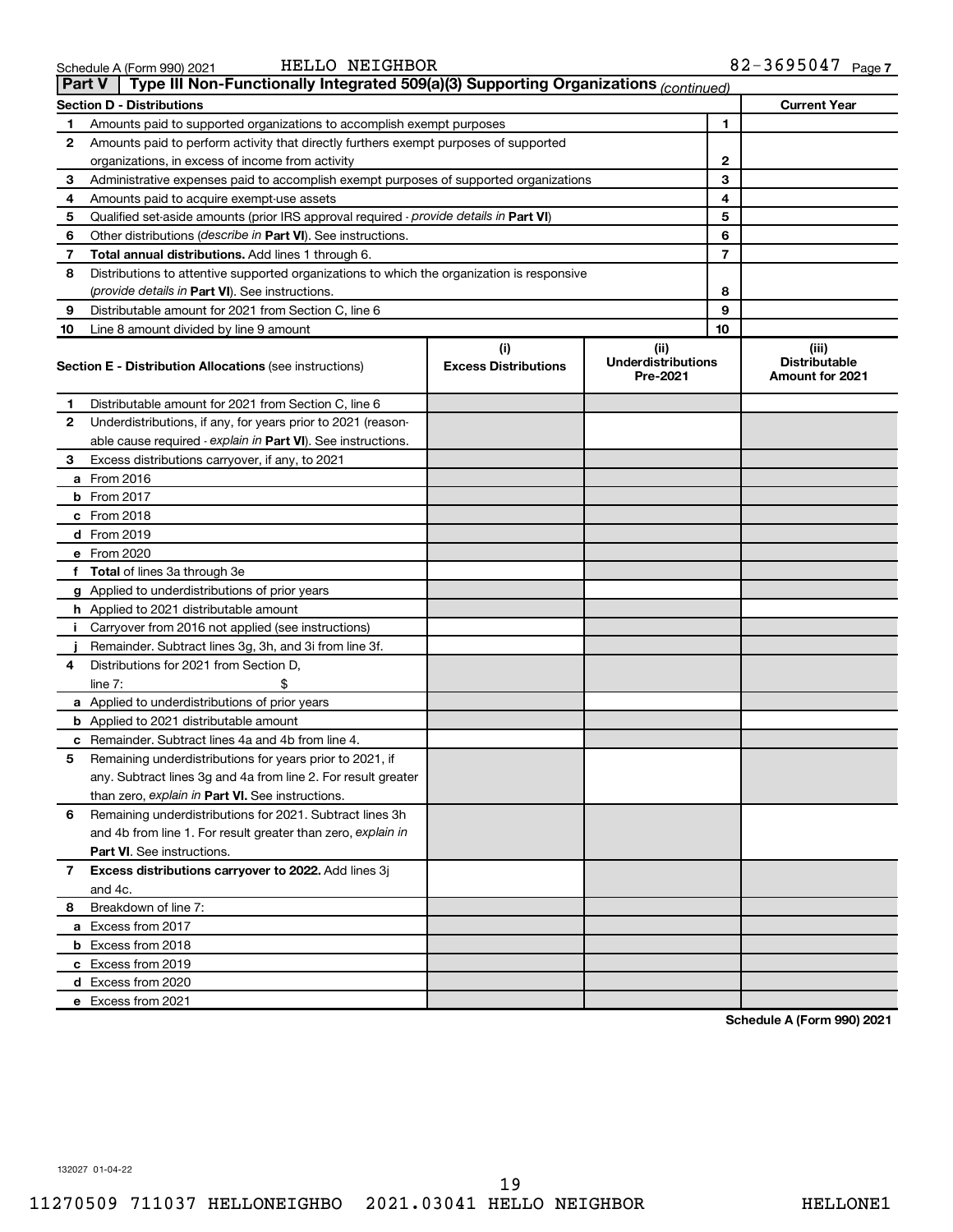| (See instructions.)<br>Schedule A (Form 990) 2021<br>132028 01-04-22 | Part IV, Section A, lines 1, 2, 3b, 3c, 4b, 4c, 5a, 6, 9a, 9b, 9c, 11a, 11b, and 11c; Part IV, Section B, lines 1 and 2; Part IV, Section C,<br>line 1; Part IV, Section D, lines 2 and 3; Part IV, Section E, lines 1c, 2a, 2b, |
|----------------------------------------------------------------------|----------------------------------------------------------------------------------------------------------------------------------------------------------------------------------------------------------------------------------|
|                                                                      |                                                                                                                                                                                                                                  |
|                                                                      |                                                                                                                                                                                                                                  |
|                                                                      |                                                                                                                                                                                                                                  |
|                                                                      |                                                                                                                                                                                                                                  |
|                                                                      |                                                                                                                                                                                                                                  |
|                                                                      |                                                                                                                                                                                                                                  |
|                                                                      |                                                                                                                                                                                                                                  |
|                                                                      |                                                                                                                                                                                                                                  |
|                                                                      |                                                                                                                                                                                                                                  |
|                                                                      |                                                                                                                                                                                                                                  |
|                                                                      |                                                                                                                                                                                                                                  |
|                                                                      |                                                                                                                                                                                                                                  |
|                                                                      |                                                                                                                                                                                                                                  |
|                                                                      |                                                                                                                                                                                                                                  |
|                                                                      |                                                                                                                                                                                                                                  |
|                                                                      |                                                                                                                                                                                                                                  |
|                                                                      |                                                                                                                                                                                                                                  |
|                                                                      |                                                                                                                                                                                                                                  |
|                                                                      |                                                                                                                                                                                                                                  |
|                                                                      |                                                                                                                                                                                                                                  |
|                                                                      |                                                                                                                                                                                                                                  |
|                                                                      |                                                                                                                                                                                                                                  |
|                                                                      |                                                                                                                                                                                                                                  |
|                                                                      |                                                                                                                                                                                                                                  |
|                                                                      |                                                                                                                                                                                                                                  |
|                                                                      |                                                                                                                                                                                                                                  |
|                                                                      |                                                                                                                                                                                                                                  |
|                                                                      |                                                                                                                                                                                                                                  |
|                                                                      |                                                                                                                                                                                                                                  |
|                                                                      |                                                                                                                                                                                                                                  |
|                                                                      |                                                                                                                                                                                                                                  |
|                                                                      |                                                                                                                                                                                                                                  |
|                                                                      |                                                                                                                                                                                                                                  |
|                                                                      |                                                                                                                                                                                                                                  |
|                                                                      |                                                                                                                                                                                                                                  |
| 20                                                                   |                                                                                                                                                                                                                                  |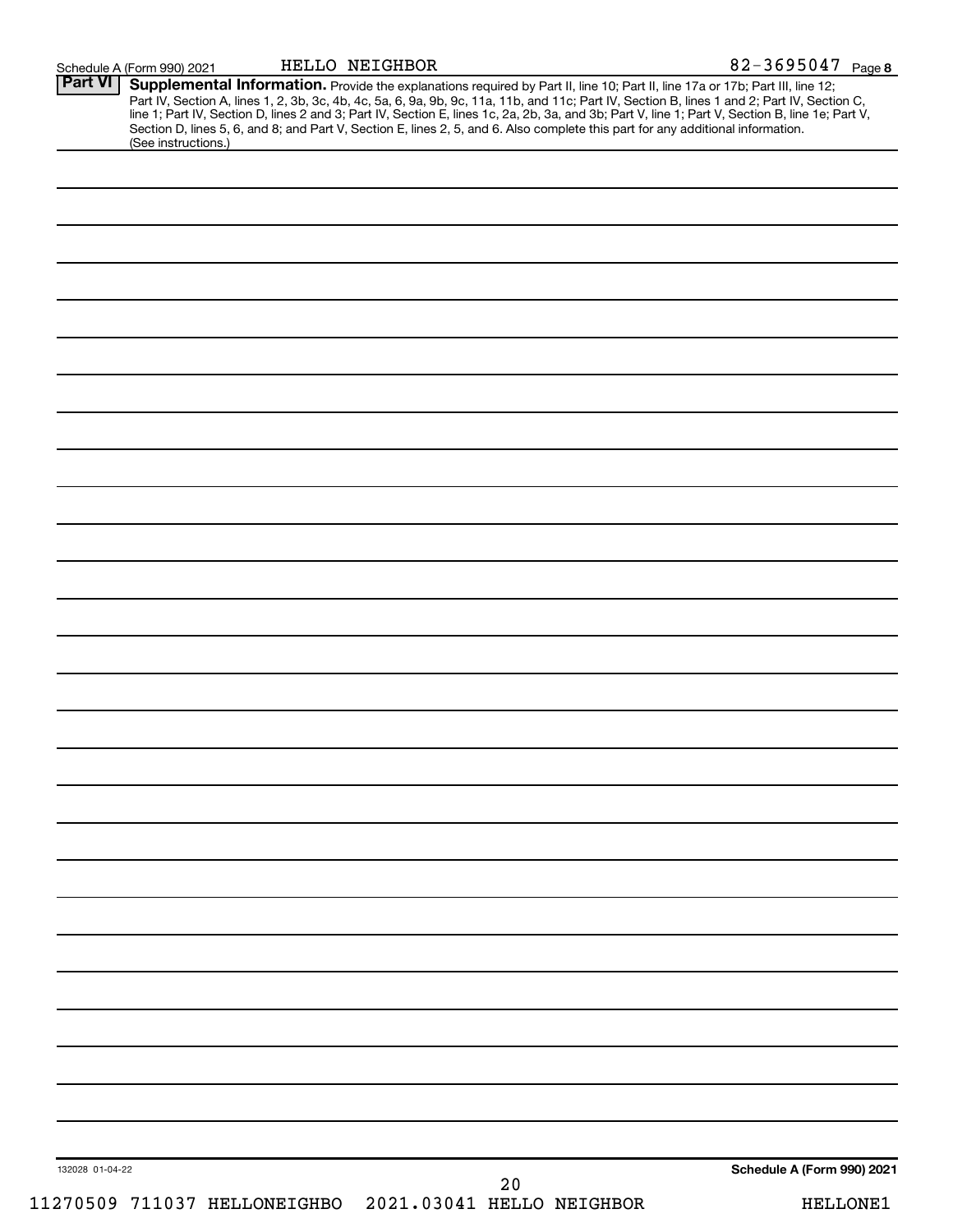| <b>SCHEDULE D</b> |  |
|-------------------|--|
|-------------------|--|

Department of the Treasury Internal Revenue Service

| (Form 990) |
|------------|
|            |

132051 10-28-21

**| Complete if the organization answered "Yes" on Form 990, Part IV, line 6, 7, 8, 9, 10, 11a, 11b, 11c, 11d, 11e, 11f, 12a, or 12b. SCHEDULE D Supplemental Financial Statements**<br> **Form 990 Example 5 2021**<br>
Part IV. line 6, 7, 8, 9, 10, 11a, 11b, 11c, 11d, 11e, 11f, 12a, or 12b.

**| Attach to Form 990. |Go to www.irs.gov/Form990 for instructions and the latest information.**

**Name of the organization Employer identification number**

|         | HELLO NEIGHBOR                                                                                                                                                    |                                                |                | 82-3695047                                         |
|---------|-------------------------------------------------------------------------------------------------------------------------------------------------------------------|------------------------------------------------|----------------|----------------------------------------------------|
| Part I  | Organizations Maintaining Donor Advised Funds or Other Similar Funds or Accounts. Complete if the                                                                 |                                                |                |                                                    |
|         | organization answered "Yes" on Form 990, Part IV, line 6.                                                                                                         |                                                |                |                                                    |
|         |                                                                                                                                                                   | (a) Donor advised funds                        |                | (b) Funds and other accounts                       |
| 1.      |                                                                                                                                                                   |                                                |                |                                                    |
| 2       | Aggregate value of contributions to (during year)                                                                                                                 |                                                |                |                                                    |
| З       | Aggregate value of grants from (during year)                                                                                                                      |                                                |                |                                                    |
| 4       |                                                                                                                                                                   |                                                |                |                                                    |
| 5       | Did the organization inform all donors and donor advisors in writing that the assets held in donor advised funds                                                  |                                                |                |                                                    |
|         |                                                                                                                                                                   |                                                |                | Yes<br>No                                          |
| 6       | Did the organization inform all grantees, donors, and donor advisors in writing that grant funds can be used only                                                 |                                                |                |                                                    |
|         | for charitable purposes and not for the benefit of the donor or donor advisor, or for any other purpose conferring                                                |                                                |                |                                                    |
|         | impermissible private benefit?                                                                                                                                    |                                                |                | Yes<br>No                                          |
| Part II | Conservation Easements. Complete if the organization answered "Yes" on Form 990, Part IV, line 7.                                                                 |                                                |                |                                                    |
|         | Purpose(s) of conservation easements held by the organization (check all that apply).                                                                             |                                                |                |                                                    |
|         | Preservation of land for public use (for example, recreation or education)                                                                                        |                                                |                | Preservation of a historically important land area |
|         | Protection of natural habitat                                                                                                                                     | Preservation of a certified historic structure |                |                                                    |
|         | Preservation of open space                                                                                                                                        |                                                |                |                                                    |
| 2       | Complete lines 2a through 2d if the organization held a qualified conservation contribution in the form of a conservation easement on the last                    |                                                |                |                                                    |
|         | day of the tax year.                                                                                                                                              |                                                |                | Held at the End of the Tax Year                    |
| а       |                                                                                                                                                                   |                                                | 2a             |                                                    |
|         | Total acreage restricted by conservation easements                                                                                                                |                                                | 2 <sub>b</sub> |                                                    |
|         |                                                                                                                                                                   |                                                | 2c             |                                                    |
|         | Number of conservation easements included in (c) acquired after 7/25/06, and not on a historic structure                                                          |                                                |                |                                                    |
|         |                                                                                                                                                                   |                                                | 2d             |                                                    |
| 3       | Number of conservation easements modified, transferred, released, extinguished, or terminated by the organization during the tax                                  |                                                |                |                                                    |
|         | $\vee$ ear $\blacktriangleright$                                                                                                                                  |                                                |                |                                                    |
| 4       | Number of states where property subject to conservation easement is located >                                                                                     |                                                |                |                                                    |
| 5       | Does the organization have a written policy regarding the periodic monitoring, inspection, handling of                                                            |                                                |                |                                                    |
|         | violations, and enforcement of the conservation easements it holds?                                                                                               |                                                |                | Yes<br>No                                          |
| 6       | Staff and volunteer hours devoted to monitoring, inspecting, handling of violations, and enforcing conservation easements during the year                         |                                                |                |                                                    |
|         |                                                                                                                                                                   |                                                |                |                                                    |
| 7       | Amount of expenses incurred in monitoring, inspecting, handling of violations, and enforcing conservation easements during the year                               |                                                |                |                                                    |
|         | $\blacktriangleright$ s                                                                                                                                           |                                                |                |                                                    |
| 8       | Does each conservation easement reported on line 2(d) above satisfy the requirements of section 170(h)(4)(B)(i)                                                   |                                                |                |                                                    |
|         |                                                                                                                                                                   |                                                |                | Yes<br>No                                          |
| 9       | In Part XIII, describe how the organization reports conservation easements in its revenue and expense statement and                                               |                                                |                |                                                    |
|         | balance sheet, and include, if applicable, the text of the footnote to the organization's financial statements that describes the                                 |                                                |                |                                                    |
|         | organization's accounting for conservation easements.<br>Organizations Maintaining Collections of Art, Historical Treasures, or Other Similar Assets.<br>Part III |                                                |                |                                                    |
|         | Complete if the organization answered "Yes" on Form 990, Part IV, line 8.                                                                                         |                                                |                |                                                    |
|         | 1a If the organization elected, as permitted under FASB ASC 958, not to report in its revenue statement and balance sheet works                                   |                                                |                |                                                    |
|         | of art, historical treasures, or other similar assets held for public exhibition, education, or research in furtherance of public                                 |                                                |                |                                                    |
|         | service, provide in Part XIII the text of the footnote to its financial statements that describes these items.                                                    |                                                |                |                                                    |
|         | <b>b</b> If the organization elected, as permitted under FASB ASC 958, to report in its revenue statement and balance sheet works of                              |                                                |                |                                                    |
|         | art, historical treasures, or other similar assets held for public exhibition, education, or research in furtherance of public service,                           |                                                |                |                                                    |
|         | provide the following amounts relating to these items:                                                                                                            |                                                |                |                                                    |
|         |                                                                                                                                                                   |                                                |                | \$                                                 |
|         | (ii) Assets included in Form 990, Part X                                                                                                                          |                                                |                | $\cdot$ \$                                         |
| 2       | If the organization received or held works of art, historical treasures, or other similar assets for financial gain, provide                                      |                                                |                |                                                    |
|         | the following amounts required to be reported under FASB ASC 958 relating to these items:                                                                         |                                                |                |                                                    |
|         |                                                                                                                                                                   |                                                |                | \$                                                 |
| а       |                                                                                                                                                                   |                                                |                | -\$                                                |
|         | LHA For Paperwork Reduction Act Notice, see the Instructions for Form 990.                                                                                        |                                                |                | Schedule D (Form 990) 2021                         |
|         |                                                                                                                                                                   |                                                |                |                                                    |

11270509 711037 HELLONEIGHBO 2021.03041 HELLO NEIGHBOR HELLONE1 27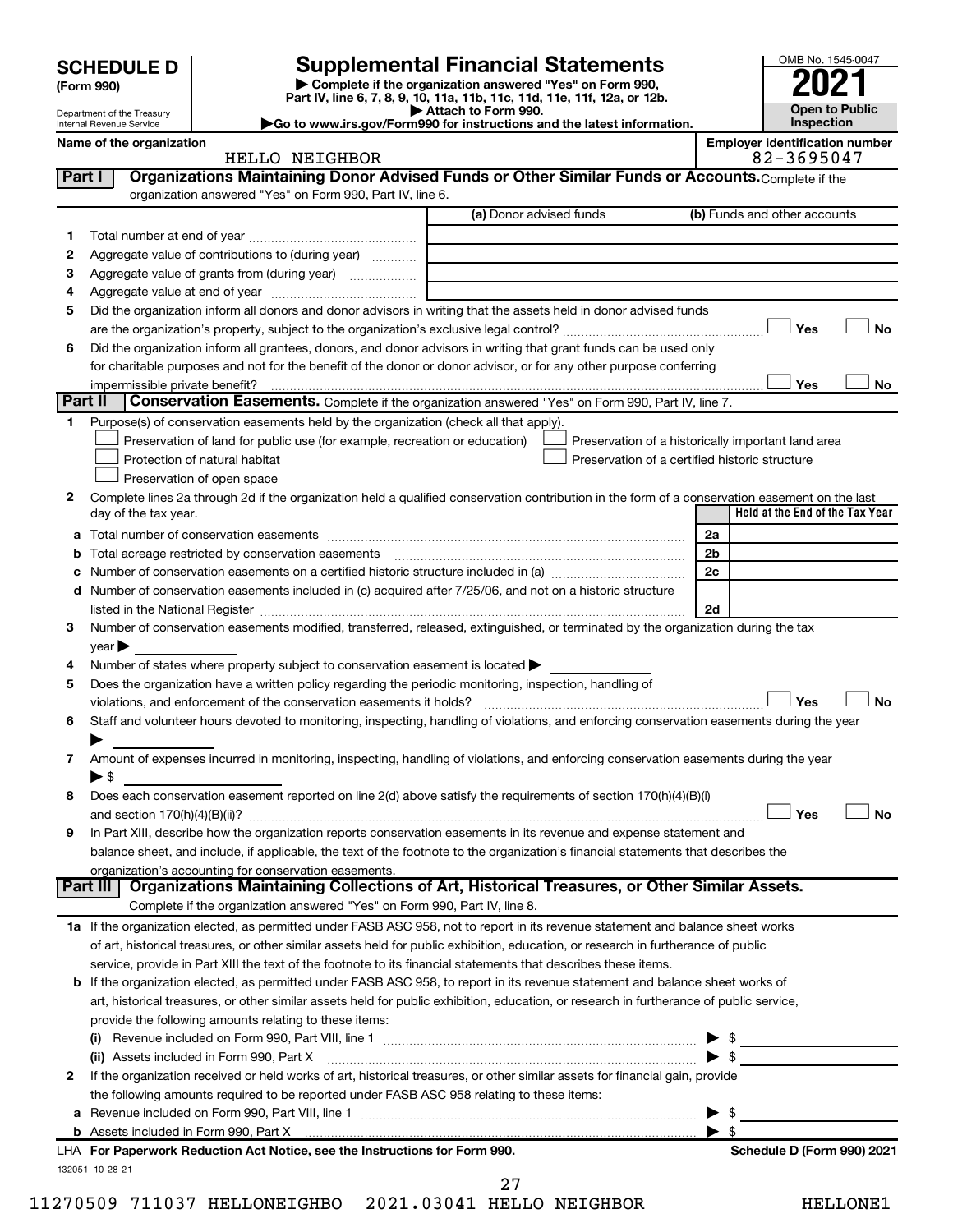|               | Schedule D (Form 990) 2021                                                                                                                                                                                                     | HELLO NEIGHBOR     |                |                                                         |                 |    | 82-3695047 Page 2                 |                     |                      |     |
|---------------|--------------------------------------------------------------------------------------------------------------------------------------------------------------------------------------------------------------------------------|--------------------|----------------|---------------------------------------------------------|-----------------|----|-----------------------------------|---------------------|----------------------|-----|
|               | Organizations Maintaining Collections of Art, Historical Treasures, or Other Similar Assets (continued)<br>Part III                                                                                                            |                    |                |                                                         |                 |    |                                   |                     |                      |     |
| З             | Using the organization's acquisition, accession, and other records, check any of the following that make significant use of its                                                                                                |                    |                |                                                         |                 |    |                                   |                     |                      |     |
|               | collection items (check all that apply):                                                                                                                                                                                       |                    |                |                                                         |                 |    |                                   |                     |                      |     |
| a             | Public exhibition                                                                                                                                                                                                              |                    |                | Loan or exchange program                                |                 |    |                                   |                     |                      |     |
| b             | Scholarly research                                                                                                                                                                                                             |                    | Other          |                                                         |                 |    |                                   |                     |                      |     |
| c             | Preservation for future generations                                                                                                                                                                                            |                    |                |                                                         |                 |    |                                   |                     |                      |     |
|               | Provide a description of the organization's collections and explain how they further the organization's exempt purpose in Part XIII.                                                                                           |                    |                |                                                         |                 |    |                                   |                     |                      |     |
| 5             | During the year, did the organization solicit or receive donations of art, historical treasures, or other similar assets                                                                                                       |                    |                |                                                         |                 |    |                                   |                     |                      |     |
|               |                                                                                                                                                                                                                                |                    |                |                                                         |                 |    |                                   | Yes                 |                      | No  |
|               | <b>Part IV</b><br>Escrow and Custodial Arrangements. Complete if the organization answered "Yes" on Form 990, Part IV, line 9, or                                                                                              |                    |                |                                                         |                 |    |                                   |                     |                      |     |
|               | reported an amount on Form 990, Part X, line 21.                                                                                                                                                                               |                    |                |                                                         |                 |    |                                   |                     |                      |     |
|               | 1a Is the organization an agent, trustee, custodian or other intermediary for contributions or other assets not included                                                                                                       |                    |                |                                                         |                 |    |                                   |                     |                      |     |
|               |                                                                                                                                                                                                                                |                    |                |                                                         |                 |    |                                   | Yes                 |                      | No  |
|               | b If "Yes," explain the arrangement in Part XIII and complete the following table:                                                                                                                                             |                    |                |                                                         |                 |    |                                   |                     |                      |     |
|               |                                                                                                                                                                                                                                |                    |                |                                                         |                 |    |                                   | Amount              |                      |     |
|               |                                                                                                                                                                                                                                |                    |                |                                                         |                 | 1c |                                   |                     |                      |     |
|               |                                                                                                                                                                                                                                |                    |                |                                                         |                 | 1d |                                   |                     |                      |     |
|               | e Distributions during the year manufactured and continuum and contact the control of the control of the state of the control of the control of the control of the control of the control of the control of the control of the |                    |                |                                                         |                 | 1e |                                   |                     |                      |     |
| Ť.            |                                                                                                                                                                                                                                |                    |                |                                                         |                 | 1f |                                   |                     |                      |     |
|               | 2a Did the organization include an amount on Form 990, Part X, line 21, for escrow or custodial account liability?                                                                                                             |                    |                |                                                         |                 |    |                                   | Yes                 |                      | No  |
| <b>Part V</b> | <b>Endowment Funds.</b> Complete if the organization answered "Yes" on Form 990, Part IV, line 10.                                                                                                                             |                    |                |                                                         |                 |    |                                   |                     |                      |     |
|               |                                                                                                                                                                                                                                | (a) Current year   | (b) Prior year | (c) Two years back $\vert$ (d) Three years back $\vert$ |                 |    |                                   | (e) Four years back |                      |     |
|               |                                                                                                                                                                                                                                |                    |                |                                                         |                 |    |                                   |                     |                      |     |
|               | <b>1a</b> Beginning of year balance                                                                                                                                                                                            |                    |                |                                                         |                 |    |                                   |                     |                      |     |
|               | Net investment earnings, gains, and losses                                                                                                                                                                                     |                    |                |                                                         |                 |    |                                   |                     |                      |     |
|               | Grants or scholarships                                                                                                                                                                                                         |                    |                |                                                         |                 |    |                                   |                     |                      |     |
|               | e Other expenditures for facilities                                                                                                                                                                                            |                    |                |                                                         |                 |    |                                   |                     |                      |     |
|               | and programs                                                                                                                                                                                                                   |                    |                |                                                         |                 |    |                                   |                     |                      |     |
|               |                                                                                                                                                                                                                                |                    |                |                                                         |                 |    |                                   |                     |                      |     |
| g             |                                                                                                                                                                                                                                |                    |                |                                                         |                 |    |                                   |                     |                      |     |
| 2             | Provide the estimated percentage of the current year end balance (line 1g, column (a)) held as:                                                                                                                                |                    |                |                                                         |                 |    |                                   |                     |                      |     |
|               | Board designated or quasi-endowment                                                                                                                                                                                            |                    | %              |                                                         |                 |    |                                   |                     |                      |     |
|               | Permanent endowment                                                                                                                                                                                                            | %                  |                |                                                         |                 |    |                                   |                     |                      |     |
|               | Term endowment $\blacktriangleright$                                                                                                                                                                                           | %                  |                |                                                         |                 |    |                                   |                     |                      |     |
|               | The percentages on lines 2a, 2b, and 2c should equal 100%.                                                                                                                                                                     |                    |                |                                                         |                 |    |                                   |                     |                      |     |
|               | 3a Are there endowment funds not in the possession of the organization that are held and administered for the organization                                                                                                     |                    |                |                                                         |                 |    |                                   |                     |                      |     |
|               | by:                                                                                                                                                                                                                            |                    |                |                                                         |                 |    |                                   |                     | Yes                  | No. |
|               | (i)                                                                                                                                                                                                                            |                    |                |                                                         |                 |    |                                   | 3a(i)               |                      |     |
|               |                                                                                                                                                                                                                                |                    |                |                                                         |                 |    |                                   | 3a(ii)              |                      |     |
|               |                                                                                                                                                                                                                                |                    |                |                                                         |                 |    |                                   | 3b                  |                      |     |
|               | Describe in Part XIII the intended uses of the organization's endowment funds.                                                                                                                                                 |                    |                |                                                         |                 |    |                                   |                     |                      |     |
|               | <b>Land, Buildings, and Equipment.</b><br><b>Part VI</b>                                                                                                                                                                       |                    |                |                                                         |                 |    |                                   |                     |                      |     |
|               | Complete if the organization answered "Yes" on Form 990, Part IV, line 11a. See Form 990, Part X, line 10.                                                                                                                     |                    |                |                                                         |                 |    |                                   |                     |                      |     |
|               | Description of property                                                                                                                                                                                                        | (a) Cost or other  |                | (b) Cost or other                                       | (c) Accumulated |    |                                   | (d) Book value      |                      |     |
|               |                                                                                                                                                                                                                                | basis (investment) |                | basis (other)                                           | depreciation    |    |                                   |                     |                      |     |
|               |                                                                                                                                                                                                                                |                    |                |                                                         |                 |    |                                   |                     |                      |     |
| b             |                                                                                                                                                                                                                                |                    |                |                                                         |                 |    |                                   |                     |                      |     |
|               |                                                                                                                                                                                                                                |                    |                |                                                         |                 |    |                                   |                     |                      |     |
|               |                                                                                                                                                                                                                                |                    |                |                                                         |                 |    |                                   |                     |                      |     |
|               |                                                                                                                                                                                                                                |                    |                | 5,904.                                                  |                 |    | 422.                              |                     | 5,482.               |     |
|               | Total. Add lines 1a through 1e. (Column (d) must equal Form 990, Part X, column (B), line 10c.)                                                                                                                                |                    |                |                                                         |                 |    |                                   |                     | $\overline{5}$ , 482 |     |
|               |                                                                                                                                                                                                                                |                    |                |                                                         |                 |    | <b>Cohodulo D (Form 000) 2021</b> |                     |                      |     |

**Schedule D (Form 990) 2021**

132052 10-28-21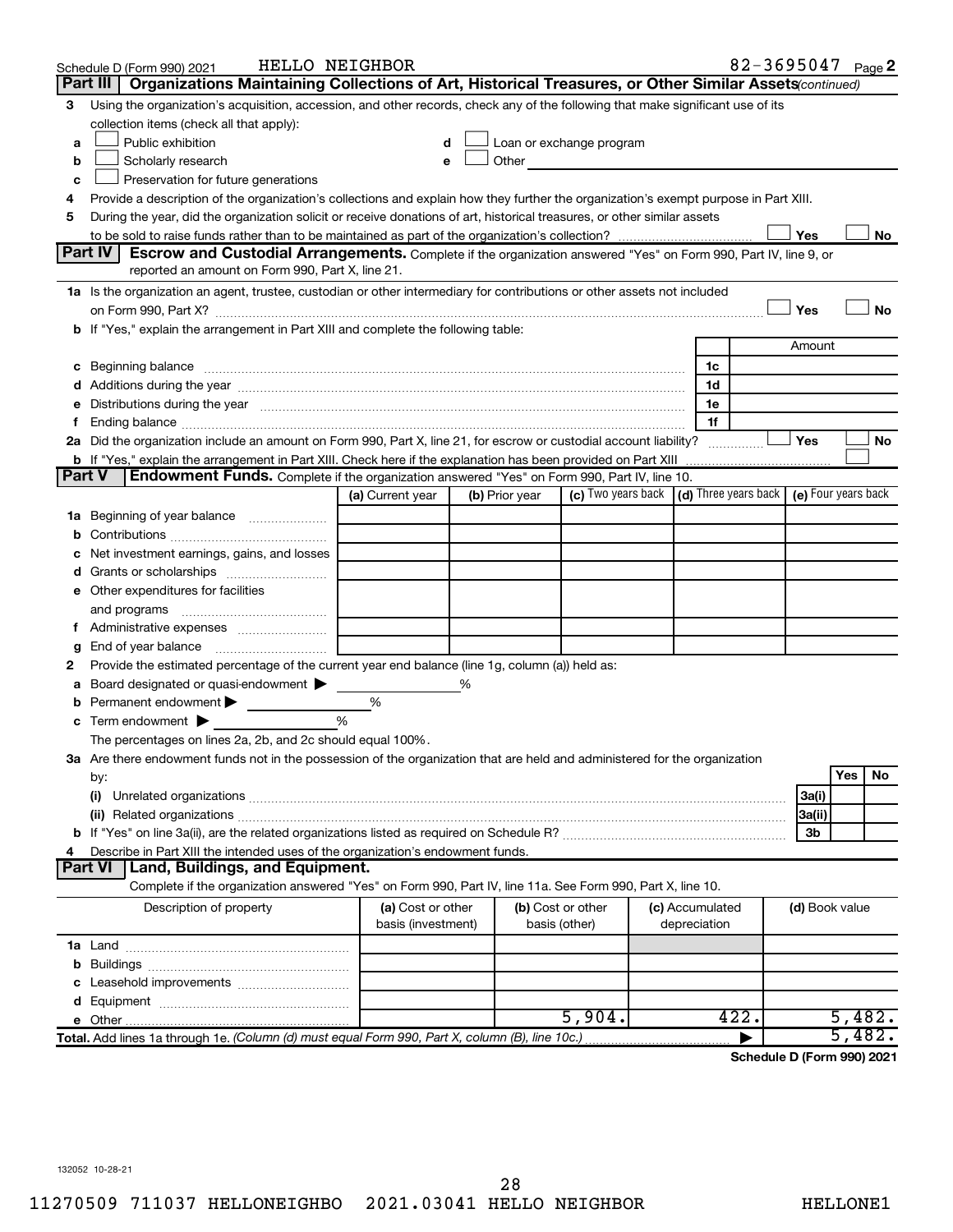| Schedule D (Form 990) 2021 |                                                 | HELLO NEIGHBOR | 82-3695047 | Page $3$ |
|----------------------------|-------------------------------------------------|----------------|------------|----------|
|                            | <b>Part VII</b> Investments - Other Securities. |                |            |          |

|                                                                                                                   |                 | Complete if the organization answered "Yes" on Form 990, Part IV, line 11b. See Form 990, Part X, line 12. |                |
|-------------------------------------------------------------------------------------------------------------------|-----------------|------------------------------------------------------------------------------------------------------------|----------------|
| (a) Description of security or category (including name of security)                                              | (b) Book value  | (c) Method of valuation: Cost or end-of-year market value                                                  |                |
|                                                                                                                   |                 |                                                                                                            |                |
|                                                                                                                   |                 |                                                                                                            |                |
| (3) Other                                                                                                         |                 |                                                                                                            |                |
| (A)                                                                                                               |                 |                                                                                                            |                |
| (B)                                                                                                               |                 |                                                                                                            |                |
| (C)                                                                                                               |                 |                                                                                                            |                |
| (D)                                                                                                               |                 |                                                                                                            |                |
| (E)                                                                                                               |                 |                                                                                                            |                |
| (F)                                                                                                               |                 |                                                                                                            |                |
| (G)                                                                                                               |                 |                                                                                                            |                |
| (H)                                                                                                               |                 |                                                                                                            |                |
| Total. (Col. (b) must equal Form 990, Part X, col. (B) line 12.)                                                  |                 |                                                                                                            |                |
| Part VIII Investments - Program Related.                                                                          |                 |                                                                                                            |                |
| Complete if the organization answered "Yes" on Form 990, Part IV, line 11c. See Form 990, Part X, line 13.        |                 |                                                                                                            |                |
| (a) Description of investment                                                                                     | (b) Book value  | (c) Method of valuation: Cost or end-of-year market value                                                  |                |
|                                                                                                                   |                 |                                                                                                            |                |
| (1)                                                                                                               |                 |                                                                                                            |                |
| (2)                                                                                                               |                 |                                                                                                            |                |
| (3)                                                                                                               |                 |                                                                                                            |                |
| (4)                                                                                                               |                 |                                                                                                            |                |
| (5)                                                                                                               |                 |                                                                                                            |                |
| (6)                                                                                                               |                 |                                                                                                            |                |
| (7)                                                                                                               |                 |                                                                                                            |                |
| (8)                                                                                                               |                 |                                                                                                            |                |
| (9)                                                                                                               |                 |                                                                                                            |                |
| Total. (Col. (b) must equal Form 990, Part X, col. (B) line 13.)                                                  |                 |                                                                                                            |                |
| Part IX<br><b>Other Assets.</b>                                                                                   |                 |                                                                                                            |                |
| Complete if the organization answered "Yes" on Form 990, Part IV, line 11d. See Form 990, Part X, line 15.        |                 |                                                                                                            |                |
|                                                                                                                   | (a) Description |                                                                                                            | (b) Book value |
| (1)                                                                                                               |                 |                                                                                                            |                |
| (2)                                                                                                               |                 |                                                                                                            |                |
| (3)                                                                                                               |                 |                                                                                                            |                |
| (4)                                                                                                               |                 |                                                                                                            |                |
| (5)                                                                                                               |                 |                                                                                                            |                |
| (6)                                                                                                               |                 |                                                                                                            |                |
| (7)                                                                                                               |                 |                                                                                                            |                |
| (8)                                                                                                               |                 |                                                                                                            |                |
| (9)                                                                                                               |                 |                                                                                                            |                |
| Total. (Column (b) must equal Form 990, Part X, col. (B) line 15.)                                                |                 |                                                                                                            |                |
| Part X<br><b>Other Liabilities.</b>                                                                               |                 |                                                                                                            |                |
|                                                                                                                   |                 |                                                                                                            |                |
| Complete if the organization answered "Yes" on Form 990, Part IV, line 11e or 11f. See Form 990, Part X, line 25. |                 |                                                                                                            |                |
| (a) Description of liability<br>1.                                                                                |                 |                                                                                                            | (b) Book value |
| Federal income taxes<br>(1)                                                                                       |                 |                                                                                                            |                |
| (2)                                                                                                               |                 |                                                                                                            |                |
|                                                                                                                   |                 |                                                                                                            |                |
| (3)                                                                                                               |                 |                                                                                                            |                |
| (4)                                                                                                               |                 |                                                                                                            |                |
| (5)                                                                                                               |                 |                                                                                                            |                |
| (6)                                                                                                               |                 |                                                                                                            |                |
| (7)                                                                                                               |                 |                                                                                                            |                |
| (8)                                                                                                               |                 |                                                                                                            |                |
| (9)                                                                                                               |                 |                                                                                                            |                |

**2.** Liability for uncertain tax positions. In Part XIII, provide the text of the footnote to the organization's financial statements that reports the organization's liability for uncertain tax positions under FASB ASC 740. Check here if the text of the footnote has been provided in Part XIII  $\perp$ 

**Schedule D (Form 990) 2021**

132053 10-28-21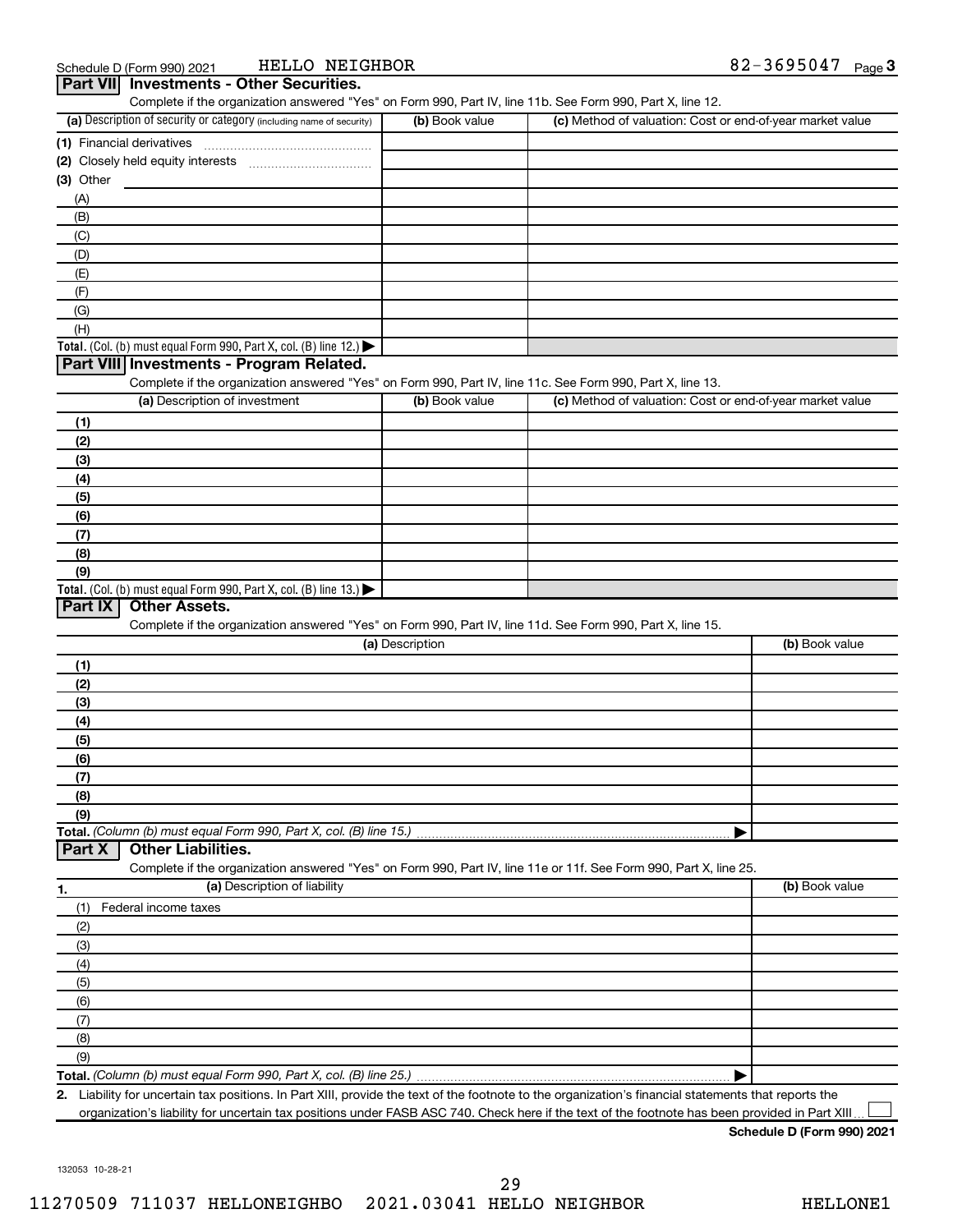|    | HELLO NEIGHBOR<br>Schedule D (Form 990) 2021                                                                                                                                                                                       |                | 82-3695047 Page 4 |
|----|------------------------------------------------------------------------------------------------------------------------------------------------------------------------------------------------------------------------------------|----------------|-------------------|
|    | Reconciliation of Revenue per Audited Financial Statements With Revenue per Return.<br><b>Part XI</b>                                                                                                                              |                |                   |
|    | Complete if the organization answered "Yes" on Form 990, Part IV, line 12a.                                                                                                                                                        |                |                   |
| 1  | Total revenue, gains, and other support per audited financial statements [[[[[[[[[[[[[[[[[[[[[[[[[]]]]]]]]]]]                                                                                                                      |                | $\mathbf 1$       |
| 2  | Amounts included on line 1 but not on Form 990, Part VIII, line 12:                                                                                                                                                                |                |                   |
|    |                                                                                                                                                                                                                                    | 2a             |                   |
| b  |                                                                                                                                                                                                                                    | 2 <sub>b</sub> |                   |
| c  |                                                                                                                                                                                                                                    | 2c             |                   |
| d  |                                                                                                                                                                                                                                    | 2d             |                   |
| e  | Add lines 2a through 2d <b>manufactures</b> in the contract of the contract of the contract of the contract of the contract of the contract of the contract of the contract of the contract of the contract of the contract of the |                | 2e                |
| з  |                                                                                                                                                                                                                                    |                | 3                 |
|    | Amounts included on Form 990. Part VIII. line 12, but not on line 1:                                                                                                                                                               |                |                   |
| a  | Investment expenses not included on Form 990, Part VIII, line 7b                                                                                                                                                                   | 4a             |                   |
|    |                                                                                                                                                                                                                                    | 4 <sub>b</sub> |                   |
| C. | Add lines 4a and 4b                                                                                                                                                                                                                |                | 4c                |
| 5  |                                                                                                                                                                                                                                    |                | 5                 |
|    | Part XII   Reconciliation of Expenses per Audited Financial Statements With Expenses per Return.                                                                                                                                   |                |                   |
|    | Complete if the organization answered "Yes" on Form 990, Part IV, line 12a.                                                                                                                                                        |                |                   |
| 1. |                                                                                                                                                                                                                                    |                | $\blacksquare$    |
| 2  | Amounts included on line 1 but not on Form 990, Part IX, line 25:                                                                                                                                                                  |                |                   |
| a  |                                                                                                                                                                                                                                    | 2a             |                   |
| b  |                                                                                                                                                                                                                                    | 2 <sub>b</sub> |                   |
| c  |                                                                                                                                                                                                                                    | 2 <sub>c</sub> |                   |
|    |                                                                                                                                                                                                                                    | 2d             |                   |
|    |                                                                                                                                                                                                                                    |                | 2е                |
| 3  |                                                                                                                                                                                                                                    |                | 3                 |
| 4  | Amounts included on Form 990, Part IX, line 25, but not on line 1:                                                                                                                                                                 |                |                   |
|    | a Investment expenses not included on Form 990, Part VIII, line 7b [11, 11, 11, 11, 11]                                                                                                                                            | 4a             |                   |
| b  |                                                                                                                                                                                                                                    | 4b             |                   |
|    | c Add lines 4a and 4b                                                                                                                                                                                                              |                | 4с                |
|    |                                                                                                                                                                                                                                    |                | 5                 |
|    | Part XIII Supplemental Information.                                                                                                                                                                                                |                |                   |

Provide the descriptions required for Part II, lines 3, 5, and 9; Part III, lines 1a and 4; Part IV, lines 1b and 2b; Part V, line 4; Part X, line 2; Part XI, lines 2d and 4b; and Part XII, lines 2d and 4b. Also complete this part to provide any additional information.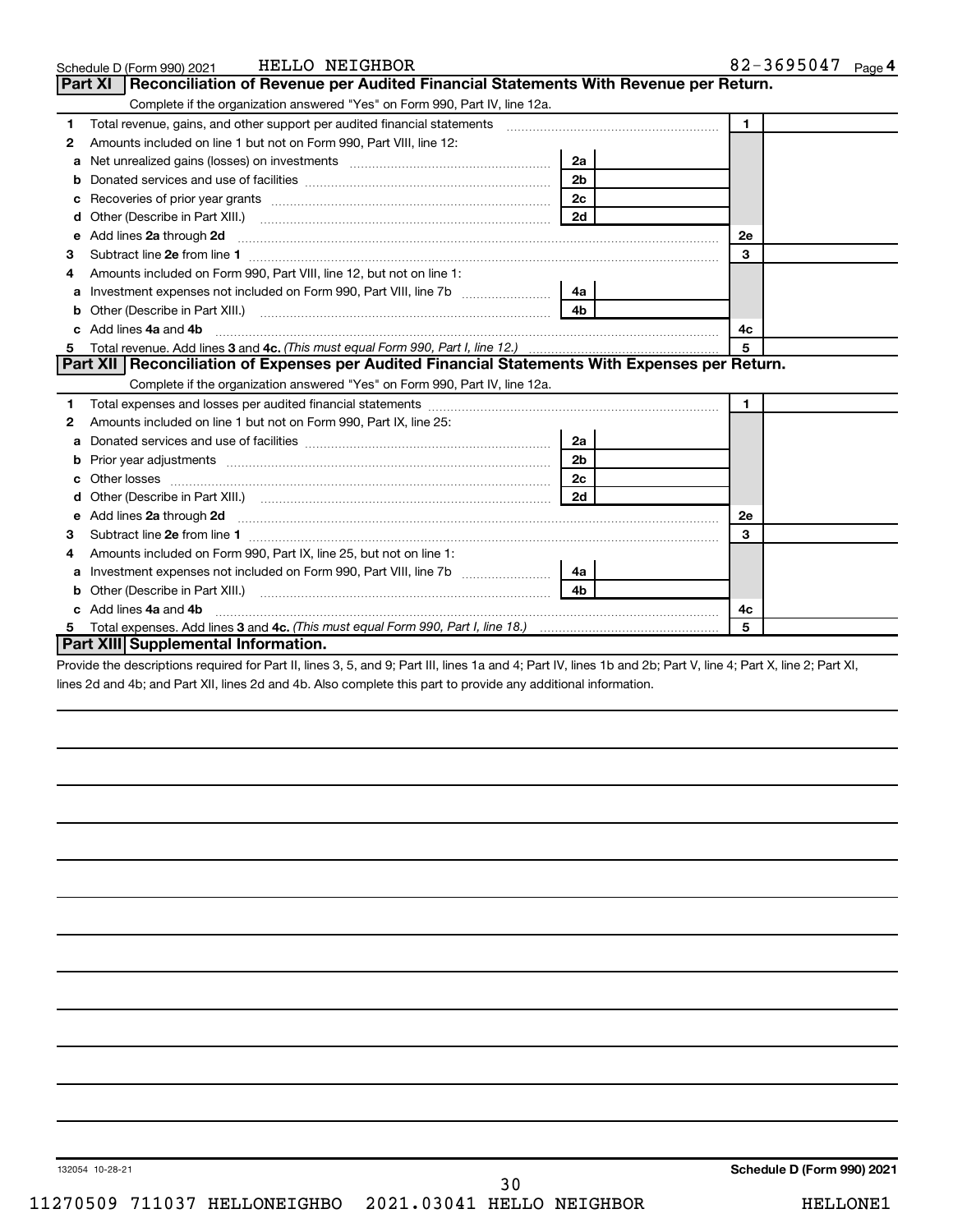| <b>SCHEDULE I</b>                                                                                                                                                                                                                                                                                                                                                                                       |                                                                                                                                                                          |           | <b>Grants and Other Assistance to Organizations,</b> |                             |                                        |                                                                |                                          | OMB No. 1545-0047                     |  |  |
|---------------------------------------------------------------------------------------------------------------------------------------------------------------------------------------------------------------------------------------------------------------------------------------------------------------------------------------------------------------------------------------------------------|--------------------------------------------------------------------------------------------------------------------------------------------------------------------------|-----------|------------------------------------------------------|-----------------------------|----------------------------------------|----------------------------------------------------------------|------------------------------------------|---------------------------------------|--|--|
| (Form 990)<br>Governments, and Individuals in the United States<br>Complete if the organization answered "Yes" on Form 990, Part IV, line 21 or 22.                                                                                                                                                                                                                                                     |                                                                                                                                                                          |           |                                                      |                             |                                        |                                                                |                                          | 202                                   |  |  |
| Department of the Treasury<br>Internal Revenue Service                                                                                                                                                                                                                                                                                                                                                  | Attach to Form 990.<br>Go to www.irs.gov/Form990 for the latest information.                                                                                             |           |                                                      |                             |                                        |                                                                |                                          |                                       |  |  |
| <b>Employer identification number</b><br>Name of the organization<br>HELLO NEIGHBOR                                                                                                                                                                                                                                                                                                                     |                                                                                                                                                                          |           |                                                      |                             |                                        |                                                                |                                          |                                       |  |  |
| Part I                                                                                                                                                                                                                                                                                                                                                                                                  | <b>General Information on Grants and Assistance</b>                                                                                                                      |           |                                                      |                             |                                        |                                                                |                                          |                                       |  |  |
| $\mathbf 1$                                                                                                                                                                                                                                                                                                                                                                                             | Does the organization maintain records to substantiate the amount of the grants or assistance, the grantees' eligibility for the grants or assistance, and the selection |           |                                                      |                             |                                        |                                                                |                                          | $ \mathbf{X} $ Yes<br>l No            |  |  |
| 2 Describe in Part IV the organization's procedures for monitoring the use of grant funds in the United States.<br>Grants and Other Assistance to Domestic Organizations and Domestic Governments. Complete if the organization answered "Yes" on Form 990, Part IV, line 21, for any<br>Part II<br>recipient that received more than \$5,000. Part II can be duplicated if additional space is needed. |                                                                                                                                                                          |           |                                                      |                             |                                        |                                                                |                                          |                                       |  |  |
|                                                                                                                                                                                                                                                                                                                                                                                                         | 1 (a) Name and address of organization<br>or government                                                                                                                  | $(b)$ EIN | (c) IRC section<br>(if applicable)                   | (d) Amount of<br>cash grant | (e) Amount of<br>noncash<br>assistance | (f) Method of<br>valuation (book,<br>FMV, appraisal,<br>other) | (g) Description of<br>noncash assistance | (h) Purpose of grant<br>or assistance |  |  |
|                                                                                                                                                                                                                                                                                                                                                                                                         |                                                                                                                                                                          |           |                                                      |                             |                                        |                                                                |                                          |                                       |  |  |
|                                                                                                                                                                                                                                                                                                                                                                                                         |                                                                                                                                                                          |           |                                                      |                             |                                        |                                                                |                                          |                                       |  |  |
|                                                                                                                                                                                                                                                                                                                                                                                                         |                                                                                                                                                                          |           |                                                      |                             |                                        |                                                                |                                          |                                       |  |  |
|                                                                                                                                                                                                                                                                                                                                                                                                         |                                                                                                                                                                          |           |                                                      |                             |                                        |                                                                |                                          |                                       |  |  |
|                                                                                                                                                                                                                                                                                                                                                                                                         |                                                                                                                                                                          |           |                                                      |                             |                                        |                                                                |                                          |                                       |  |  |
|                                                                                                                                                                                                                                                                                                                                                                                                         |                                                                                                                                                                          |           |                                                      |                             |                                        |                                                                |                                          |                                       |  |  |
| 2<br>3                                                                                                                                                                                                                                                                                                                                                                                                  |                                                                                                                                                                          |           |                                                      |                             |                                        |                                                                |                                          |                                       |  |  |

**For Paperwork Reduction Act Notice, see the Instructions for Form 990. Schedule I (Form 990) 2021** LHA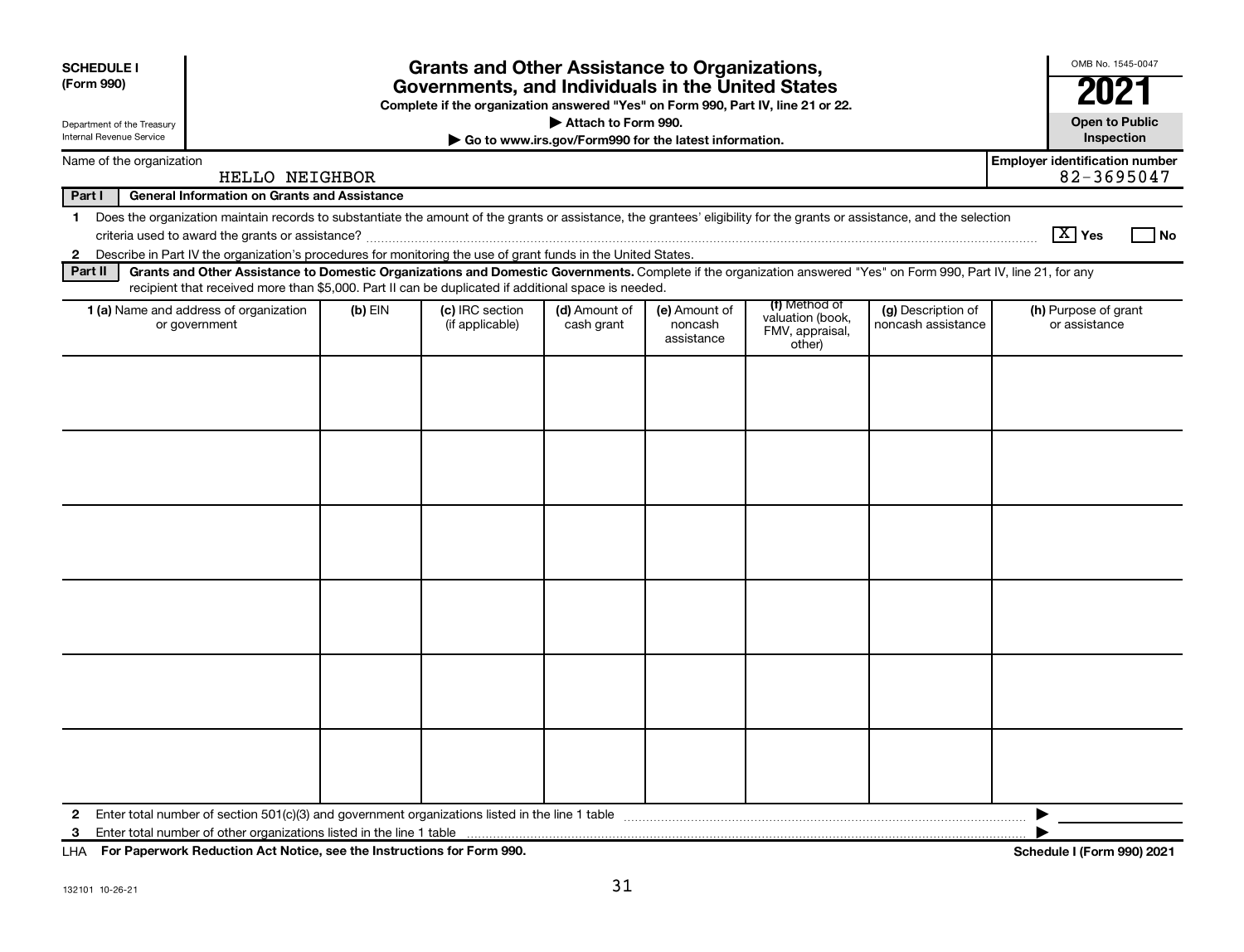**Part III | Grants and Other Assistance to Domestic Individuals.** Complete if the organization answered "Yes" on Form 990, Part IV, line 22. Part III can be duplicated if additional space is needed.

| (b) Number of<br>recipients | (c) Amount of<br>cash grant | (d) Amount of non-<br>cash assistance | (e) Method of valuation<br>(book, FMV, appraisal, other) | (f) Description of noncash assistance |
|-----------------------------|-----------------------------|---------------------------------------|----------------------------------------------------------|---------------------------------------|
|                             |                             |                                       |                                                          |                                       |
|                             |                             | $\mathbf{0}$ .                        |                                                          |                                       |
|                             |                             |                                       |                                                          |                                       |
|                             |                             |                                       |                                                          |                                       |
|                             |                             |                                       |                                                          |                                       |
|                             |                             |                                       |                                                          |                                       |
|                             |                             |                                       |                                                          |                                       |
|                             |                             |                                       |                                                          |                                       |
|                             |                             |                                       |                                                          |                                       |
|                             |                             |                                       |                                                          |                                       |
|                             |                             | 103                                   | 15,750.<br>$\mathbf{a}$<br>$\sim$ $\sim$ $\sim$ $\sim$   | $\cdots$                              |

Part IV | Supplemental Information. Provide the information required in Part I, line 2; Part III, column (b); and any other additional information.